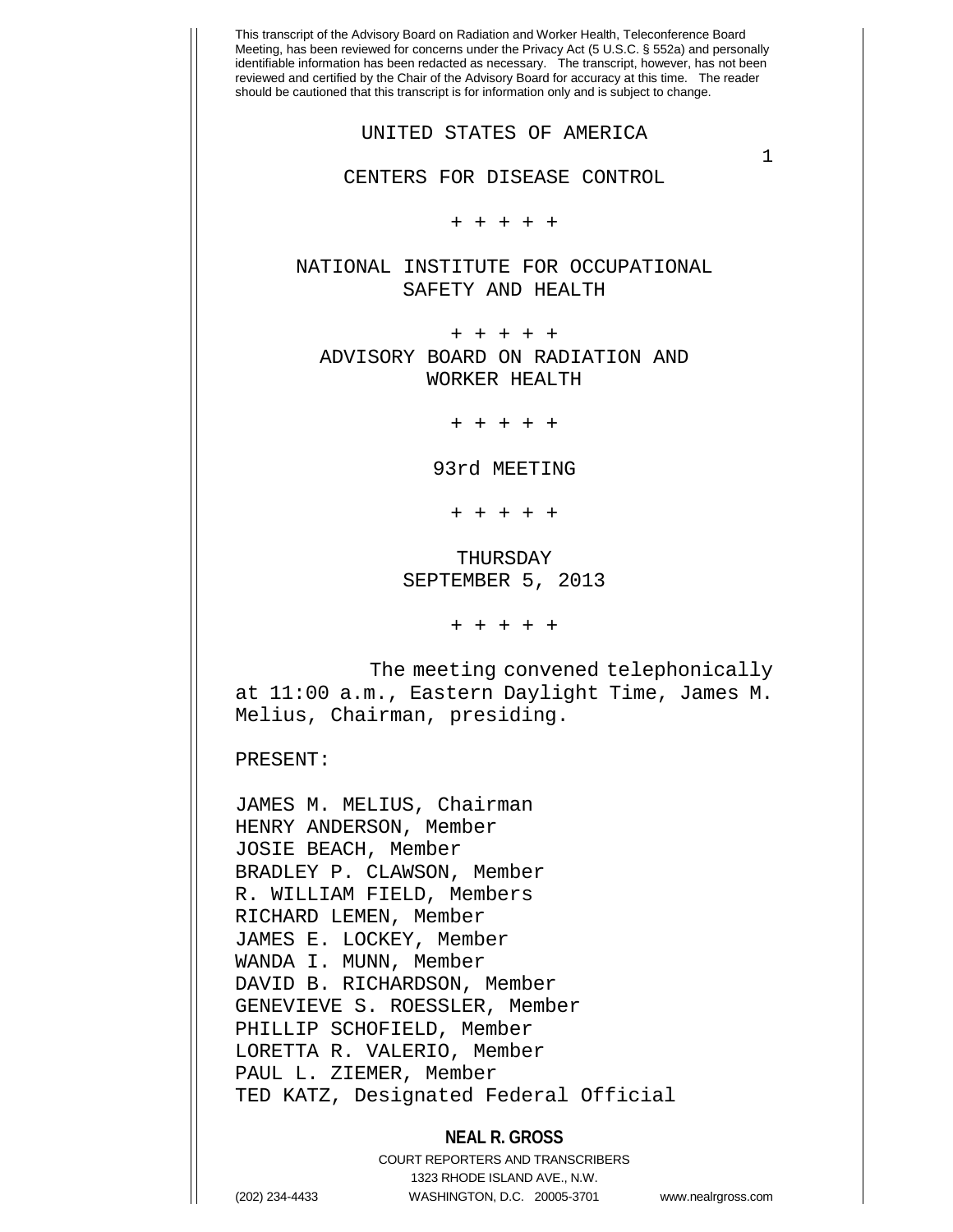REGISTERED AND/OR PUBLIC COMMENT PARTICIPANTS2

ADAMS, NANCY, NIOSH Contractor AL-NABULSI, ISAF, DOE BARRIE, TERRIE BEHLING, HANS, SC&A CARROLL, STEPHANIE FITZGERALD, JOE, SC&A HARTSFIELD, DEKEELY, HHS HINNEFELD, STU, DCAS KOTSCH, JEFF, DOL LIN, JENNY, HHS MAKHIJANI, ARJUN, SC&A MARSCHKE, STEVE, SC&A MAURO, JOHN, SC&A NETON, JIM, DCAS RUTHERFORD, LAVON, DCAS STIVER, JOHN, SC&A

### **NEAL R. GROSS**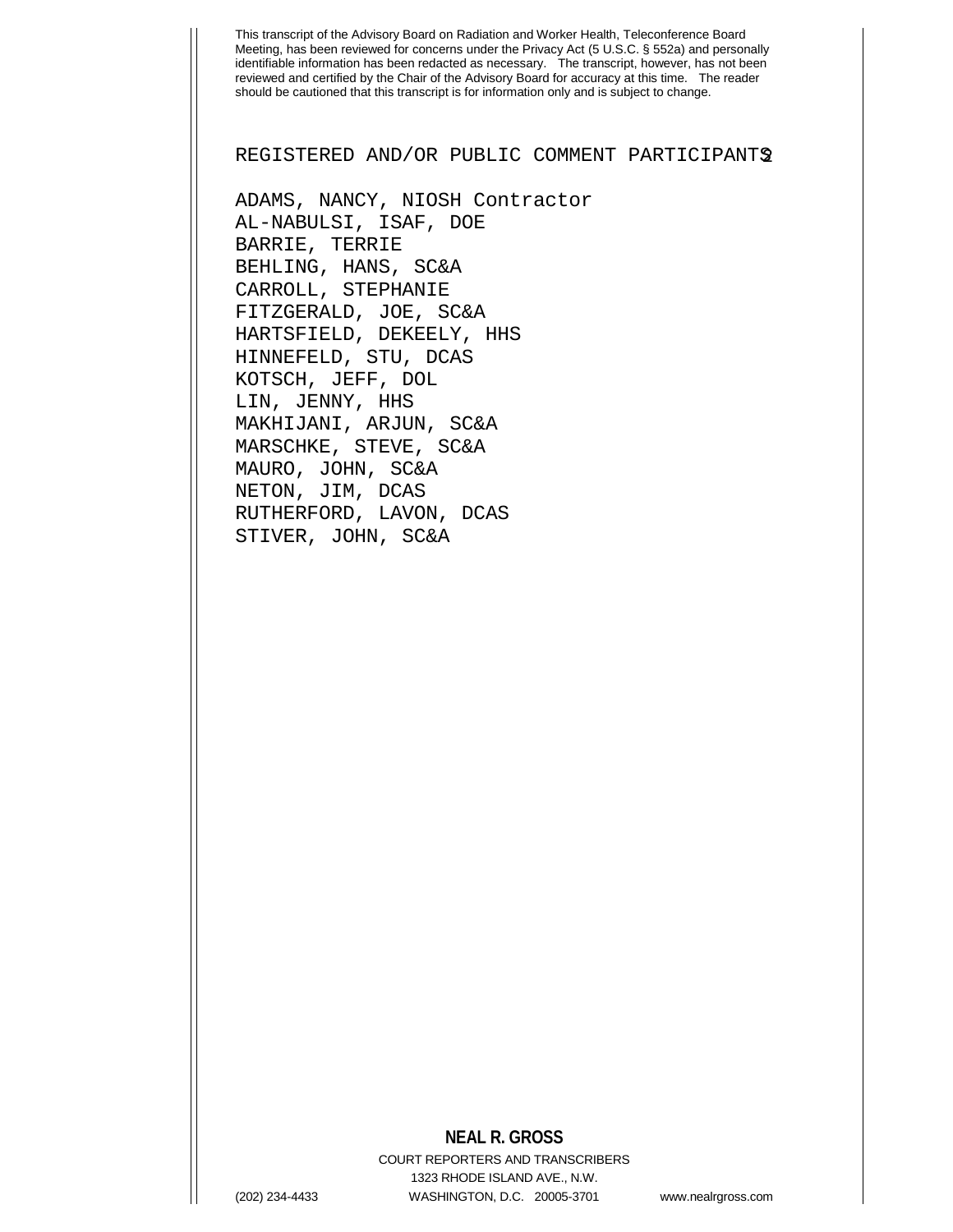This transcript of the Advisory Board on Radiation and Worker Health, Teleconference Board Meeting, has been reviewed for concerns under the Privacy Act (5 U.S.C. § 552a) and personally identifiable information has been redacted as necessary. The transcript, however, has not been reviewed and certified by the Chair of the Advisory Board for accuracy at this time. The reader should be cautioned that this transcript is for information only and is subject to change. 3 T-A-B-L-E O-F C-O-N-T-E-N-T-S PAGE Roll Call by Mr. Katz, DFO ...................... 4 Welcome by Dr. Melius, Chair ................... 8 Recording Absent Members Votes from July Meeting by Mr. Katz, DFO ..................... 9 Recording Board Letters for SEC Recommendations from July Meeting: Fernald (2 letters) and Pantex "non-add" Class by Dr. Melius, Chair ................ 11 Special Exposure Cohort (SEC) Petition Status Update by Mr. Rutherford, DCAS ............. 36 Updates from Work Groups and Subcommittees (as necessary) by WG/SC Chairs ..................... 38 Board Correspondence by Dr. Melius, Chair ................ 46 Plans for the October 2013 Board Meeting by All Members ......................... 53

# **NEAL R. GROSS**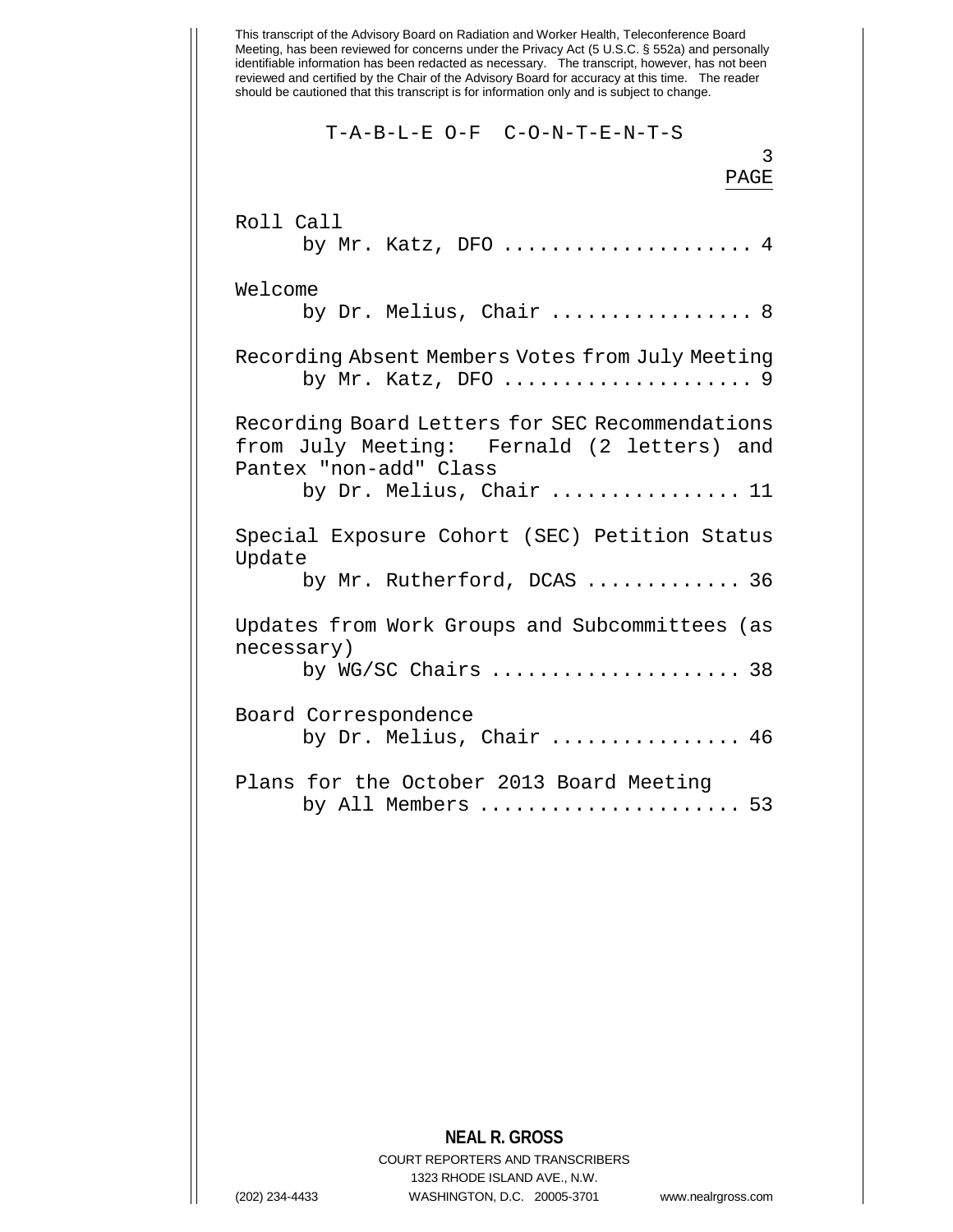$1 \parallel$  P-R-O-C-E-E-D-I-N-G-S 4

 $2 \parallel$  (11:01 a.m.)

3 MR. KATZ: This is the Advisory Board 4 || on Radiation and Worker Health, it is the  $93^{rd}$ 5 | meeting, let's begin with roll call, and to deal 6 || with conflicts of interest. We have one item on  $7 \parallel$  the agenda for which conflicts are relevant. 8 And that is a new task, a possible 9 | tasking of SC&A of new procedure reviews. And

11 And there are three Board Members who have 12 | conflicts with X-10. And that is Drs. Lockey, 13 || Poston and Ziemer.

10 || one of those procedure reviews addresses X-10.

14 || So I will just say up front here. We 15 | have conflicts for that, and they will recuse 16 || themselves from discussion of the tasking of  $17$   $\parallel$  that item.

18 || But otherwise we have no conflict 19 issues. Now, let me run through roll call. And 20 I already have Dr. Melius. Let me just go 21 || alphabetically for the rest.

22 (Roll Call)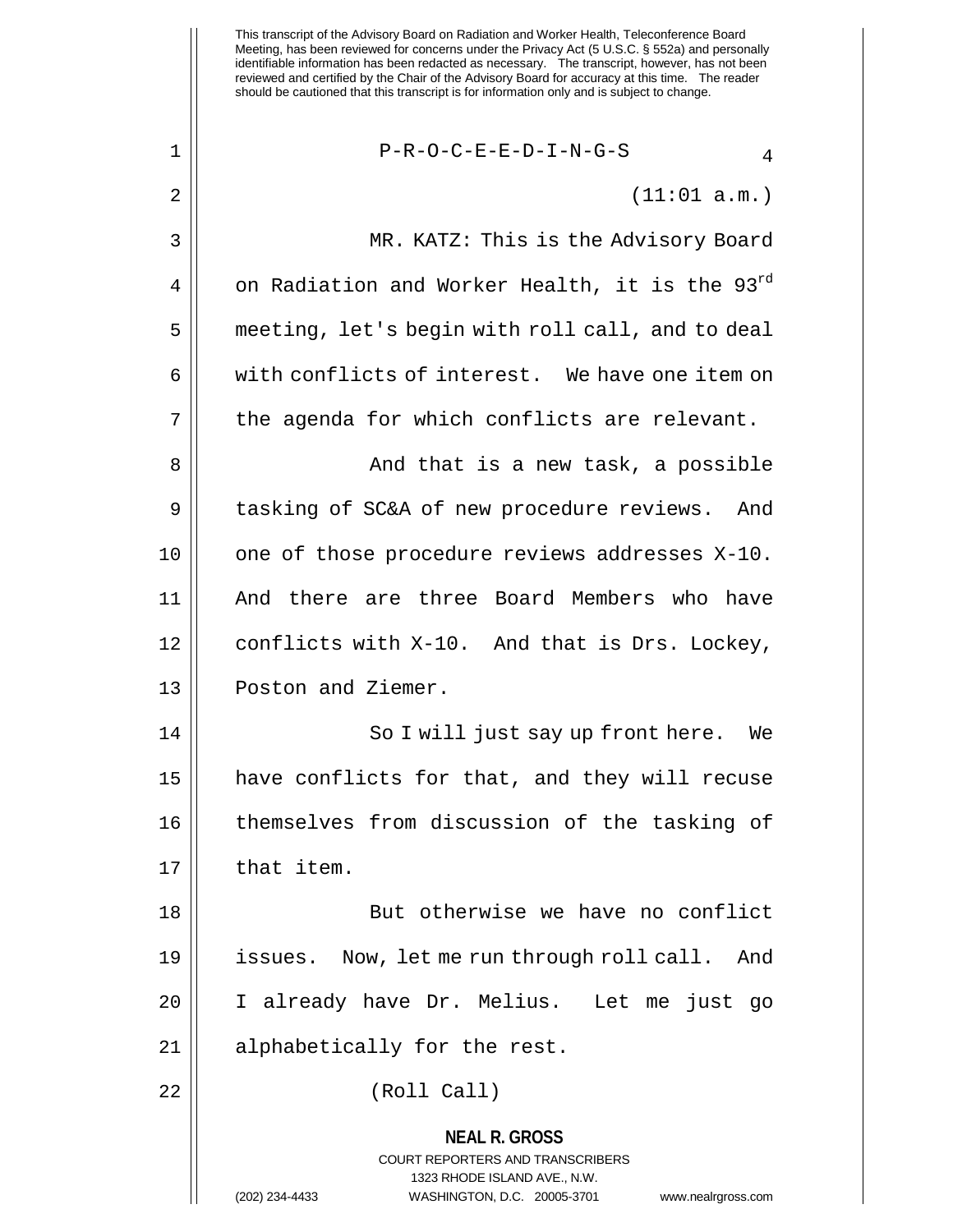This transcript of the Advisory Board on Radiation and Worker Health, Teleconference Board Meeting, has been reviewed for concerns under the Privacy Act (5 U.S.C. § 552a) and personally identifiable information has been redacted as necessary. The transcript, however, has not been reviewed and certified by the Chair of the Advisory Board for accuracy at this time. The reader should be cautioned that this transcript is for information only and is subject to change. 1 MR. KATZ: Okay. At least we have 5  $2 \parallel$  a quorum then if the others don't show. Let me 3 || just go on then, roll call for the rest of the 4 | groups. 5 (Roll Call) 6 MR. KATZ: Very good. And we now 7 have two more Board Members. So that was 8 || Richardson and Anderson. And let me just check.  $9 \parallel$  So, Dr. Poston, are you on the line now? Okay. 10 Very good. 11 || The agenda for the meeting is posted 12 | on the web site, under the Board section under 13 meetings page for today's date. So anyone who 14 wants to follow along with the agenda, that's 15 there. There are no materials posted 16 associated with that. 17 Well, actually, there might be. 18 There might be the procedures that we're 19 considering tasking today. Those may be posted 20 || there. I haven't checked. And let me just, 21 || before we go on and I turn it over to Dr. Melius, 22 Mr. Hinnefeld wants to make an introduction of

**NEAL R. GROSS**

COURT REPORTERS AND TRANSCRIBERS 1323 RHODE ISLAND AVE., N.W.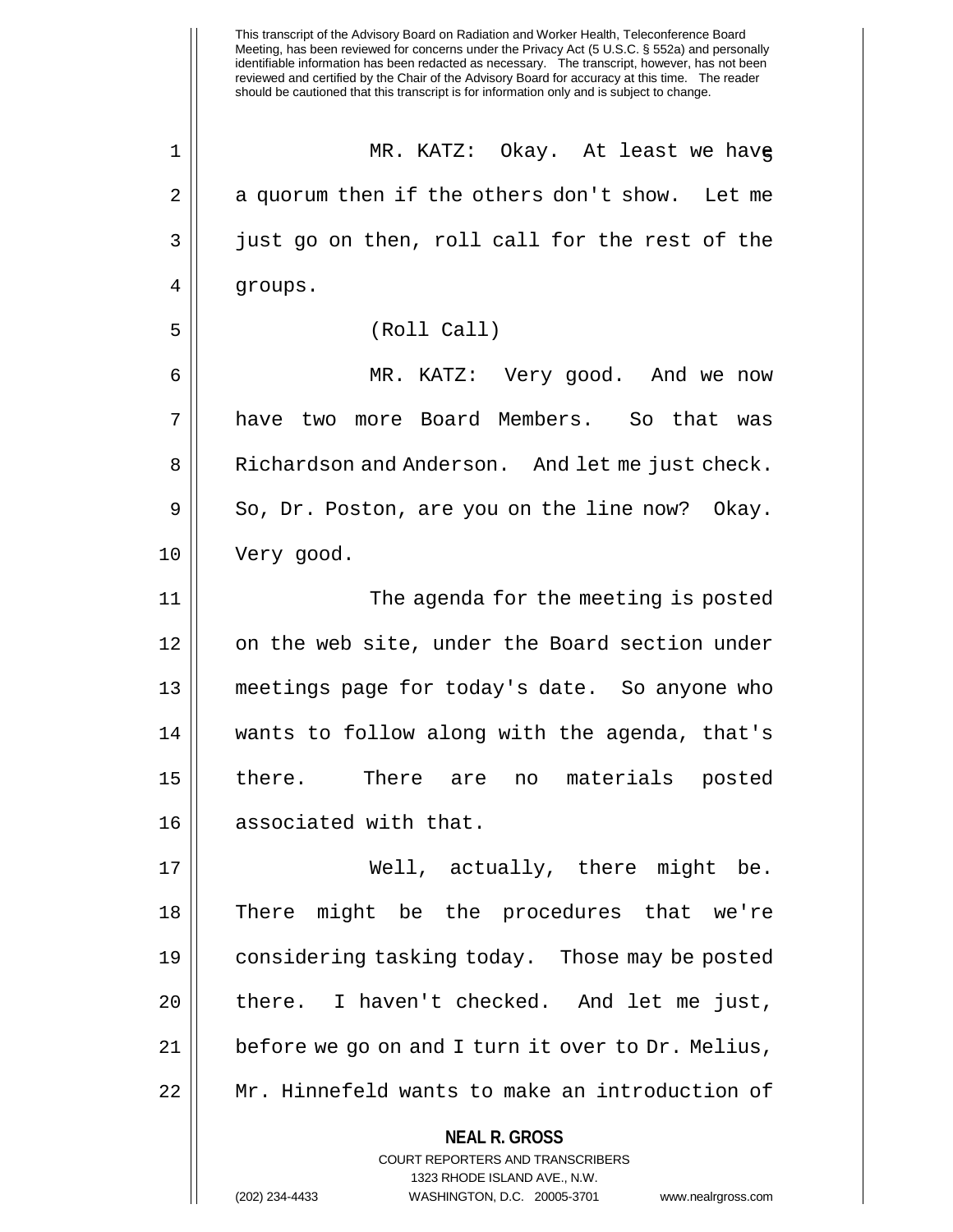This transcript of the Advisory Board on Radiation and Worker Health, Teleconference Board Meeting, has been reviewed for concerns under the Privacy Act (5 U.S.C. § 552a) and personally identifiable information has been redacted as necessary. The transcript, however, has not been reviewed and certified by the Chair of the Advisory Board for accuracy at this time. The reader should be cautioned that this transcript is for information only and is subject to change. **NEAL R. GROSS** COURT REPORTERS AND TRANSCRIBERS 1323 RHODE ISLAND AVE., N.W.  $1 \parallel$  new staff.  $6$ 2 MR. HINNEFELD: Yes. Thanks, Ted. 3 If you were listening carefully you heard 4 probably a new name during the other federal 5 || staff introductions. 6 That was from DeKeely Hartsfield, 7 who is beginning a one year detail with the 8 | Office of General Counsel, and will be providing 9 || legal assistance to the program during that  $10 \parallel$  time. 11 This is in response to a detail that 12 Jenny Lin is embarking on, which I believe is 13 actually an active duty mobilization, so to 14 || speak, or call up. And she'll be working at the 15 || Pentagon for a year, starting October 1st. 16 And so, to provide us legal 17 assistance DeKeely has agreed, and has been 18 detailed to the Office of General Counsel to 19 perform service. 20 DeKeely came to NIOSH in 2004 as a 21 | Presidential management fellow. And has worked 22 || on a number of policy and budget issues for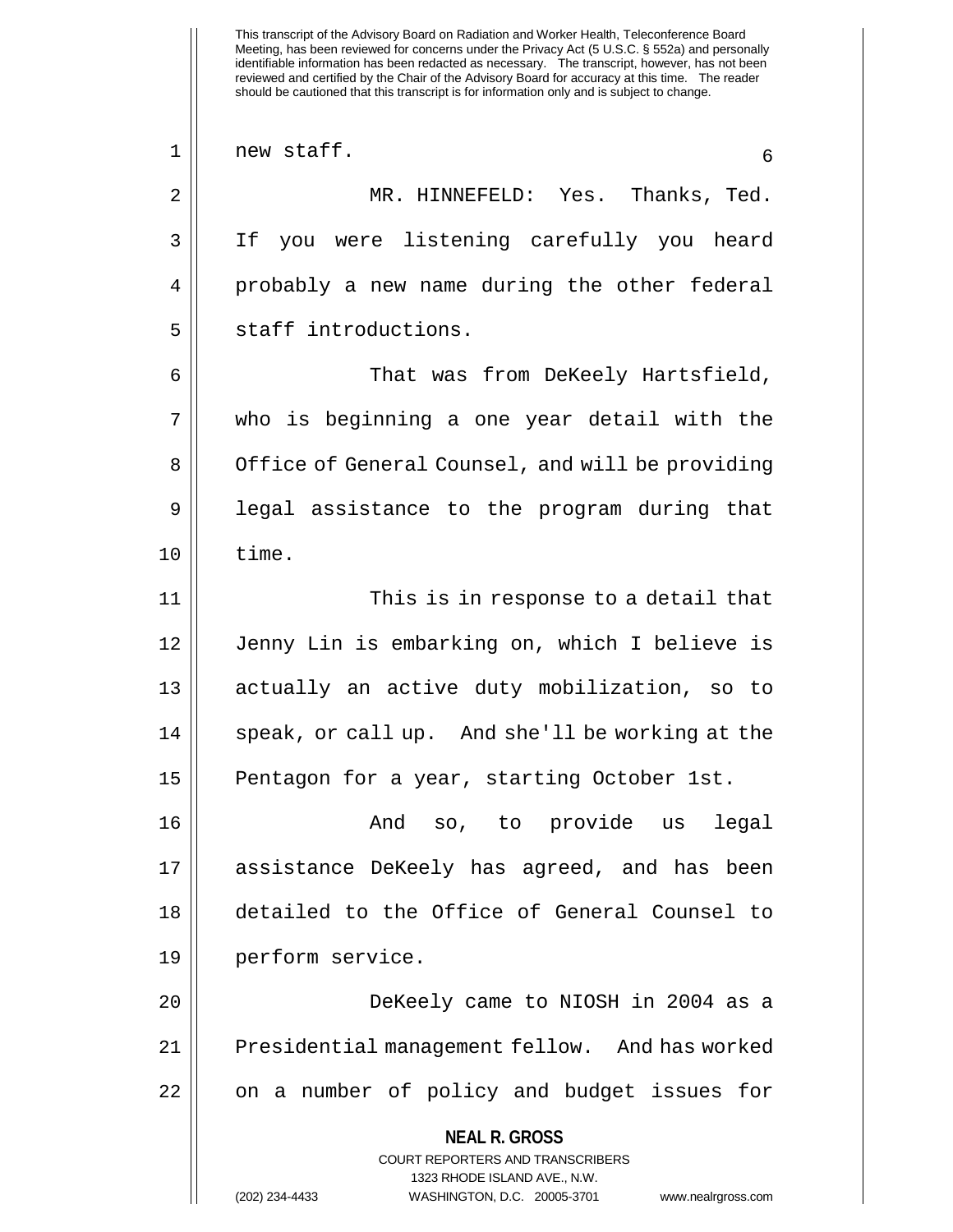**NEAL R. GROSS** COURT REPORTERS AND TRANSCRIBERS 1323 RHODE ISLAND AVE., N.W. (202) 234-4433 WASHINGTON, D.C. 20005-3701 www.nealrgross.com  $1 \parallel$  NIOSH, including served as the Special Assistant 2 | to the Director in administering the World Trade 3 || Center program. 4 || She's fairly recently, not terribly 5 | recently, completed law school. And during and 6 after law school she worked with the OGC on 7 || things like FOIA, HIPAA, and several other 8 || matters. 9 And most recently she completed a 10 detail in the Office of Management and Budget, 11 which is, of course, in the Executive Office of 12 || the President, dealing with appropriations and 13 || policy issues. 14 || So she'll be supporting us from the  $15$  | part of the NIOSH legal team, which is a part of, 16 | cf course, HHS OGC, for the coming year it looks. 17 H And then who knows after that 18 I expect you'll all get a chance to 19 meet DeKeely at the Board Meetings during the 20 year. I think she'll probably attend most or 21 || all of the Board Meetings, in person Board 22 Meetings during the year.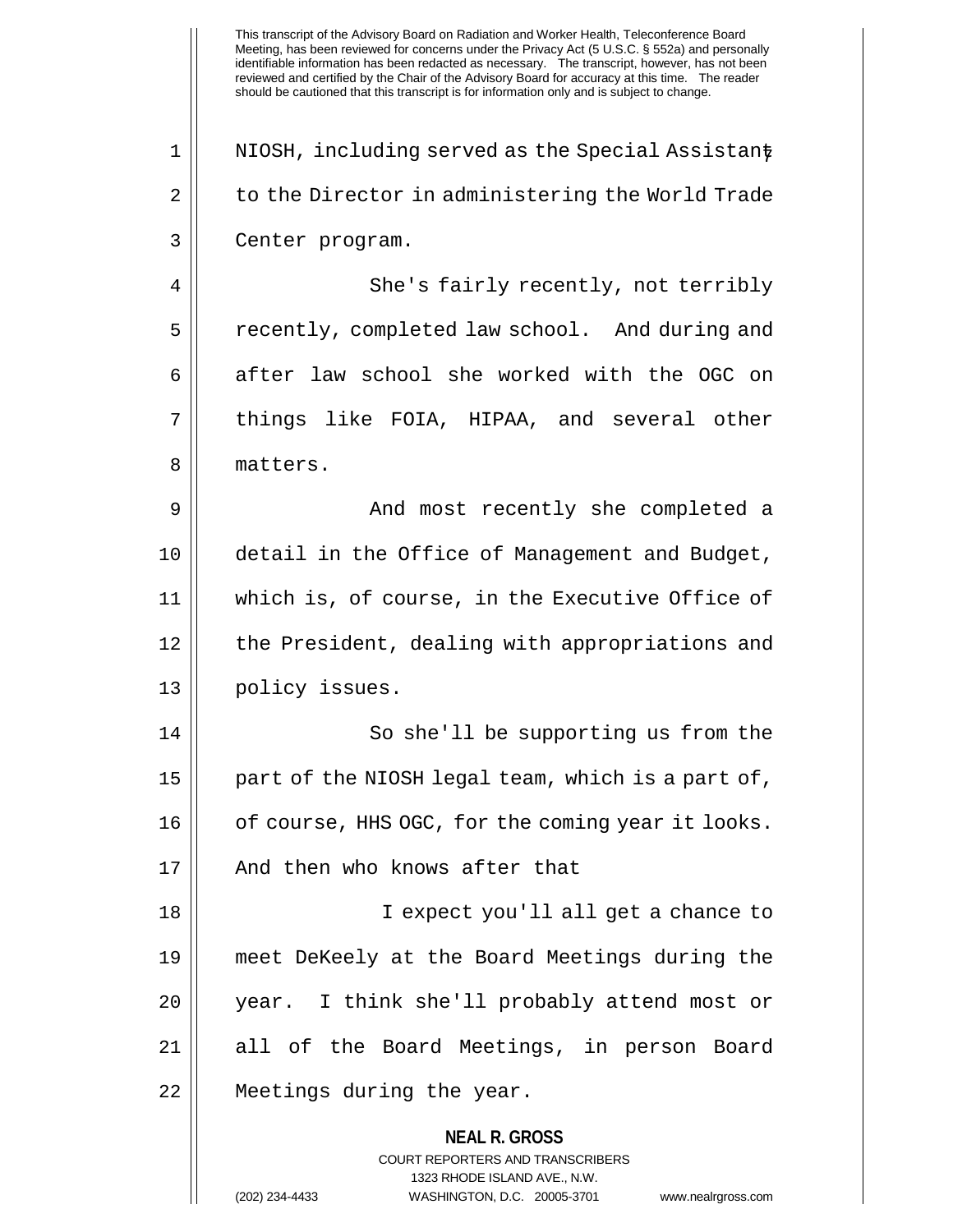**NEAL R. GROSS** COURT REPORTERS AND TRANSCRIBERS 1323 RHODE ISLAND AVE., N.W. (202) 234-4433 WASHINGTON, D.C. 20005-3701 www.nealrgross.com 1 And may likely attend some Work 8 2 Group meetings as well. So I want to thank 3 || DeKeely for joining the team, and welcome her to  $4 \parallel$  the program. 5 MS. HARTSFIELD: Okay. Thank you. 6 CHAIRMAN MELIUS: And this is Jim 7 || Melius. I'll just add, I've worked with DeKeely 8 | for a number of years on the World Trade Center.  $9 \parallel$  So welcome. And I know she'll be a big help. 10 || And I really thank Jenny for all of 11 her work with us, and wish her luck on her detail, 12 or whatever it's called, active duty or 13 whatever, or drafted, whatever's happened to 14 you. 15 MS. LIN: Yes, active duty is 16 deployment. 17 CHAIRMAN MELIUS: Oh, okay. Well 18 || sound good. I think I know a little bit about 19 it. And it sounds exciting also, from what I 20 || understand. So anyway, very good. Ted, I 21 think you're up for recording absent folks, 22 absent Member folks.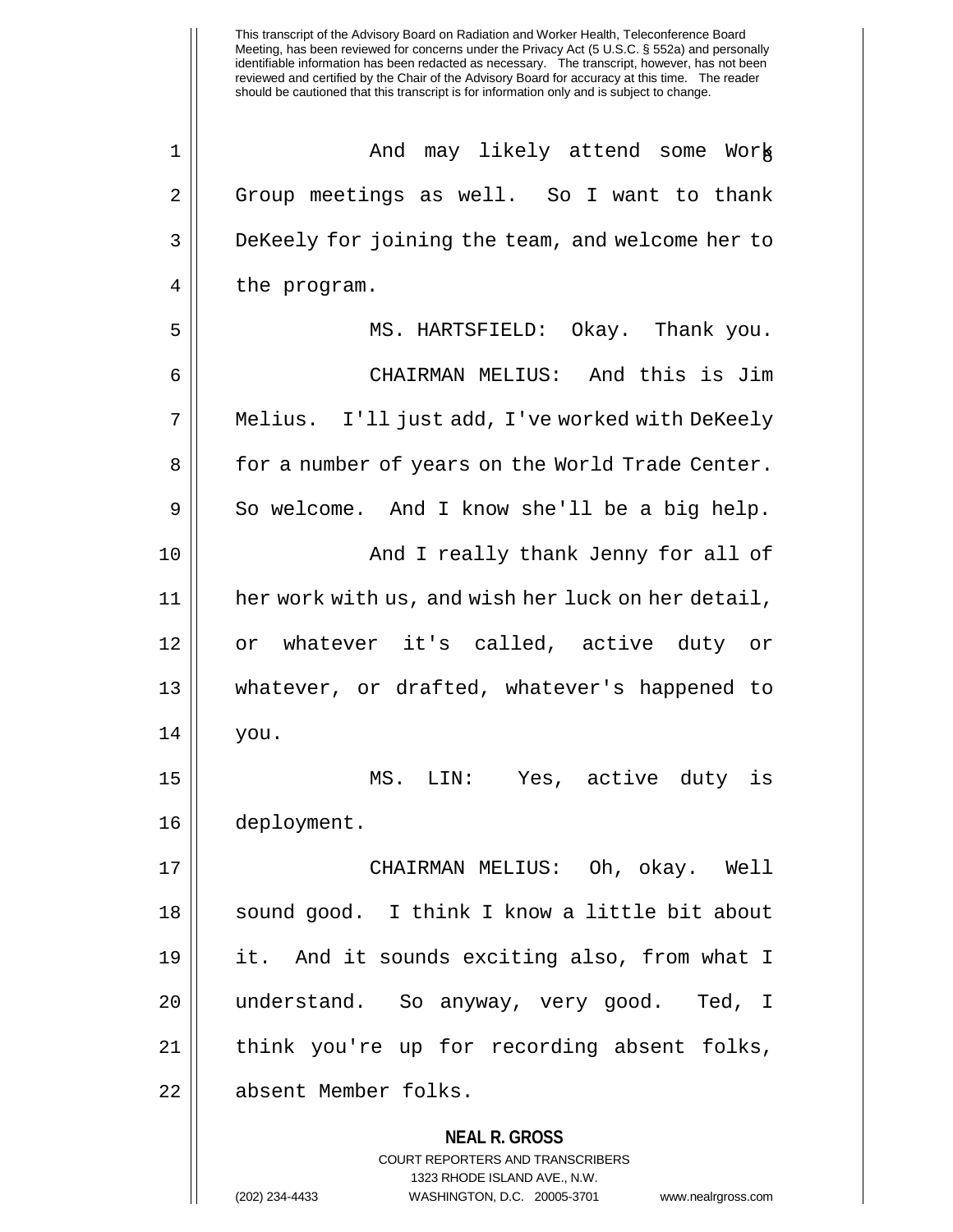| 1  | MR. KATZ: Right. Thank you.                                                                                                                                            |
|----|------------------------------------------------------------------------------------------------------------------------------------------------------------------------|
| 2  | Okay, so at our Idaho Falls meeting there were                                                                                                                         |
| 3  | a number of members who were absent for some of                                                                                                                        |
| 4  | the votes, Lemen, Griffon and Richardson. And                                                                                                                          |
| 5  | all of their votes came in by August 7th.                                                                                                                              |
| 6  | So let me just, I'm going to report                                                                                                                                    |
| 7  | out the votes now. Several of the actions were                                                                                                                         |
| 8  | taken, and they remain unanimous. But for                                                                                                                              |
| 9  | several of these votes, three of them, the last                                                                                                                        |
| 10 | three, we didn't actually read into the record                                                                                                                         |
| 11 | the final recommendation.                                                                                                                                              |
| 12 | So Dr. Melius will take care of that                                                                                                                                   |
| 13 | after I cover how the votes went. So the first                                                                                                                         |
| 14 | two, which were read into the record, one was                                                                                                                          |
| 15 | Baker Brothers.                                                                                                                                                        |
| 16 | And that was, the Board already                                                                                                                                        |
| 17 | voted. So unanimously 16 to zero in support of                                                                                                                         |
| 18 | NIOSH recommendation to deny adding in<br>the                                                                                                                          |
| 19 | another Class at Baker Brothers for the                                                                                                                                |
| 20 | remaining period, which was 45 to 96.                                                                                                                                  |
| 21 | And then Pantex, that was also, the                                                                                                                                    |
| 22 | results on vote unanimous. One Member recused,                                                                                                                         |
|    | <b>NEAL R. GROSS</b><br><b>COURT REPORTERS AND TRANSCRIBERS</b><br>1323 RHODE ISLAND AVE., N.W.<br>WASHINGTON, D.C. 20005-3701<br>(202) 234-4433<br>www.nealrgross.com |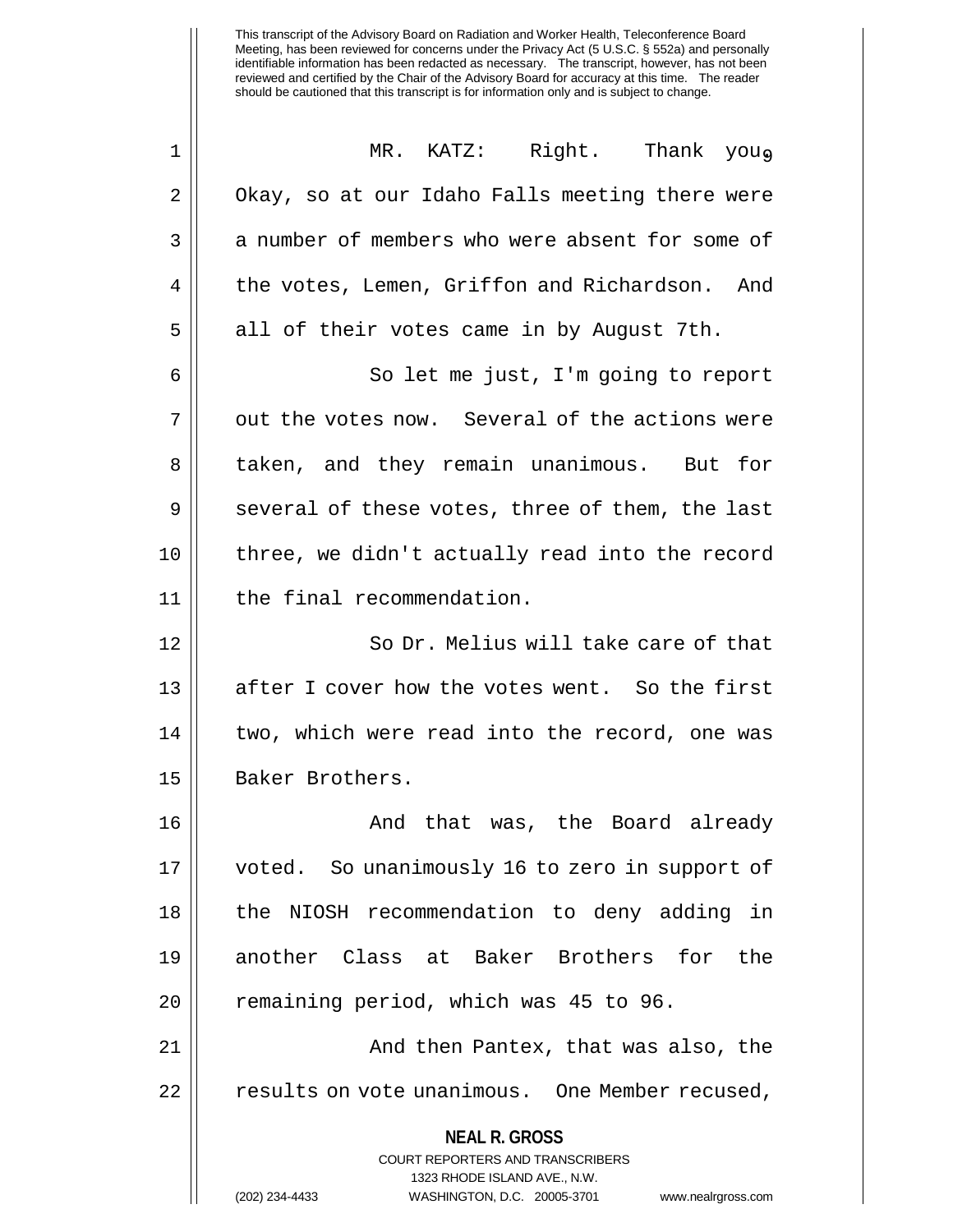This transcript of the Advisory Board on Radiation and Worker Health, Teleconference Board Meeting, has been reviewed for concerns under the Privacy Act (5 U.S.C. § 552a) and personally identifiable information has been redacted as necessary. The transcript, however, has not been reviewed and certified by the Chair of the Advisory Board for accuracy at this time. The reader should be cautioned that this transcript is for information only and is subject to change. **NEAL R. GROSS** COURT REPORTERS AND TRANSCRIBERS 1323 RHODE ISLAND AVE., N.W. (202) 234-4433 WASHINGTON, D.C. 20005-3701 www.nealrgross.com 1 || Ms. Valerio. And that was to add a Class from  $2 \parallel 84$  to 91. So that's done. 3 And those motions were read into the 4 | record by Dr. Melius during the Board Meeting.  $5 \parallel$  So the remaining three need to be read into. But  $6$  || let me just cover them quickly. 7 The first is also a Pantex vote for 8 || the early period. That's contract 51 to 57. 9 | And the Board voted unanimously in support of the 10 NIOSH recommendation to not add a Class for that 11 period. 12 For Fernald there were two votes, 13 || one also -- oh, and Pantex, Valerio recused, 14 || right. So, Fernald two votes. These were 15 unanimous as well, with Lockey recused for both 16 || of them. 17  $\parallel$  The first Fernald was to add a Class 18 || from 51 to 83. In effect, for subcontractors. 19 || But Dr. Melius will explain that further, how  $20$  | that recommendation is written. 21 And the second vote, also unanimous, 22 was to add a Class from 54 to 67, all employees.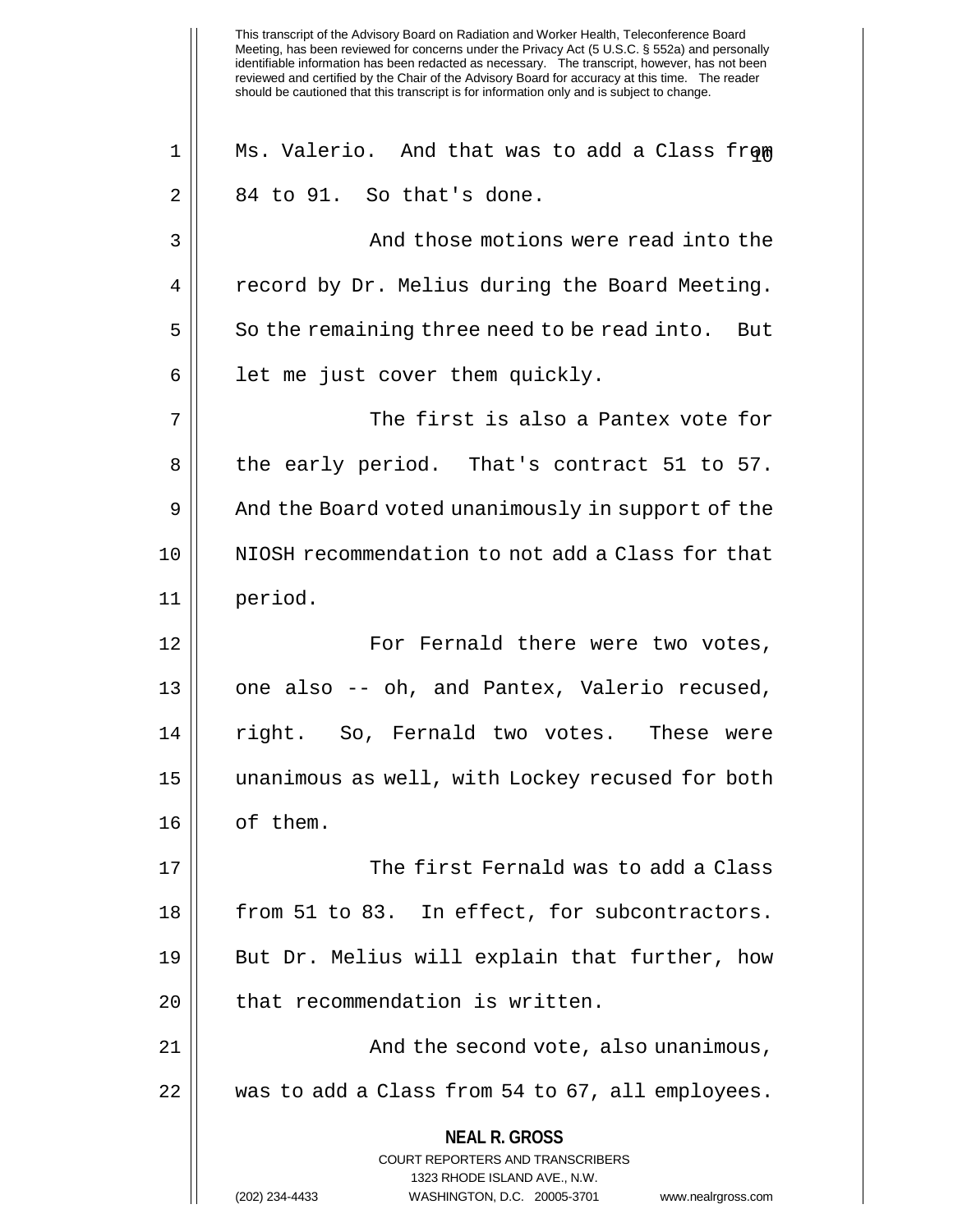1 || And Dr. Melius will read that too. So that 2 | covers the votes for Idaho. 3 CHAIRMAN MELIUS: Okay. Thank 4 || you, Ted. And I will now proceed with the three 5 | letters. And I'll do, the one Fernald one is a 6 little more complicated. I'll save that for 7 last. 8 And we may want to have a little 9 explanation. And Stu may want to weigh in on 10 that also. So giving you a heads up, Stu. So 11 || the first letter is the Pantex one. 12 The Advisory Board on Radiation and 13 Worker Health, the Board, has evaluated Special 14 Exposure Cohort, SEC petition 0068 concerning

 workers at the Pantex Plant, in Amarillo, Texas, under the statutory requirements established by the Energy Employees Occupational Illness Compensation Program Act of 2000, incorporated to 42 CFR, Section 83.13.

20 || The National Institute for 21 Occupational Safety and Health, NIOSH, has 22 recommended that individual dose

**NEAL R. GROSS**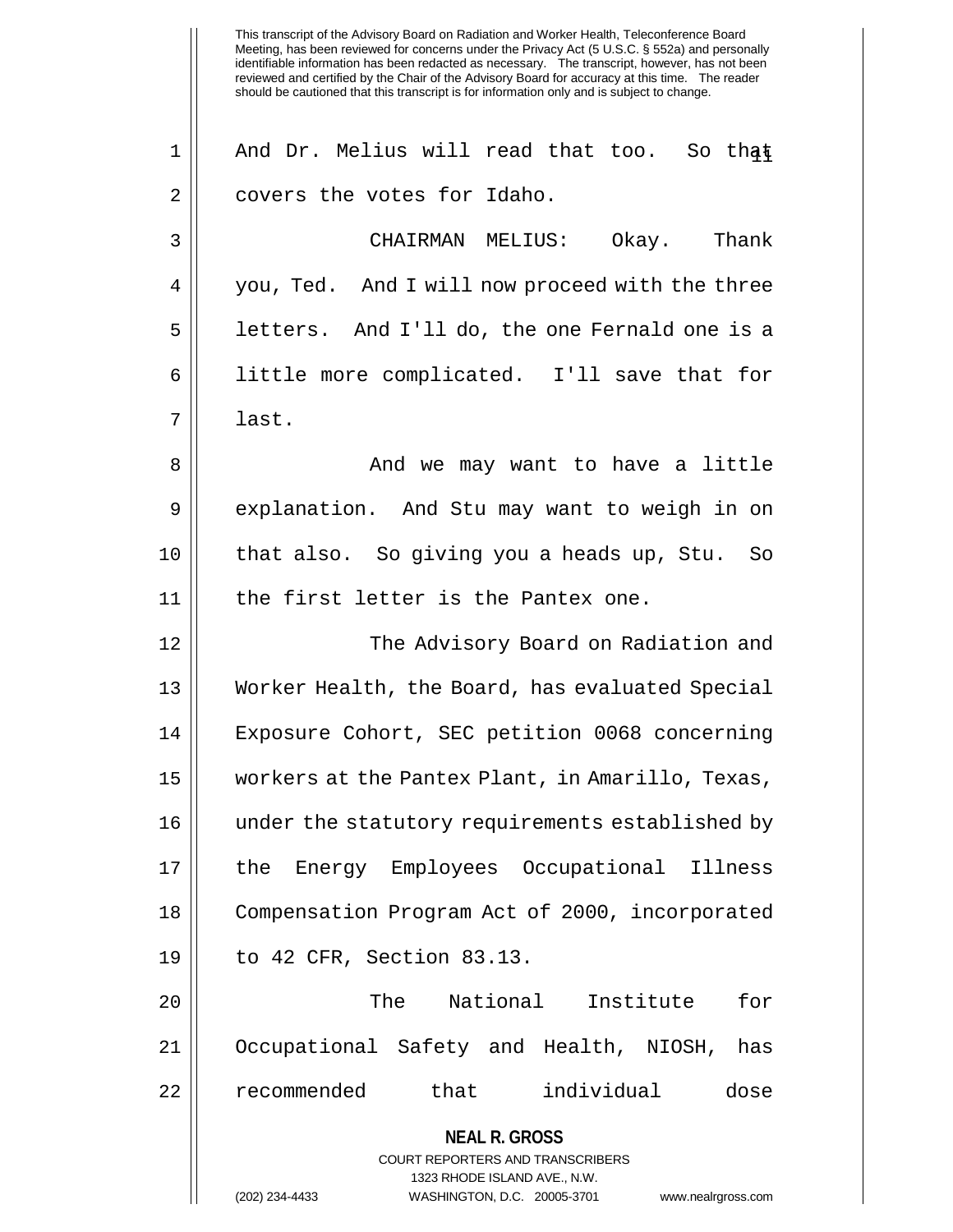$1 \parallel$  reconstructions are feasible for all employees 2 | of the Department of Energy, it's predecessor 3 agency, for their contractors and 4 || subcontractors who worked at the Pantex Plant in 5 | Amarillo, Texas, from January 1st 1951 through 6 December 31st 1957.

7 NIOSH found they had access to 8 || adequate exposure monitoring, other information 9 | necessary to do individual dose reconstruction, 10 with sufficient accuracy for members of this 11 group. And therefore, a Class covering this 12 || qroup should not be added to the SEC.

 The Board concurs with this determination. Based on these considerations 15 | and discussions at the July 16th and 17th, 2013 Board Meeting, held in Idaho Falls, Idaho. The Board recommends that this Class not be added to || the SEC.

19 Enclosed is documentation of the 20 || Board Meeting where this SEC Class was 21 discussed. Documentation includes copies of 22 || the petition, the NIOSH review thereof, and

> **NEAL R. GROSS** COURT REPORTERS AND TRANSCRIBERS 1323 RHODE ISLAND AVE., N.W.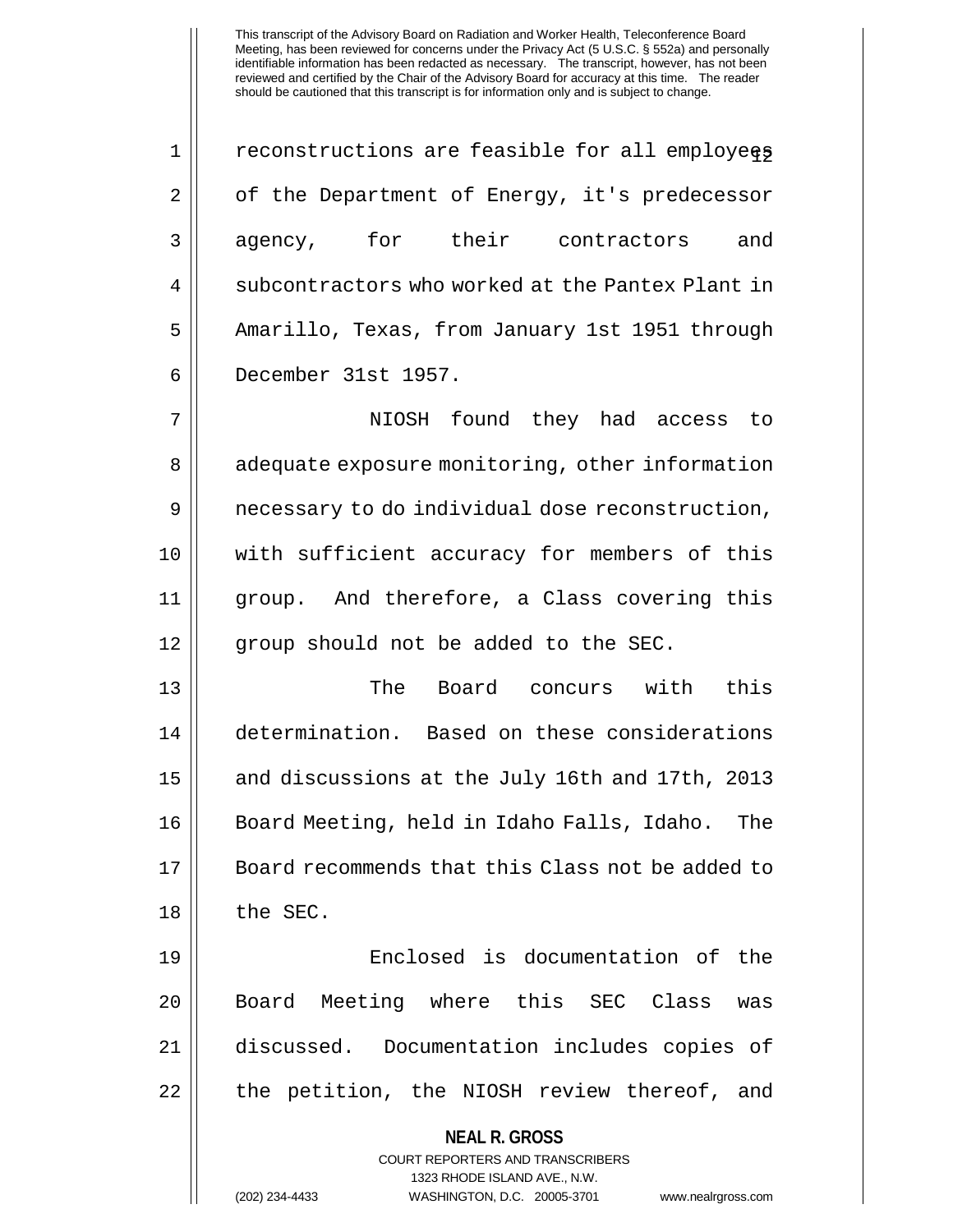$1 ||$  related materials. If any of these items aren $\frac{1}{9}$ 2 available at this time. They will follow  $3 \parallel$  shortly.

4 || So that was basically, completed our 5 work on Pantex SEC. So as you may recall, the  $6 \parallel$  basis for that, at least as I recall was, 7 || essentially there were very little exposures 8 | during that early time period. And we completed  $9 \parallel$  the other part to the SEC there.

10 || The second letter is the letter on 11 Fernald, one of the two. It reads, the Advisory 12 | Board on Radiation Worker Health, the Board, has 13 evaluated Special Exposure Cohort Petition 0046 14 concerning workers at the Feed Materials 15 | Production Center, FMPC, in Fernald, Ohio, under 16 || the statutory requirements established by the 17 Energy Employee Occupational Illness 18 Compensation Program Act of 2000, incorporated 19 into 42 CFR, Section 83.13.

20 || The Board respectfully recommends 21 || that SEC status be accorded to all employees of 22 || the Department of Energy, it's predecessor

> **NEAL R. GROSS** COURT REPORTERS AND TRANSCRIBERS

> > 1323 RHODE ISLAND AVE., N.W.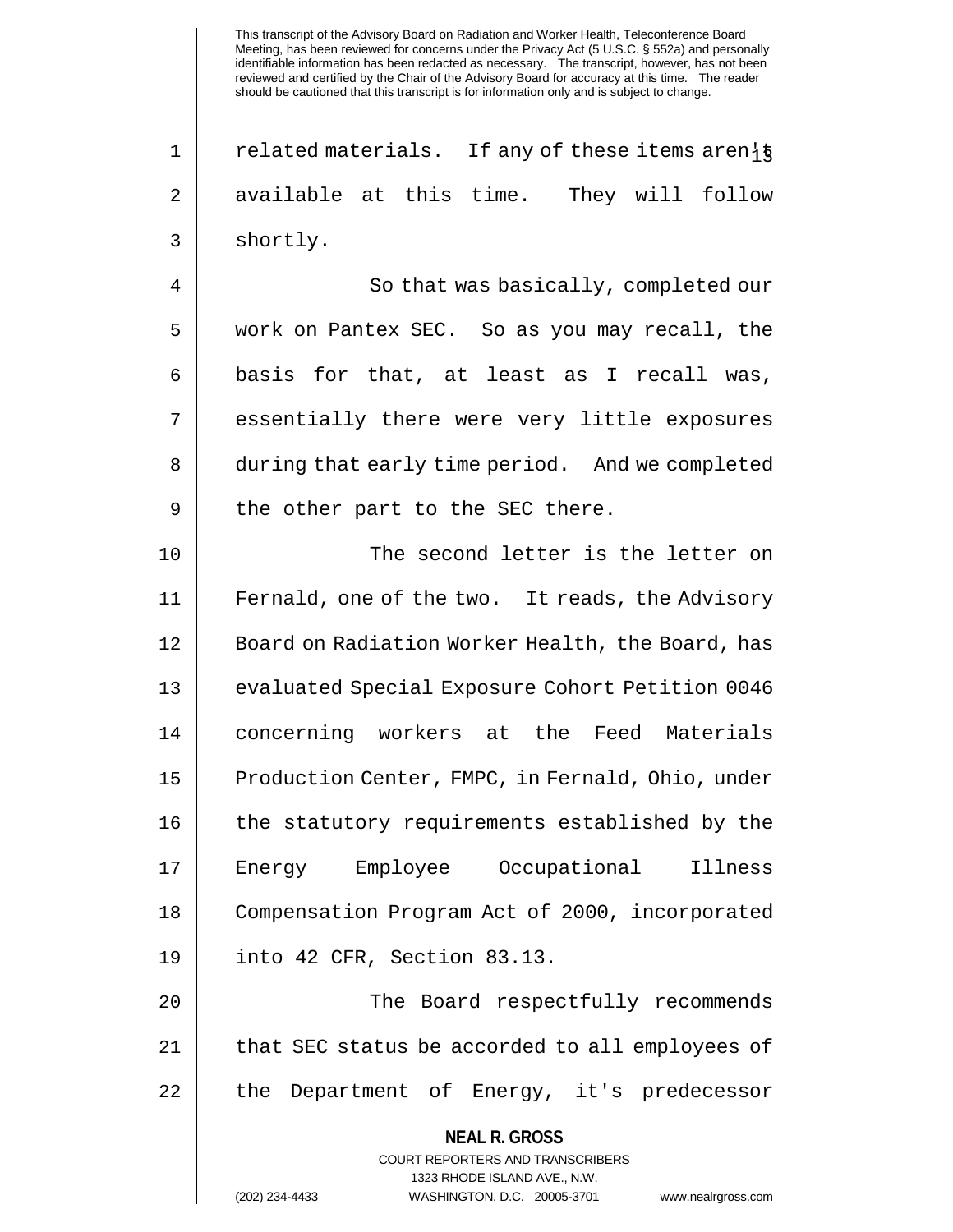1 || agencies and their contractors and 2 | subcontractors, who worked at the Feed Materials 3 | Production Center in Fernald, Ohio, from January 4 | 1st 1954 through December 31st, 1967, or a number  $5 \parallel$  of work days aggregating at least 250 work days 6 | occurring solely under this employment, or in 7 | combination with work days within the parameters 8 established for one or more other Classes of 9 employees included in the Special Exposure 10 Cohort. 11 | This recommendation is based on the

 following factors: Workers at this facility during the time period in question were involved in operations related to nuclear weapons 15 | production.

 The Board's review of available monitoring data, as well as available process || and source term information for this facility, found that NIOSH lacked the sufficient information to allow it to estimate with 21 || sufficient accuracy the potential internal 22 || doses from exposures to thorium, which employees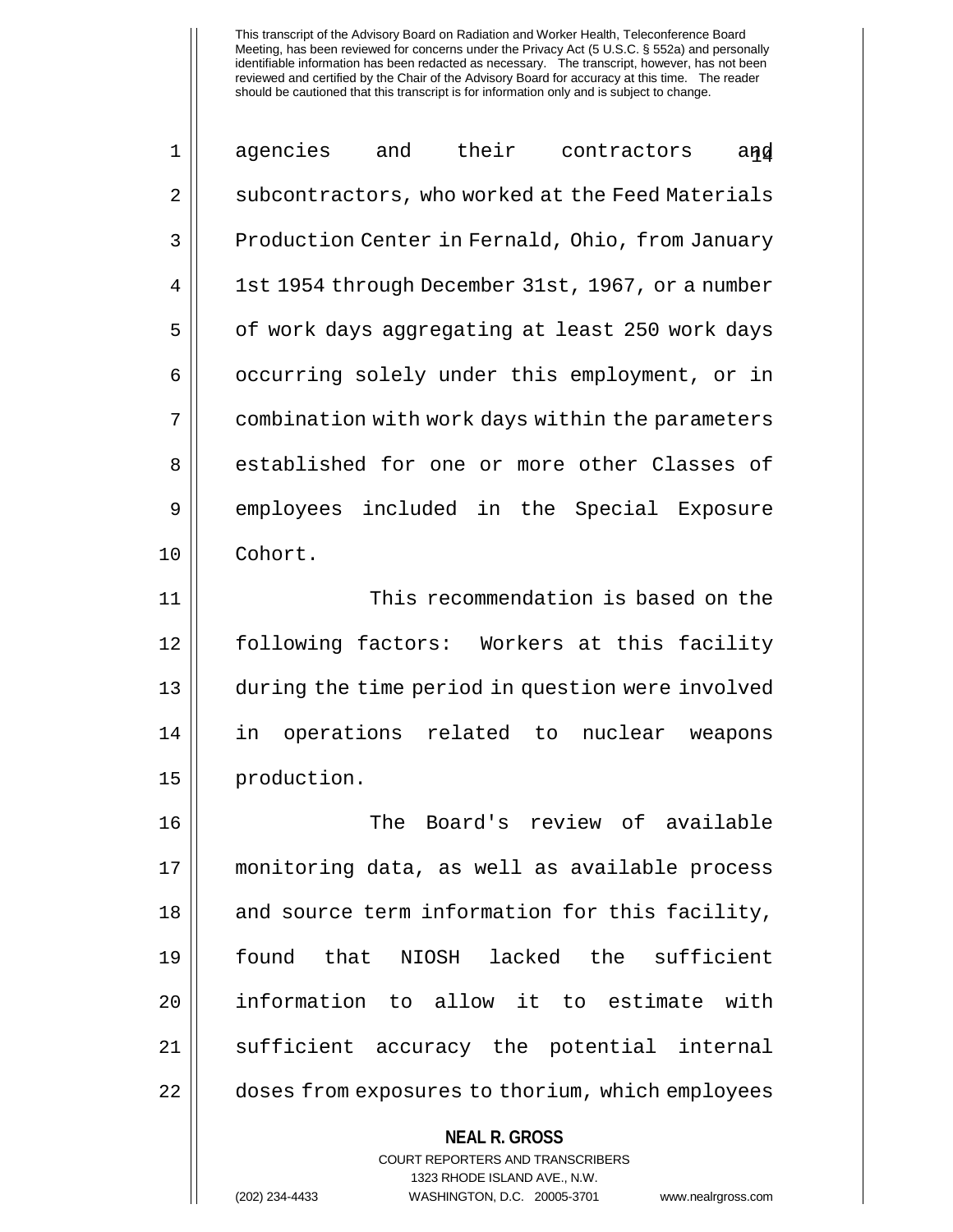1 || working at this facility may have bee<del>n</del>  $2 \parallel$  subjected.

3 The Board determined that health may 4 **h** have been endangered for these FMPC employees 5 during the time period in question. Based on  $6 \parallel$  these considerations and discussion at the July  $7 \parallel$  16th and 17, 2013 Board Meeting, held in Idaho 8 || Falls, the Board recommends that this Class be 9 || added to the SEC.

10 Enclosed is the documentation from 11 the Board Meetings where this SEC Class was 12 discussed. Documentation includes copies of 13 || the petition, the NIOSH review thereof, and 14 || related materials. So if any of these items are 15 unavailable at this time, they will follow 16 || shortly.

17 || So that's the first. The last 18 letter is the other part of the Fernald Class 19 that we added at the last meeting. And if you 20 || recall, we circulated one letter.

21 | No. 2012 And then based on some discussions 22 || with NIOSH, and NIOSH's discussions with the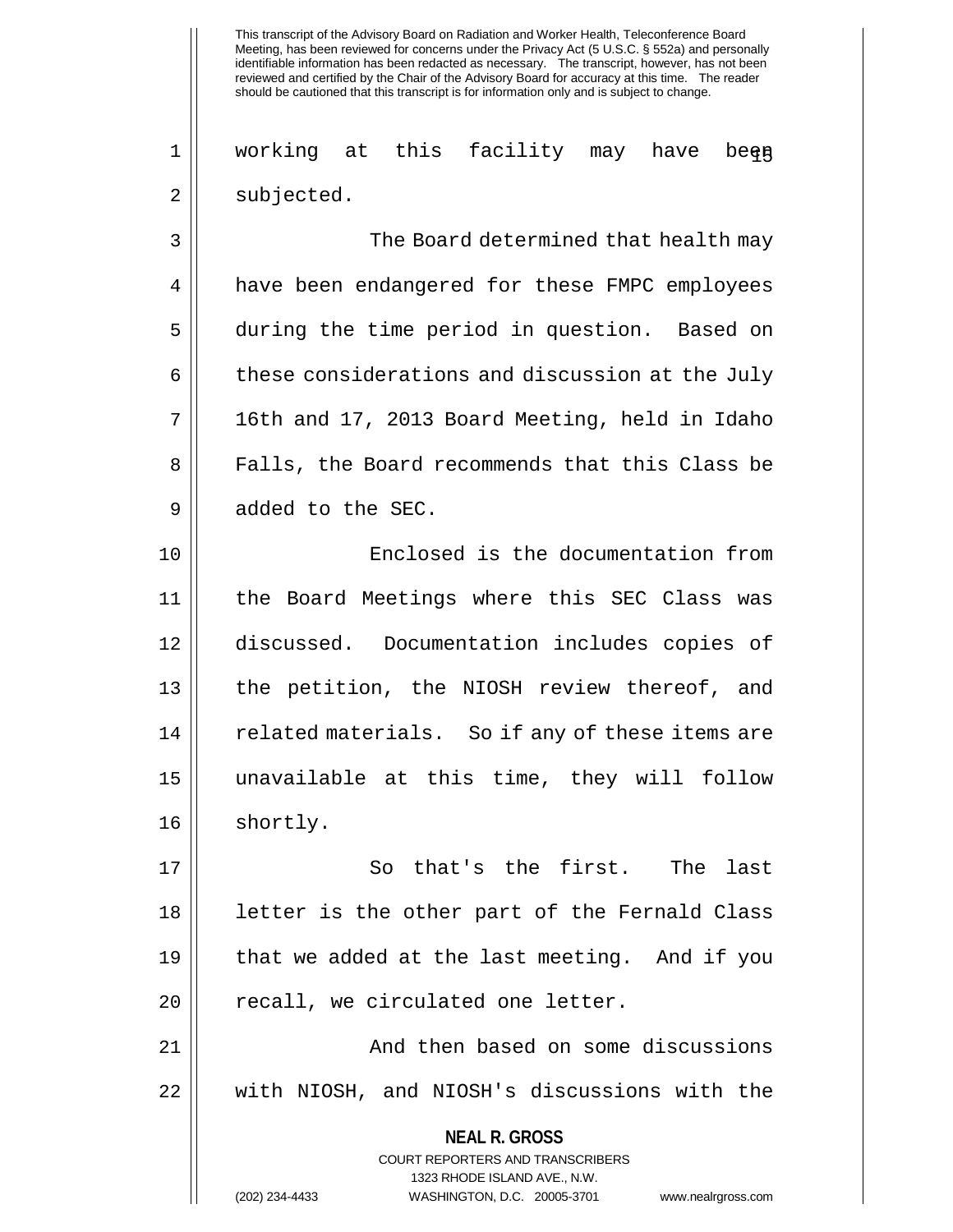1 || Department of Labor, we made some changes to the 2 || Class Definition.

**NEAL R. GROSS** COURT REPORTERS AND TRANSCRIBERS 1323 RHODE ISLAND AVE., N.W. 3 || I think these are, you know, 4 consistent with what we had voted for, and had 5 decided at the Board Meeting. It just made it  $6 \parallel$  much more direct, and easier to administer this. 7 || And I also circulated this modified 8 || letter, or something pretty close to it, to  $9 \parallel$  everyone about a week after the last letter. So 10 || you all should have received this letter on time. 11 || So let me read it into the record. 12 The Advisory Board on Radiation 13 Worker Health, the Board, has evaluated Special 14 Exposure Cohort Petition 0046 concerning 15 workers at the Feed Materials Production Center, 16 FMPC, in Fernald, Ohio, under the statutory 17 || requirements established by the Energy Employee 18 Occupational Illness Compensation Program Act 19 of 2000, incorporated into 42 CFR, Section  $20 \parallel 83.13.$ 21 The Board respectfully recommends  $22$  | that SEC status be accorded to all employees of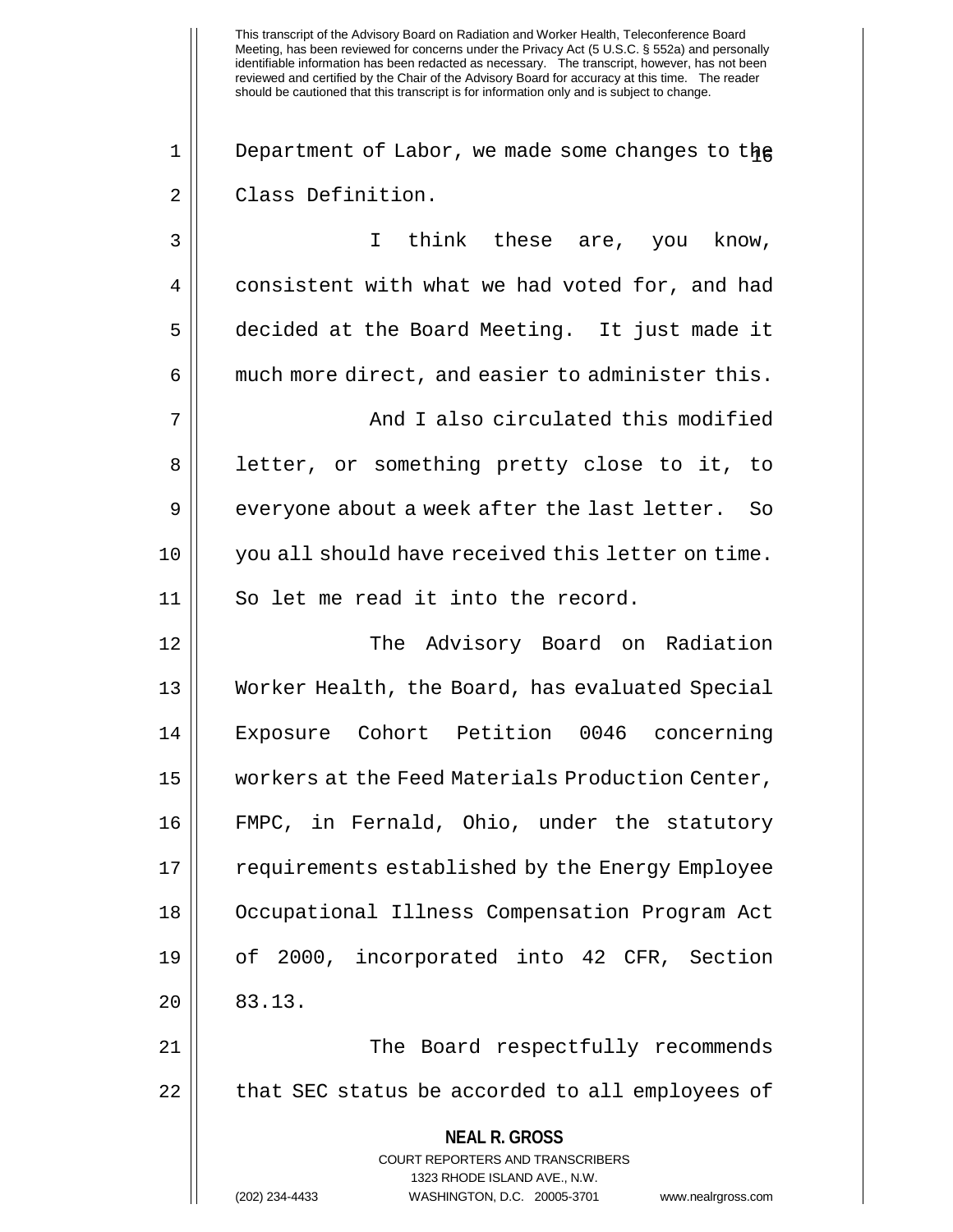| $\mathbf 1$ | the Feed Materials Production Center in Fernald7                                                    |
|-------------|-----------------------------------------------------------------------------------------------------|
| 2           | Ohio, who were not employed by National Lead of                                                     |
| 3           | Ohio, NLO, or the Department of Energy or its                                                       |
| 4           | predecessor agencies who worked at FMPC from                                                        |
| 5           | January 1st 1951 through December 31st, 1983, or                                                    |
| 6           | a number of work days aggregating at least 250                                                      |
| 7           | work days solely under this employment, or in                                                       |
| 8           | combination with work days when the parameters                                                      |
| 9           | established for one or more other Classes of                                                        |
| 10          | employees included in the Special Exposure                                                          |
| 11          | Cohort.                                                                                             |
| 12          | This recommendation is based on the                                                                 |
| 13          | following factors: Workers at this facility                                                         |
| 14          | during the time period in question were involved                                                    |
| 15          | operations<br>related to<br>nuclear<br>in<br>weapons                                                |
| 16          | production.                                                                                         |
| 17          | The Board's review of available                                                                     |
| 18          | monitoring data, as well as available process                                                       |
| 19          | and source term information for this facility                                                       |
| 20          | found<br>that NIOSH lacked the sufficient                                                           |
| 21          | information to allow it to estimate with                                                            |
| 22          | sufficient accuracy potential internal doses                                                        |
|             | <b>NEAL R. GROSS</b>                                                                                |
|             | <b>COURT REPORTERS AND TRANSCRIBERS</b>                                                             |
|             | 1323 RHODE ISLAND AVE., N.W.<br>(202) 234-4433<br>WASHINGTON, D.C. 20005-3701<br>www.nealrgross.com |
|             |                                                                                                     |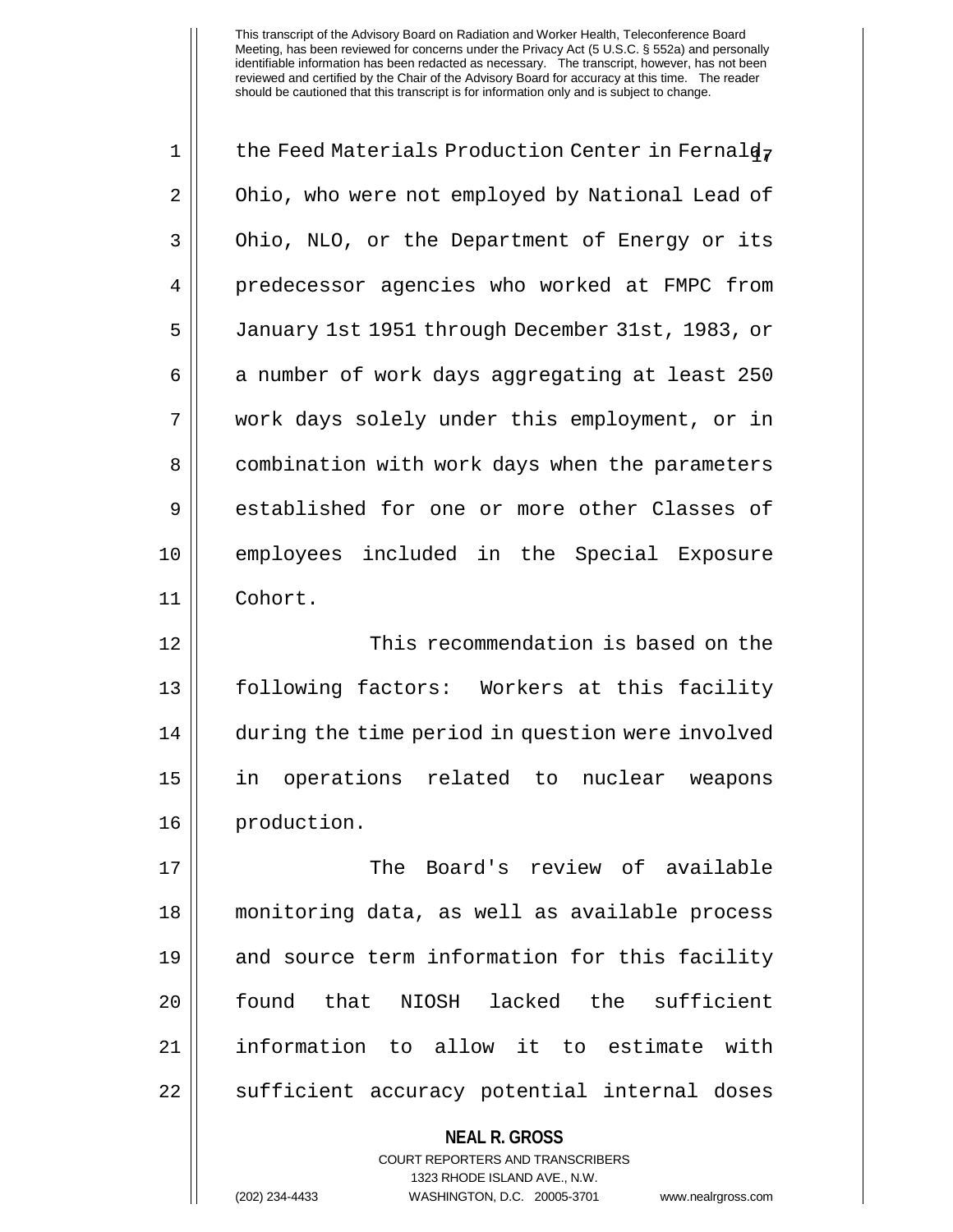1 || from exposure to uranium, which employees at 2 FMPC working at this facility may have been  $3 \parallel$  subjected.

4 The Board also determined that 5 | health may have been endangered for these FMPC  $6 \parallel$  employees during the time period in question. 7 || Based on these considerations and discussion at 8 || the July 16th and 17th, 2013 Board Meeting held 9 || in Idaho Falls, the Board recommends that this 10 Class be added to the SEC.

11 Enclosed is the documentation from 12 || the Board Meetings where this SEC Class was 13 discussed. The documentation includes copies 14 || of the petition, the NIOSH review thereof, and 15 || related materials. If any of these items are 16 unavailable at this time, they will follow 17 | shortly.

18 || As you may remember, the initial 19 version of this letter was in our, in what we had 20 | discussed and decided at the Board Meeting was, 21 || it was for basically subcontractor employees. 22 || So we're trying to capture where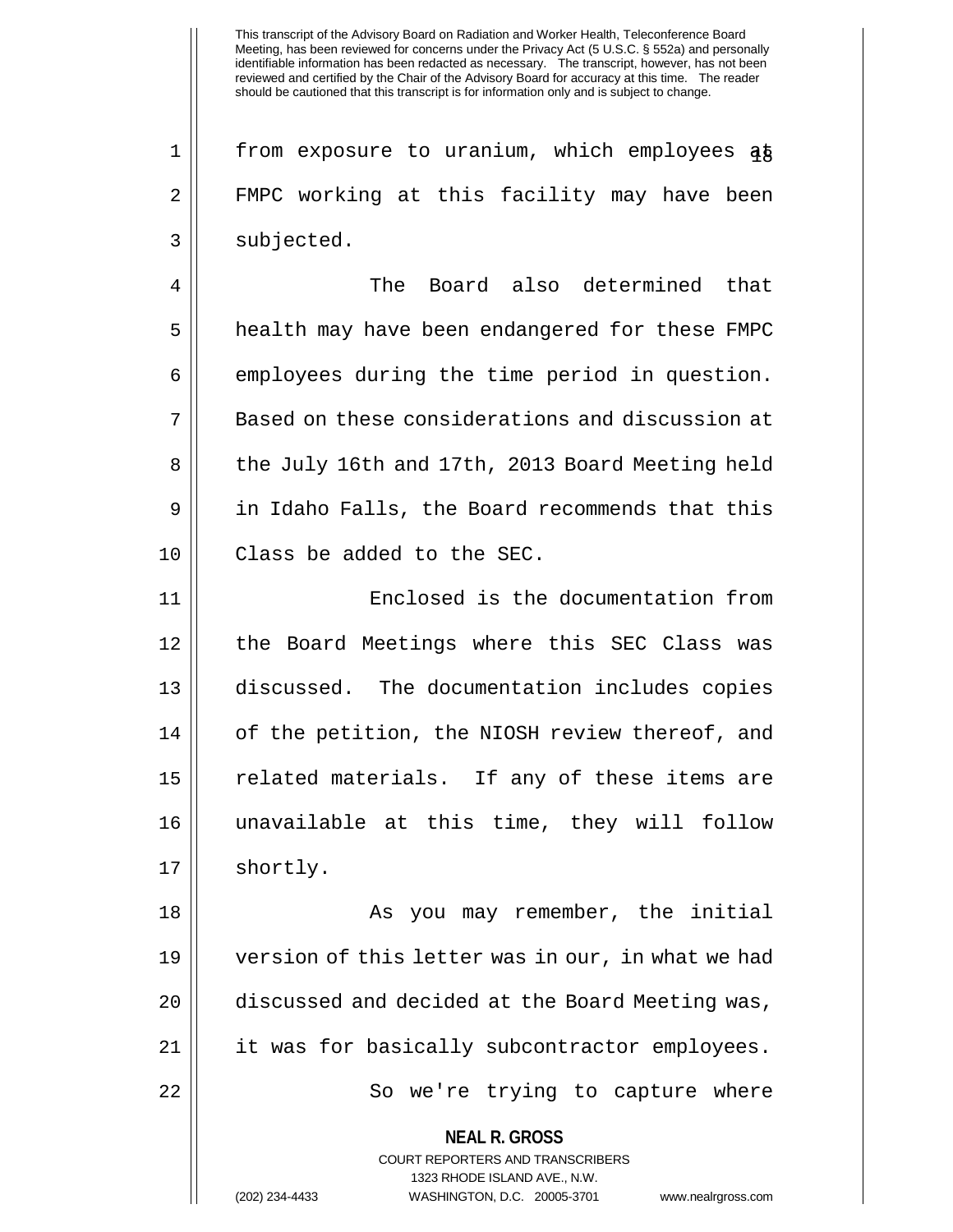**NEAL R. GROSS** COURT REPORTERS AND TRANSCRIBERS 1323 RHODE ISLAND AVE., N.W. (202) 234-4433 WASHINGTON, D.C. 20005-3701 www.nealrgross.com  $1 \parallel$  those that, particularly construction workers  $2 \parallel$  that had come on to the facility and been 3 exposed, for which there was not adequate 4 monitoring information on them. 5 | So the problem was that was, the way 6 | it was worded was confusing, and could have been 7 difficult to administer. And there was a 8 changeover in terms of some of the contractors 9 || involved also early on. 10 || So basically did the definition by 11 exclusion, rather than, you know inclusion here. 12 And, I don't know, Stu, do you want to add 13 || anything to that? 14 MR. HINNEFELD: Well I can usually 15  $\parallel$  say something. During the, as Jim said, during 16 || the discussion of Fernald we talked mainly about 17 || subcontractors and their exposure potentials. 18 And how they may not be similar 19 || enough to the prime contractors in order for the 20 || co-worker data set, which is all prime 21 || contractors, to be sufficiently accurate for the 22 || subcontractors. So that was the nature of the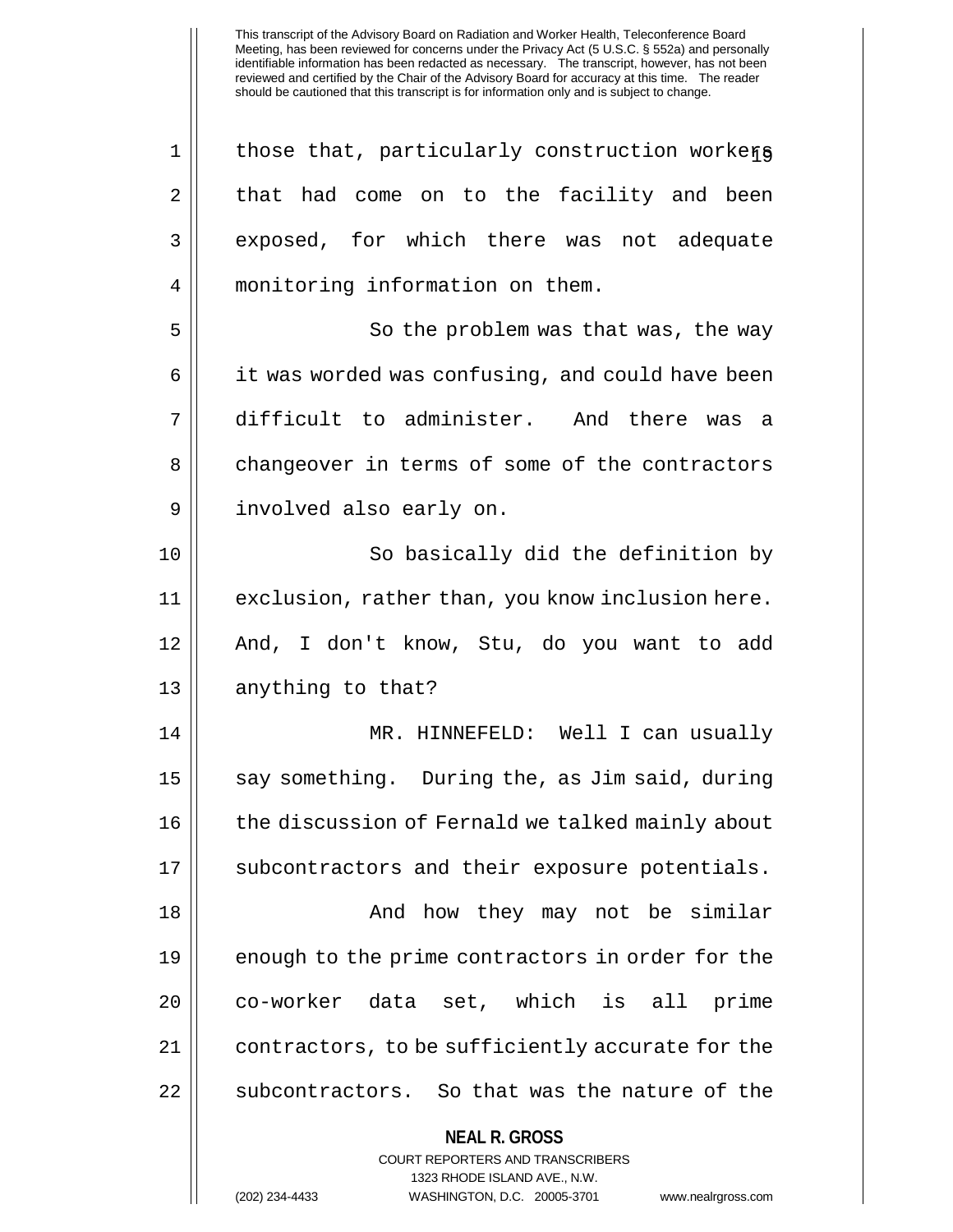1 discussion. 20

**NEAL R. GROSS** COURT REPORTERS AND TRANSCRIBERS 2 And we did look at a number of 3 claims. And we asked DOL to look at a number of 4 claims. And both DOL and we concluded that  $5 \parallel$  certainly during the years that we're talking  $6 \parallel$  about, it's pretty clear from the claim files 7 whether someone worked for NLO, the prime 8 | contractor, or for some other employer. 9 It looks like, you can tell that. 10 So when we sent the Class Definition of 11 subcontractors to DOL, they responded that it 12 might be programmatic, because apparently they 13 || have a defined set of companies that they know 14 had subcontracts with, at the Fernald Site. 15 And that apparently there is a 16 category of claimants who have verified 17 employment, in some fashion, who don't fall into 18 || one of those subcontracts, or an employer of NLO. 19 || And so they were afraid that there 20 || might be some people who would not be swept in 21 | to a subcontractor Class. So based on that we 22 || proposed defining the Class by exclusion.

1323 RHODE ISLAND AVE., N.W.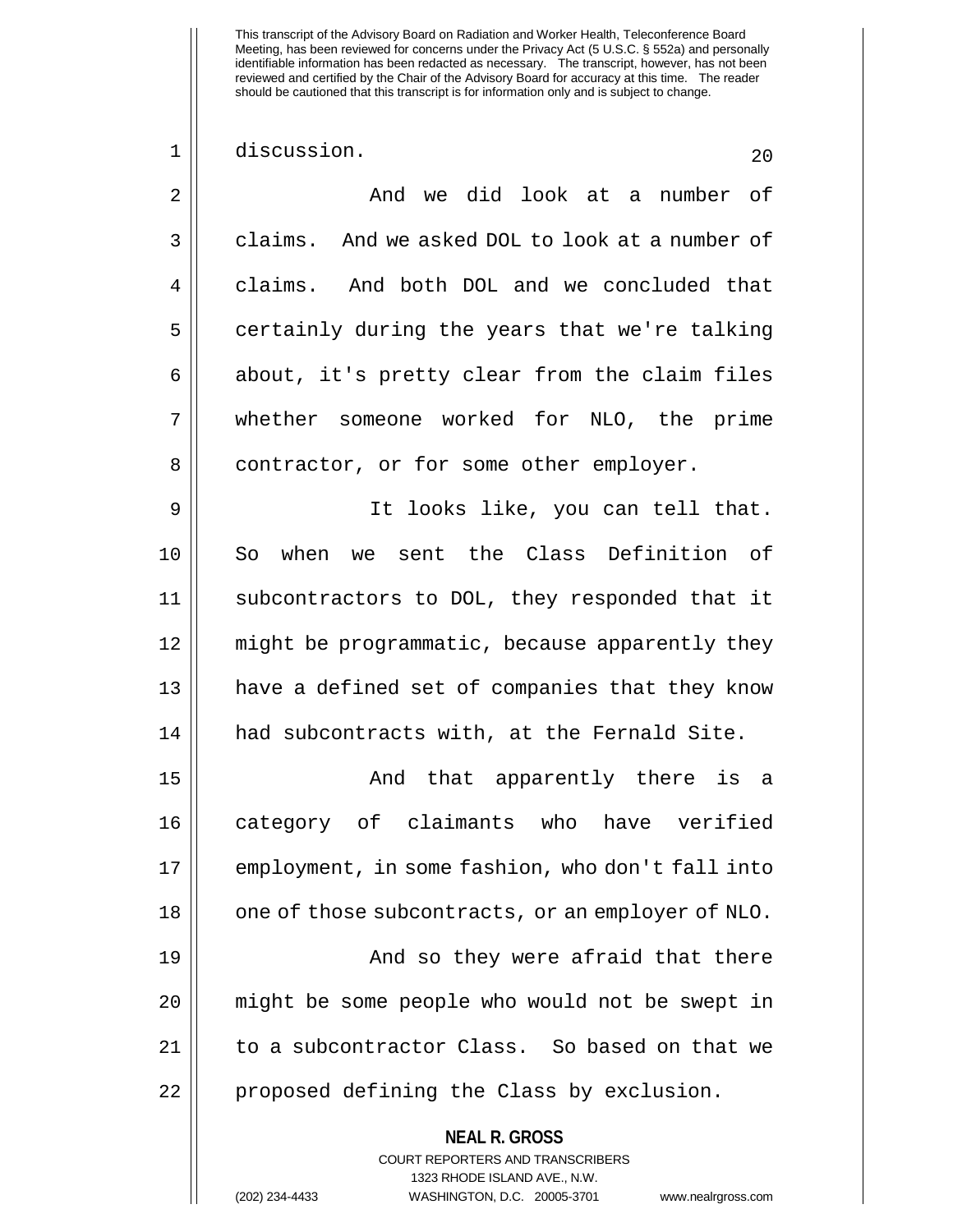1 || And it also addresses another issue  $2 \parallel$  that actually we didn't think about, I don't  $3 \parallel$  think. Or I hadn't thought about it until we  $4 \parallel$  started talking about it. Is that the original 5 constructor of the Fernald Plant was probably  $6 \parallel$  not a subcontractor, it was probably a direct 7 || contractor to the DOE. 8 And so even though they would have  $9 \parallel$  been building, and they didn't just build a clean 10 building and then turn it over. It's pretty 11 clear that some of the building continued in some 12 || buildings. 13 || And when a portion of a building 14 would be built radiological activities would 15 || start. And the constructor would still be 16 || building another part of the building. 17 || And it didn't seem to be a very, a 18 || real clear exclusion of radiological materials 19 from places where there were builders. So based  $20$  |  $\degree$  on all those things we felt that the exclusion 21 definition would more likely capture everybody 22 || we wanted to capture.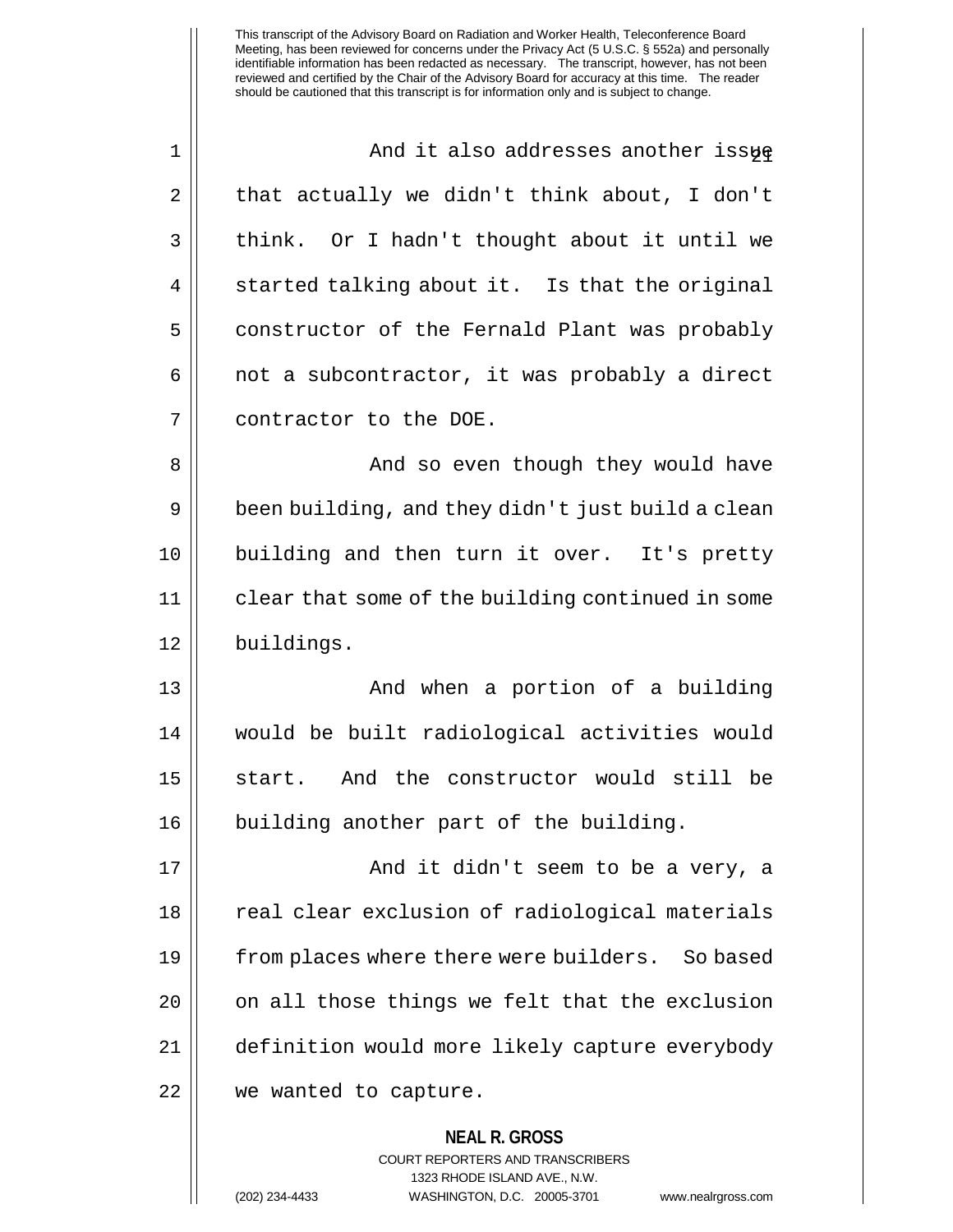**NEAL R. GROSS** 1 CHAIRMAN MELIUS: Thank you, Stu. 22 2 | Anybody have any questions on that? I know,  $3 \parallel$  Paul, you had -- Paul had questions initially. 4 MEMBER ZIEMER: Yes. I've been 5 | trying to understand the sort of double negative 6 way of understanding this. And I'm just, I'm  $7 \parallel$  okay with that. As long as DOL is okay with it. 8 || And I assume they are now. I do have one other 9 | question. 10 CHAIRMAN MELIUS: Yes. 11 || MEMBER ZIEMER: And that is -- And 12 maybe you can just remind me why on this 13 || particular one we mention only the uranium, and 14 not the thorium? 15 CHAIRMAN MELIUS: I believe -- 16 || Someone can correct me. But my recollection is  $17$  || that it was, that was the co-worker model. 18 MR. HINNEFELD: Yes, this is Stu. 19 || There were essentially two technical issues that 20 || spanned different sets of years. And the 21 uranium co-worker model was the one that spanned 22 | 151 to '83.

> COURT REPORTERS AND TRANSCRIBERS 1323 RHODE ISLAND AVE., N.W.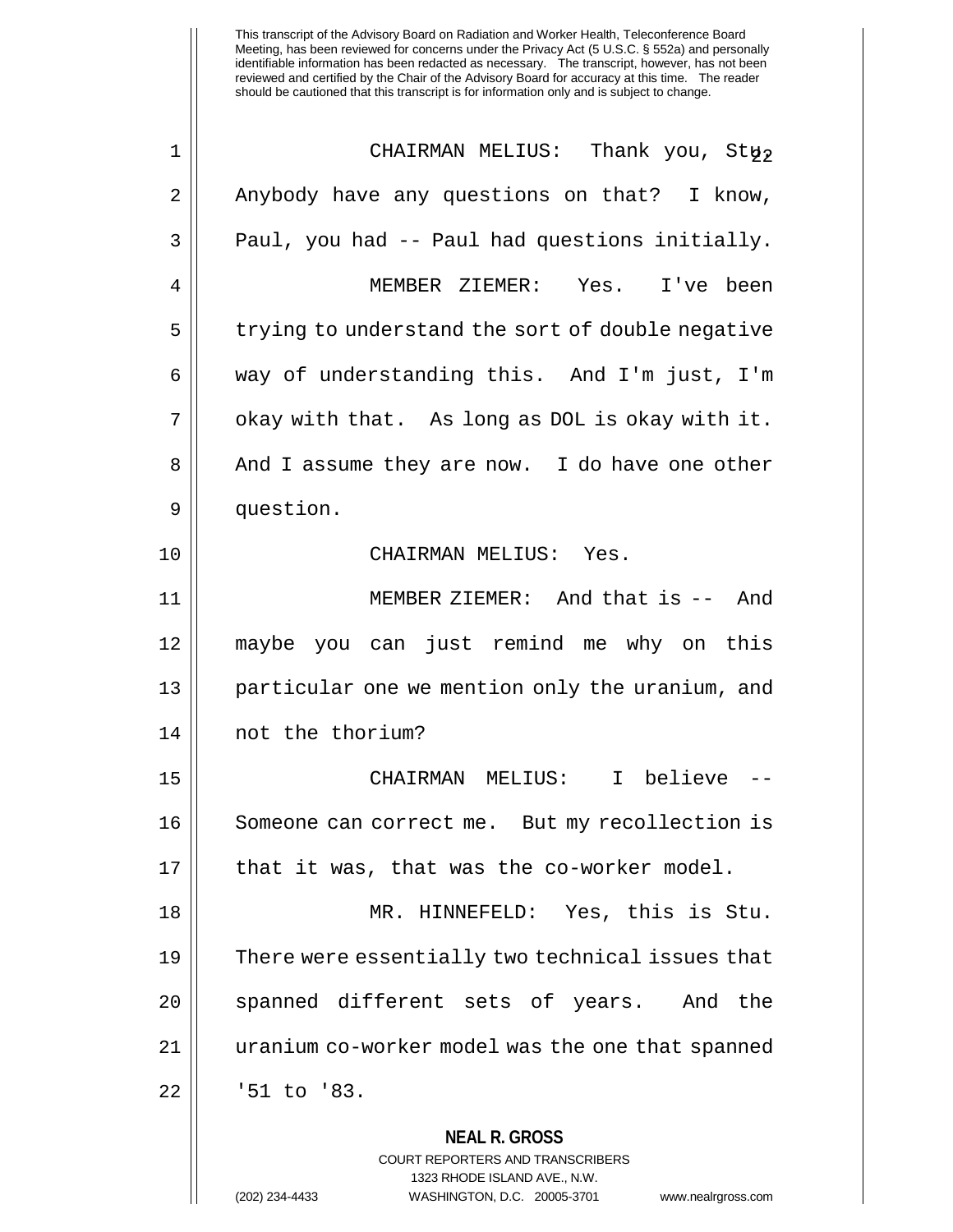**NEAL R. GROSS** COURT REPORTERS AND TRANSCRIBERS 1323 RHODE ISLAND AVE., N.W. (202) 234-4433 WASHINGTON, D.C. 20005-3701 www.nealrgross.com 1 || MEMBER ZIEMER: Oh, thank yoy3 2 That answered the question. I couldn't 3 || remember the reason for it. Yes. 4 CHAIRMAN MELIUS: Anybody else with 5 questions? Okay, good. Next item on our 6 | agenda is tasking SC&A procedure reviews. And  $7 \parallel$  Ted circulated the three reviews. It came out 8 || of the Procedures Subcommittee, and some 9 discussions. 10 There was originally a somewhat 11 longer list. And given the way the contract is 12 || set up, the SC&A contract, and they're scheduled 13 || to end at the end of December. And so trying to 14 || task only items that would fit within that time 15 period. 16 || So we have three items here that are 17 || for discussion. The other two that dropped off 18 were related to the chronic lymphocytic leukemia 19 dose reconstruction issues. 20 || The South We will presume that we will 21 || eventually get to those. But it just, for 22 || administrative reasons it's difficult to do that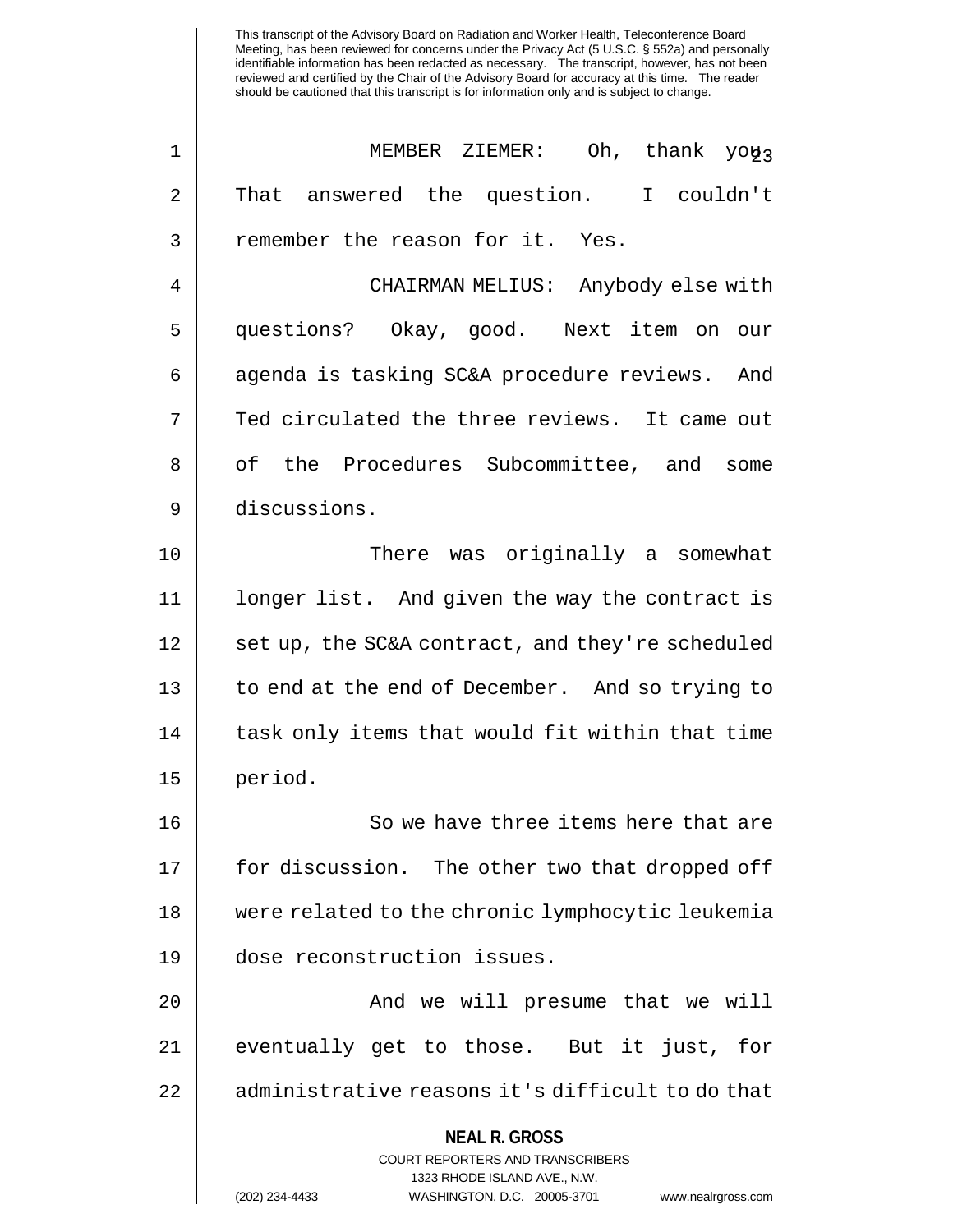This transcript of the Advisory Board on Radiation and Worker Health, Teleconference Board Meeting, has been reviewed for concerns under the Privacy Act (5 U.S.C. § 552a) and personally identifiable information has been redacted as necessary. The transcript, however, has not been reviewed and certified by the Chair of the Advisory Board for accuracy at this time. The reader should be cautioned that this transcript is for information only and is subject to change. **NEAL R. GROSS** COURT REPORTERS AND TRANSCRIBERS 1323 RHODE ISLAND AVE., N.W. (202) 234-4433 WASHINGTON, D.C. 20005-3701 www.nealrgross.com  $1 \parallel$  now. So, I don't know, Wanda, do you hay  $2 \parallel$  anything to add to this? 3 MEMBER LEMEN: This is Dick Lemen, 4 || joining your conference call. 5 CHAIRMAN MELIUS: Welcome, Dr.  $6 \parallel$  Lemen. 7 || MEMBER LEMEN: Thank you. 8 MEMBER MUNN: Can you hear me all 9 | right? 10 CHAIRMAN MELIUS: Yes, we can. 11 MEMBER MUNN: All right. Sounded 12 || strange to my ear. We did discuss these items 13 in the Subcommittee. And I can't imagine that 14 we had any additional information, unless 15 || someone has some specific question. 16 We have vetted these, and we've 17 discussed them. And these are the three items 18 || out of the slide that have shaken down to the 19 Board's decision making process. And we  $20$  | recommend them to you. We've agreed with SC&A 21 || that these are appropriate. 22 CHAIRMAN MELIUS: Yes. I think the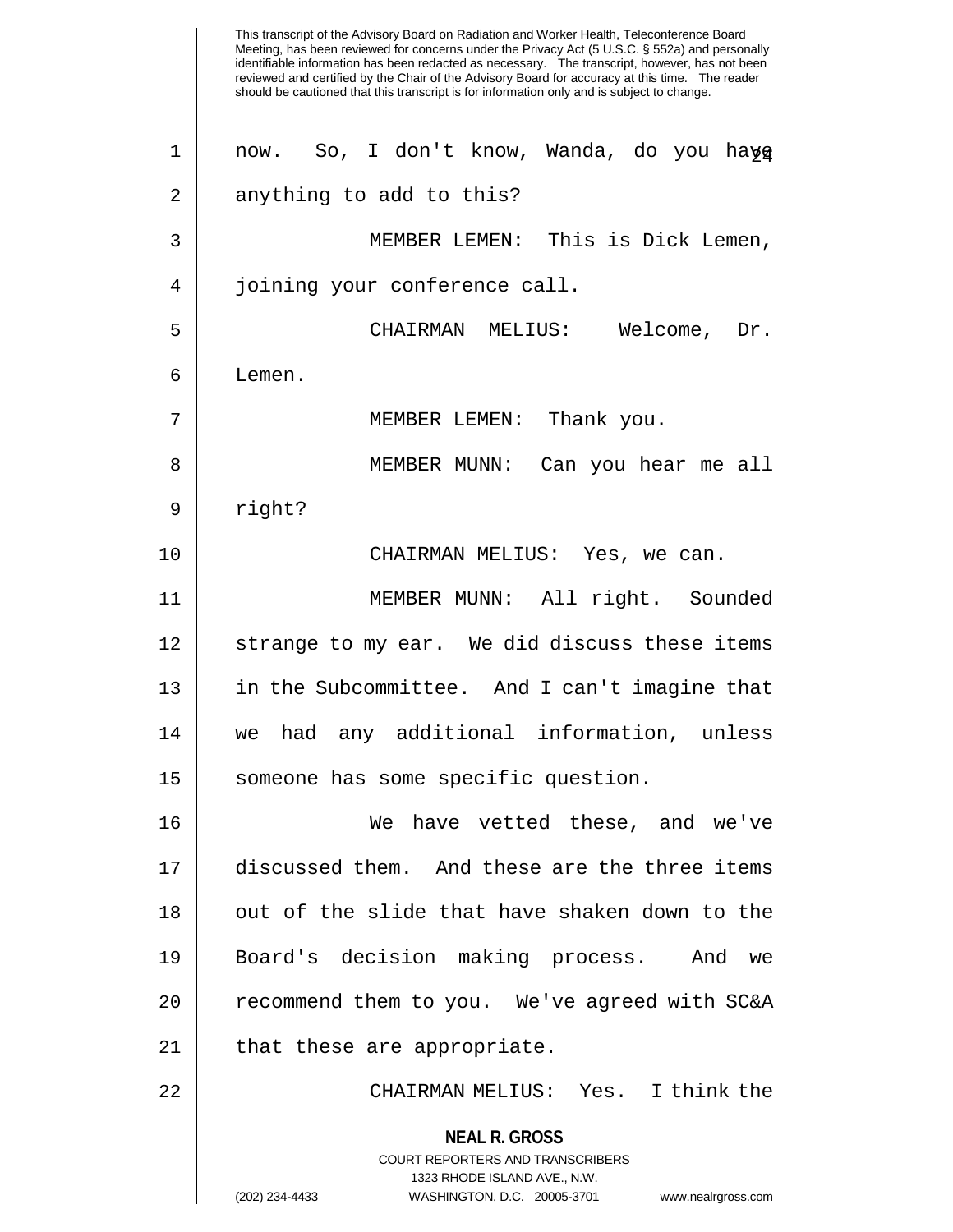**NEAL R. GROSS** COURT REPORTERS AND TRANSCRIBERS 1323 RHODE ISLAND AVE., N.W. (202) 234-4433 WASHINGTON, D.C. 20005-3701 www.nealrgross.com  $1 \parallel$  one -- I sort of had a question. And then S $5\mu$  $2 \parallel$  also raised an issue, which I agree with the 3 concern. That's on the internal dosimetry 4 co-worker for S-10. 5 || One is, we have a Work Group that's  $6 \parallel$  dealing with X-10. And I'm not sure where they  $7 \parallel$  stand now, in terms -- certainly we need to 8 | coordinate with them. 9 And then secondly, we also have 10 || another -- the SEC evaluation Work Group that I 11 chair is working with NIOSH on those evaluations 12 || of co-worker issue. And I'm not sure what our 13 || schedule will be. 14 We have a meeting scheduled for the 15  $\parallel$  end of this month. But it -- I'm not sure if SC&A 16 would be in sort of position to do much with the, 17 || or do something appropriate with the co-worker, 18 || evaluation of co-worker model until, for X-10, 19 until we've made some more progress on sort of 20 || our overall approach to evaluating co-worker 21 models. 22 I'm going to hate to have them spend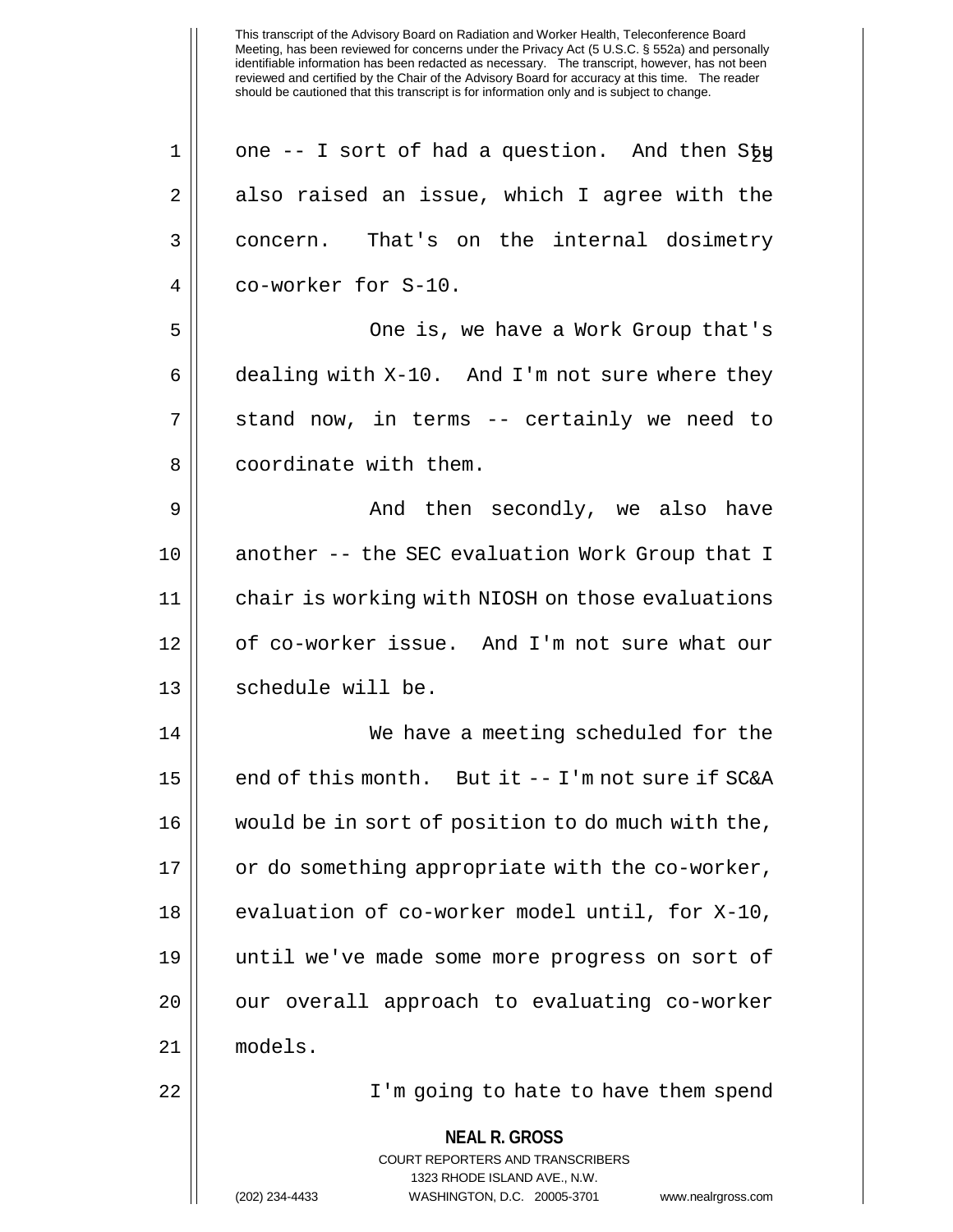**NEAL R. GROSS** COURT REPORTERS AND TRANSCRIBERS 1323 RHODE ISLAND AVE., N.W. (202) 234-4433 WASHINGTON, D.C. 20005-3701 www.nealrgross.com 1 || time doing the evaluation, and then sort  $\sigma$   $\bar{\epsilon}$ 2 change the parameters or focus. Now, it may not 3 do that, you know, it's hard to predict. But it  $4 \parallel$  is an issue on that, that I think we need to keep 5 in mind. 6 MEMBER MUNN: Reasonable concern. 7 CHAIRMAN MELIUS: Yes. 8 || MEMBER MUNN: When we have more than 9 || one group working on material that overlaps on 10 issues. And we can get into that issue very 11 easily. I think it's amazing we've managed to 12 | avoid it so far. 13 CHAIRMAN MELIUS: Oh, yes, we do 14 || pretty well. You're right, Wanda. 15 MEMBER ROESSLER: Yes, this is Gen, 16 || speaking for the Oak Ridge ORNL Work Group. But 17 || certainly this needs to be tasked to SC&A. But 18 I agree with you, Jim. I think that would be -- 19 we'd really need to get the general guidelines 20 | on co-worker data. 21 CHAIRMAN MELIUS: Yes. So if we 22  $\parallel$  didn't task that one at this point, and I'm not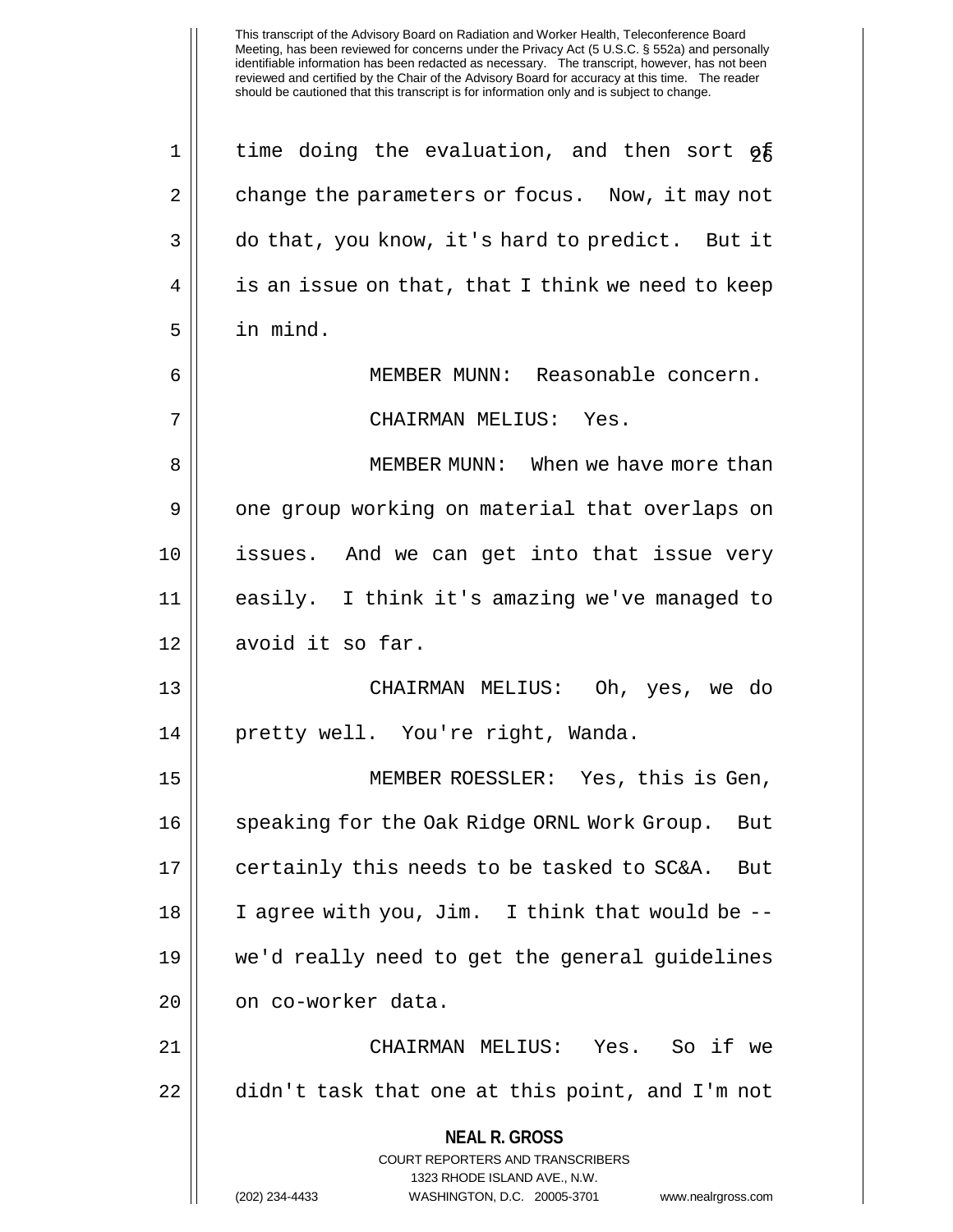**NEAL R. GROSS** COURT REPORTERS AND TRANSCRIBERS 1323 RHODE ISLAND AVE., N.W. 1 || sure of all the details on this one. So whether  $2 \parallel$  there are parts of that that could be started 3 beforehand or not. Or whether it's better to 4 || wait. But I suspect it's better to wait. So  $5 \parallel$  that would just leave the other two. 6 MR. STIVER: Jim, this is John  $7 \parallel$  Stiver. If I can just weigh in for a minute? 8 || There are, if I could just generally give you a 9 back story. We did review Revision 0 of the 10 TIB-34 several years ago. And there are still 11 a couple of open issues, open findings. 12 || So that first round is still in play. 13 And looking at Revision 1 there were some 14 || statistical manipulations that were done. But  $15$  | so far as I can see, there's nothing in that, at 16 || least in Revision 1, that relates back to Report 17 53, in terms of the open methodology or 18 || stratification. 19 || So it would probably be -- now, I 20 | don't know, maybe Gen or Stu can weigh in on this. 21 || But I don't know if there's another revision 22 | planned, you know.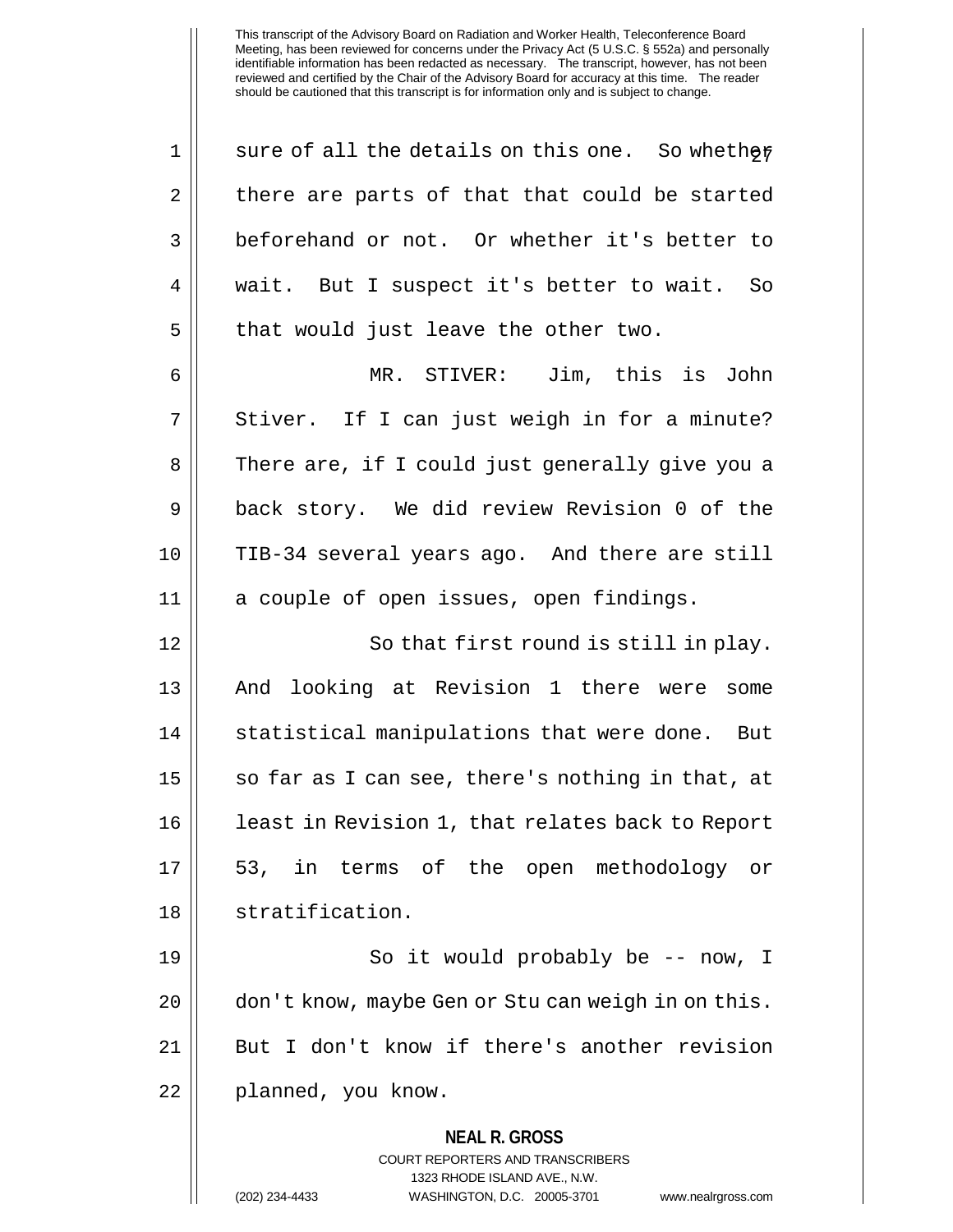|             | This transcript of the Advisory Board on Radiation and Worker Health, Teleconference Board<br>Meeting, has been reviewed for concerns under the Privacy Act (5 U.S.C. § 552a) and personally<br>identifiable information has been redacted as necessary. The transcript, however, has not been<br>reviewed and certified by the Chair of the Advisory Board for accuracy at this time. The reader<br>should be cautioned that this transcript is for information only and is subject to change. |
|-------------|-------------------------------------------------------------------------------------------------------------------------------------------------------------------------------------------------------------------------------------------------------------------------------------------------------------------------------------------------------------------------------------------------------------------------------------------------------------------------------------------------|
| $\mathbf 1$ | I presume that once a Report 53                                                                                                                                                                                                                                                                                                                                                                                                                                                                 |
| 2           | emerges in whatever form it does, and that would                                                                                                                                                                                                                                                                                                                                                                                                                                                |
| 3           | be applicable to all co-worker models. So there                                                                                                                                                                                                                                                                                                                                                                                                                                                 |
| 4           | is that issue. But I think as far as Revision                                                                                                                                                                                                                                                                                                                                                                                                                                                   |
| 5           | 1 goes, it doesn't really come into play much.                                                                                                                                                                                                                                                                                                                                                                                                                                                  |
| 6           | CHAIRMAN MELIUS: Yes, Stu, do you                                                                                                                                                                                                                                                                                                                                                                                                                                                               |
| 7           | have any, or Jim?                                                                                                                                                                                                                                                                                                                                                                                                                                                                               |
| 8           | MR. HINNEFELD: Well I'll defer to                                                                                                                                                                                                                                                                                                                                                                                                                                                               |
| 9           | Jim on that one.                                                                                                                                                                                                                                                                                                                                                                                                                                                                                |
| 10          | CHAIRMAN MELIUS: Okay.                                                                                                                                                                                                                                                                                                                                                                                                                                                                          |
| 11          | DR. NETON: This is Jim.<br>I just had                                                                                                                                                                                                                                                                                                                                                                                                                                                           |
| 12          | to get off mute.                                                                                                                                                                                                                                                                                                                                                                                                                                                                                |
| 13          | CHAIRMAN MELIUS:<br>Okay.                                                                                                                                                                                                                                                                                                                                                                                                                                                                       |
| 14          | DR. NETON: You know, what John said                                                                                                                                                                                                                                                                                                                                                                                                                                                             |
| 15          | makes some sense to me I guess. I mean they                                                                                                                                                                                                                                                                                                                                                                                                                                                     |
| 16          | could do that without treading into the general                                                                                                                                                                                                                                                                                                                                                                                                                                                 |
| 17          | issues that we're talking about at the end of                                                                                                                                                                                                                                                                                                                                                                                                                                                   |
| 18          | September.                                                                                                                                                                                                                                                                                                                                                                                                                                                                                      |
| 19          | CHAIRMAN MELIUS: Okay. And I                                                                                                                                                                                                                                                                                                                                                                                                                                                                    |
| 20          | think with, you know, sort of, you know, maybe                                                                                                                                                                                                                                                                                                                                                                                                                                                  |
| 21          | one way of handling it is, okay, do those issues.                                                                                                                                                                                                                                                                                                                                                                                                                                               |
| 22          | Just sort of concentrate on those issues.                                                                                                                                                                                                                                                                                                                                                                                                                                                       |
|             | <b>NEAL R. GROSS</b><br><b>COURT REPORTERS AND TRANSCRIBERS</b><br>1323 RHODE ISLAND AVE., N.W.<br>(202) 234-4433<br>WASHINGTON, D.C. 20005-3701<br>www.nealrgross.com                                                                                                                                                                                                                                                                                                                          |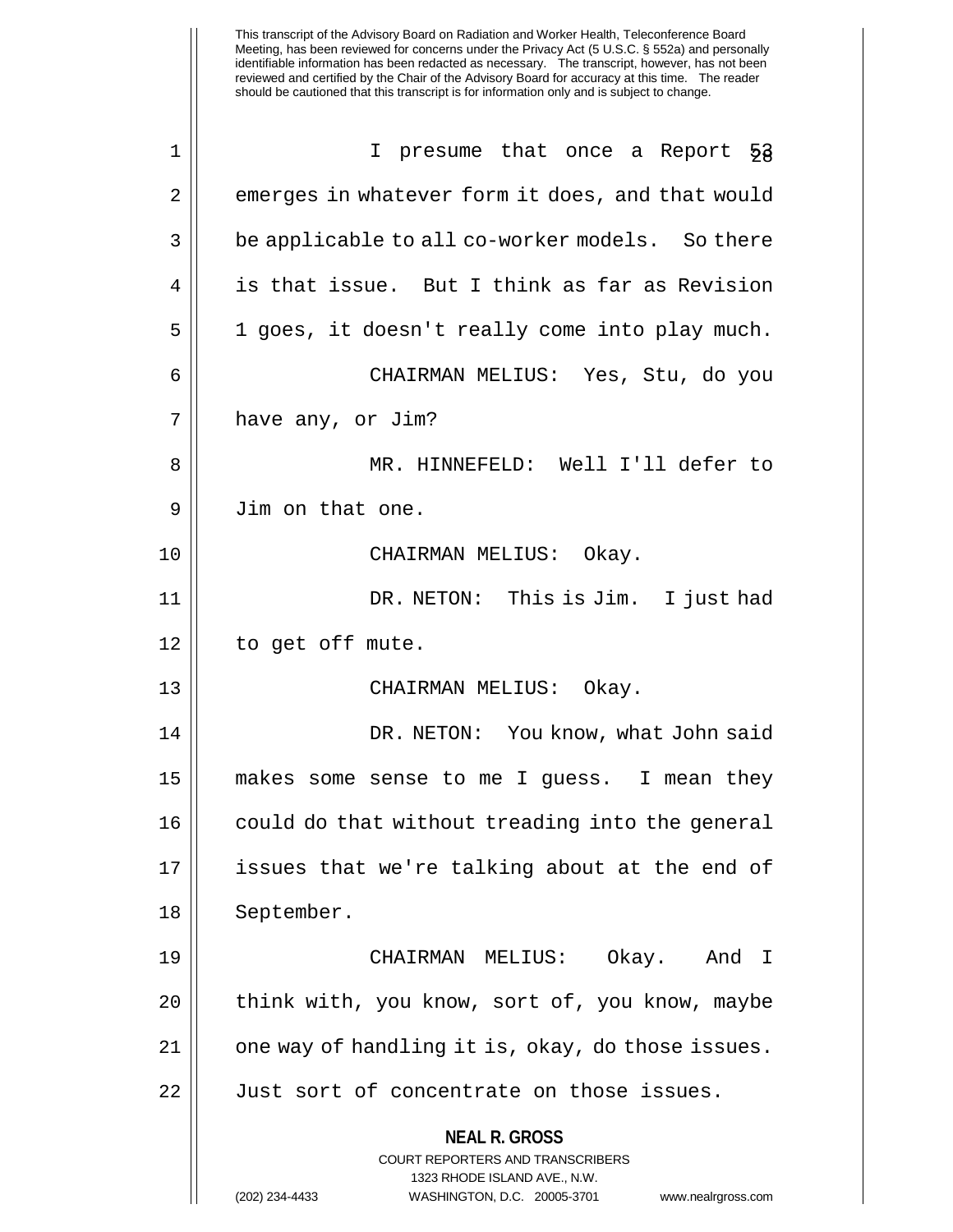| $\mathbf 1$ | And then once the Board has decided                                 |
|-------------|---------------------------------------------------------------------|
| 2           | on some, and NIOSH get on some guidelines on                        |
|             |                                                                     |
| 3           | co-worker models in general, and stratification                     |
| 4           | issues like that, then that, you know, continue                     |
| 5           | the review. Or, you know, take up that part of                      |
| 6           | the review with a separate task, if that's                          |
| 7           | appropriate. Does that make sense to --                             |
| 8           | DR. NETON: Sounds good to me. I                                     |
| 9           | mean, they've done this before in like a focus                      |
| 10          | type review.                                                        |
| 11          | CHAIRMAN MELIUS: Yes.                                               |
| 12          | MR. STIVER: That makes sense to me.                                 |
| 13          | This is Stiver.                                                     |
| 14          | CHAIRMAN MELIUS: Okay. So in that                                   |
| 15          | case we would be tasking SC&A to do a, sort of                      |
| 16          | a focused review on OTIB-34, as we've just                          |
| 17          | discussed, on the X-10. Plus a review on                            |
| 18          | Revision 1 of OTIB-12, which would be internal,                     |
| 19          | external dosimetry target organs for lymphatic                      |
| 20          | hematopoietic cancers.                                              |
| 21          | And a review on OTIB-83, dissolution                                |
| 22          | models for insoluble plutonium U-238. So that                       |
|             | <b>NEAL R. GROSS</b>                                                |
|             | <b>COURT REPORTERS AND TRANSCRIBERS</b>                             |
|             | 1323 RHODE ISLAND AVE., N.W.                                        |
|             | (202) 234-4433<br>WASHINGTON, D.C. 20005-3701<br>www.nealrgross.com |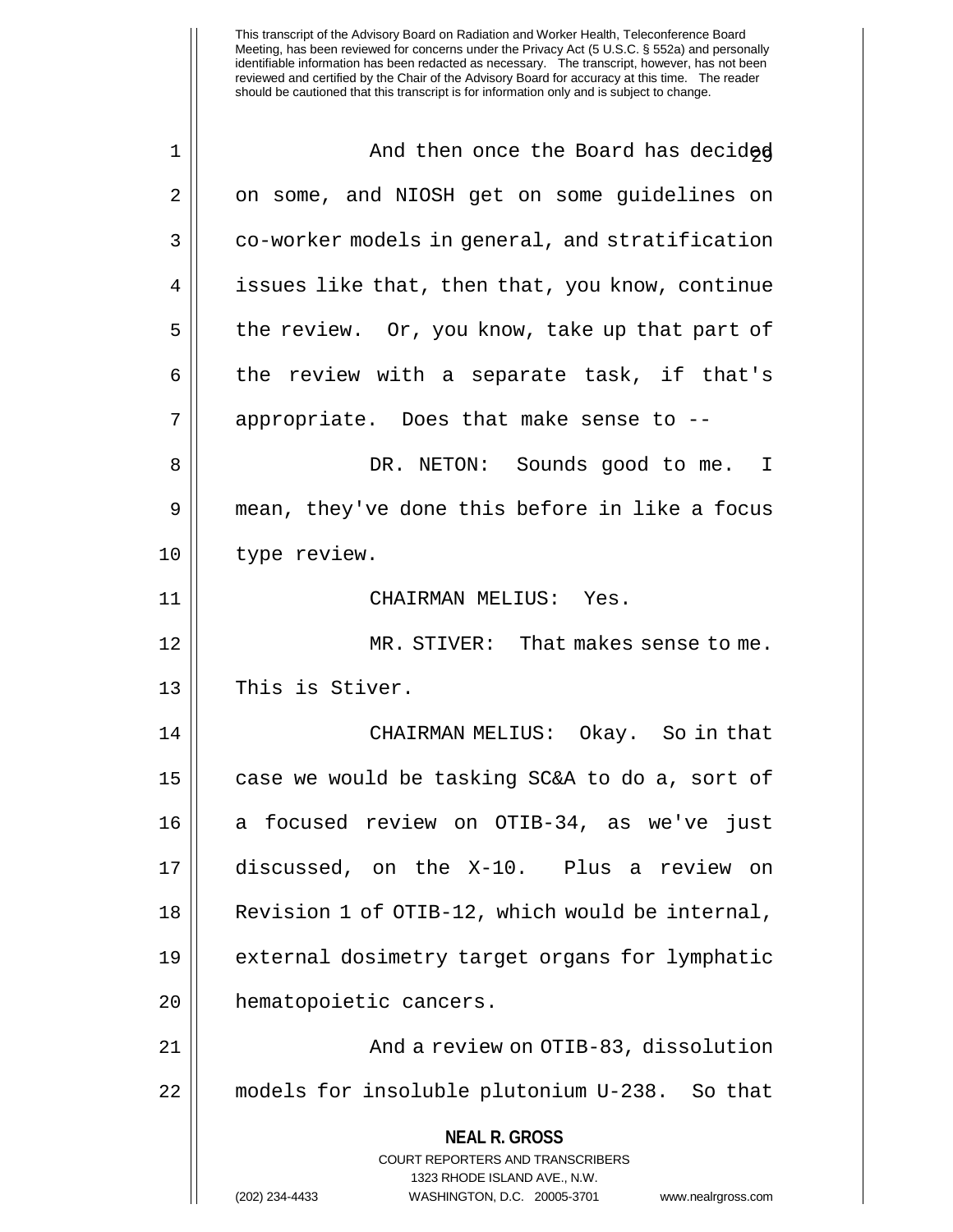This transcript of the Advisory Board on Radiation and Worker Health, Teleconference Board Meeting, has been reviewed for concerns under the Privacy Act (5 U.S.C. § 552a) and personally identifiable information has been redacted as necessary. The transcript, however, has not been reviewed and certified by the Chair of the Advisory Board for accuracy at this time. The reader should be cautioned that this transcript is for information only and is subject to change. **NEAL R. GROSS** COURT REPORTERS AND TRANSCRIBERS 1323 RHODE ISLAND AVE., N.W. (202) 234-4433 WASHINGTON, D.C. 20005-3701 www.nealrgross.com  $1 \parallel$  would be essentially, leave a recommendation 2 | from the Procedures Work Group. Is this their  $3 \parallel$  -- I don't know if you made this formally, or if 4 || this was --5 MEMBER MUNN: Yes, this was a 6 | recommendation from --7 CHAIRMAN MELIUS: Okay. 8 MEMBER MUNN: This was an agreement 9 from the Subcommittee. Yes, following 10 discussion. One correction, your oral 11 description of OTIB-83 said plutonium U-238. 12 CHAIRMAN MELIUS: Oh, okay. 13 || MEMBER MUNN: It's plutonium 238, 14 | specifically. 15 CHAIRMAN MELIUS: That U-238 neuron 16 just fired automatically. 17 MEMBER MUNN: Yes, I know. It has 18 || a tendency to roll off the tongue. 19 CHAIRMAN MELIUS: Yes, just -- 20 MEMBER MUNN: It's plutonium 238. 21 Dissolution models for insoluble plutonium 238. 22 CHAIRMAN MELIUS: Okay.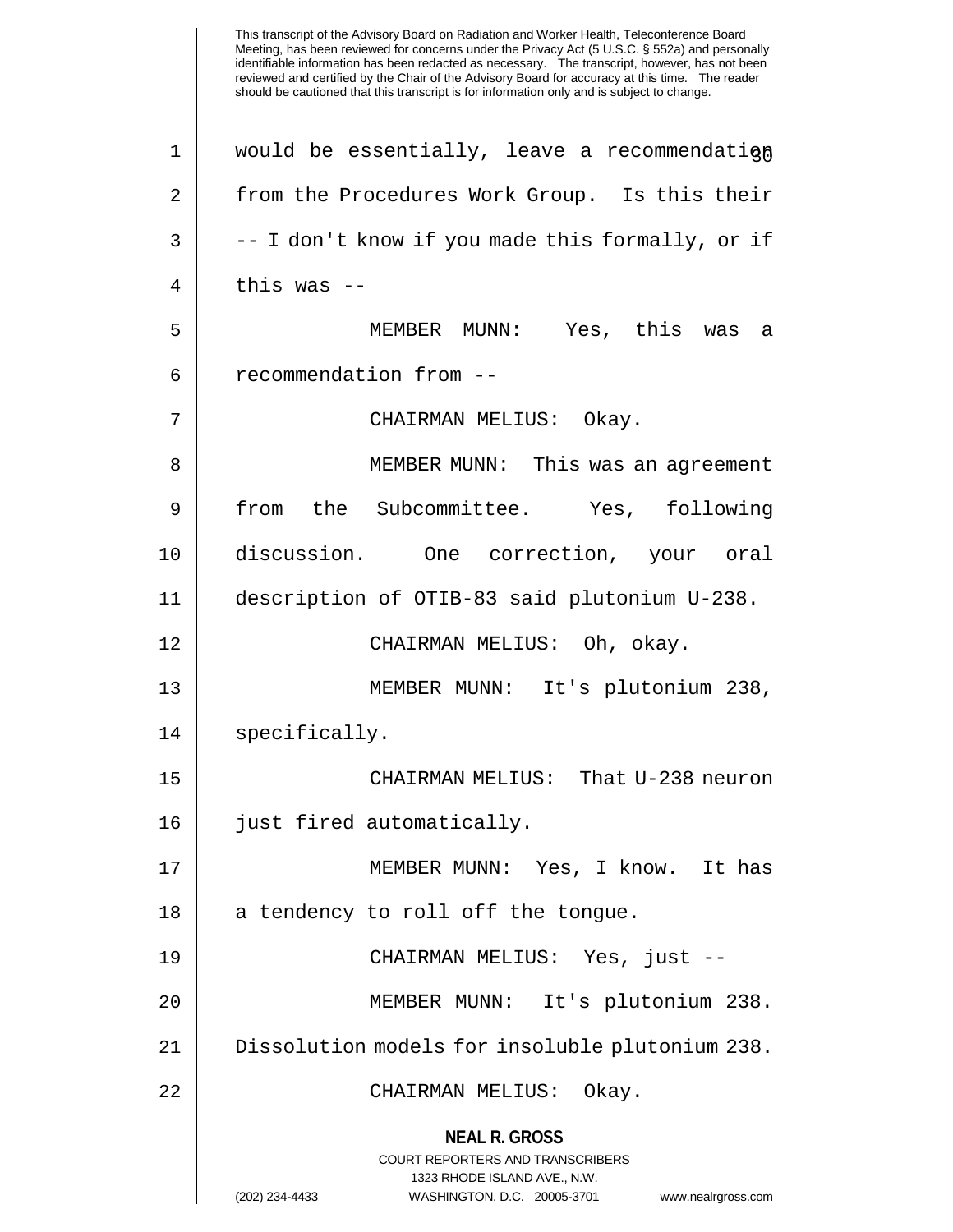This transcript of the Advisory Board on Radiation and Worker Health, Teleconference Board Meeting, has been reviewed for concerns under the Privacy Act (5 U.S.C. § 552a) and personally identifiable information has been redacted as necessary. The transcript, however, has not been reviewed and certified by the Chair of the Advisory Board for accuracy at this time. The reader should be cautioned that this transcript is for information only and is subject to change. **NEAL R. GROSS** COURT REPORTERS AND TRANSCRIBERS 1323 RHODE ISLAND AVE., N.W. (202) 234-4433 WASHINGTON, D.C. 20005-3701 www.nealrgross.com 1 || DR. NETON: Dr. Melius? 31 2 CHAIRMAN MELIUS: Yes. 3 DR. NETON: This is Jim. I had one 4 || question on the review of TIB-12. TIB-12 had 5 || been reviewed as part of PER-009. We have one 6 in particular. 7 | The South Character and I was wondering what the actual 8 difference there would be in this review of 9 | TIB-12, versus what we've done in the review of 10 PER-009, which incorporated a review of TIB-12? 11 That question is for SC&A. 12 MR. STIVER: Yes. I was just 13 looking at the Board Review System. And it 14 helps to look through some of the previous 15 | transcripts. 16 And Jim is right. The version of 17 || TIB-12 that we would be tasked to review has, in 18 fact, been reviewed under the umbrella of 19 | PER-009. 20 And there was, actually I believe in 21 April of 2008 almost an entire Procedures 22 || Subcommittee meeting was dedicated to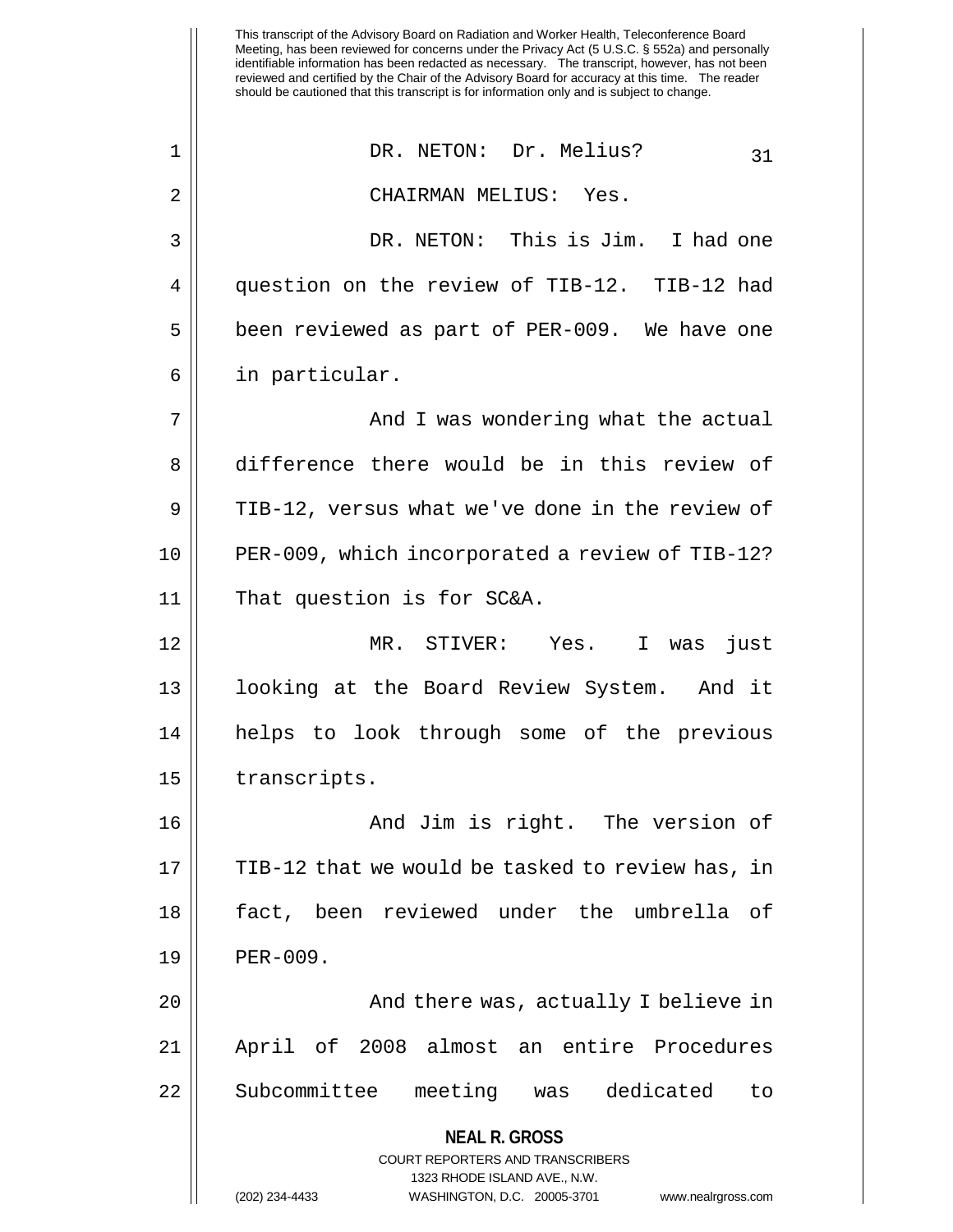1 || discussing the two issues, which were 2 Subsequently closed in 2011, January of 2011 3 meeting.

4 So I don't, based on my review, I 5 don't see that there's really much to be gained  $6 \parallel$  by doing a second review. But I'm not usually 7 || in a position to turn down work. But I think in 8 || this case, I don't think we really, it would be 9 || in our interest to do that.

10 MEMBER MUNN: It's true. We've 11 spent a great deal of time already on these 12 issues.

 DR. BEHLING: This is Hans Behling. I kind of joined you late. And I just want to make a comment here. I think the main issue on the lymphoma PER-009 was one issue that we decided we weren't going to address.

 And that is the variability of smoking, as it pertains to the lymphoma issue. |  $\blacksquare$  And I think it was, if I recall, decided that this would require a new committee that would have to 22 | obviously go through a lot of work to get to the

#### **NEAL R. GROSS**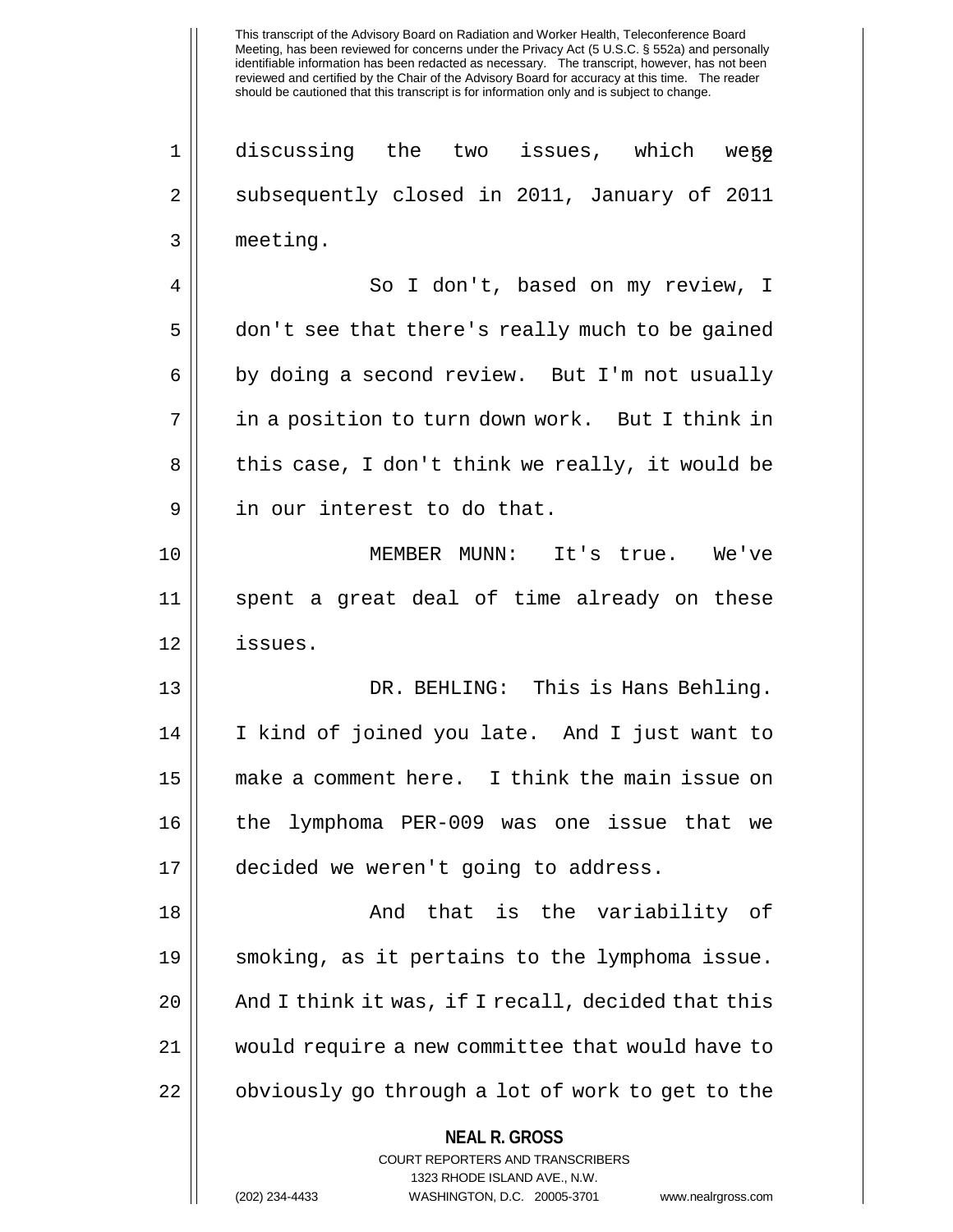$1 \parallel$  point where they could offer a profound opinique  $2 \parallel$  on the issue of how smoking would affect the 3 lymphoma issue.

4 And I think we dismissed it. And  $5 \parallel$  then I think, as far as I'm concerned, all of the  $6 \parallel$  other issues were resolved. And I'm not sure. 7 I agree with John Stiver that there's really 8 || nothing for us to do at this point.

 MEMBER MUNN: Well we were very clear on the Subcommittee that taking up the issue of smoking contributions to the health of 12 || our workers and co-workers was far beyond the purview of our Subcommittee.

 CHAIRMAN MELIUS: So we're, if I understand correctly, we're -- the motion would now be for SC&A to review, a focused review on internal dosimetry co-worker data for X-10, and a review of OTIB-83, dissolution models for insoluble plutonium 238. I controlled my 20 | neuron there.

21 MEMBER MUNN: Very good.

22 CHAIRMAN MELIUS: Yes.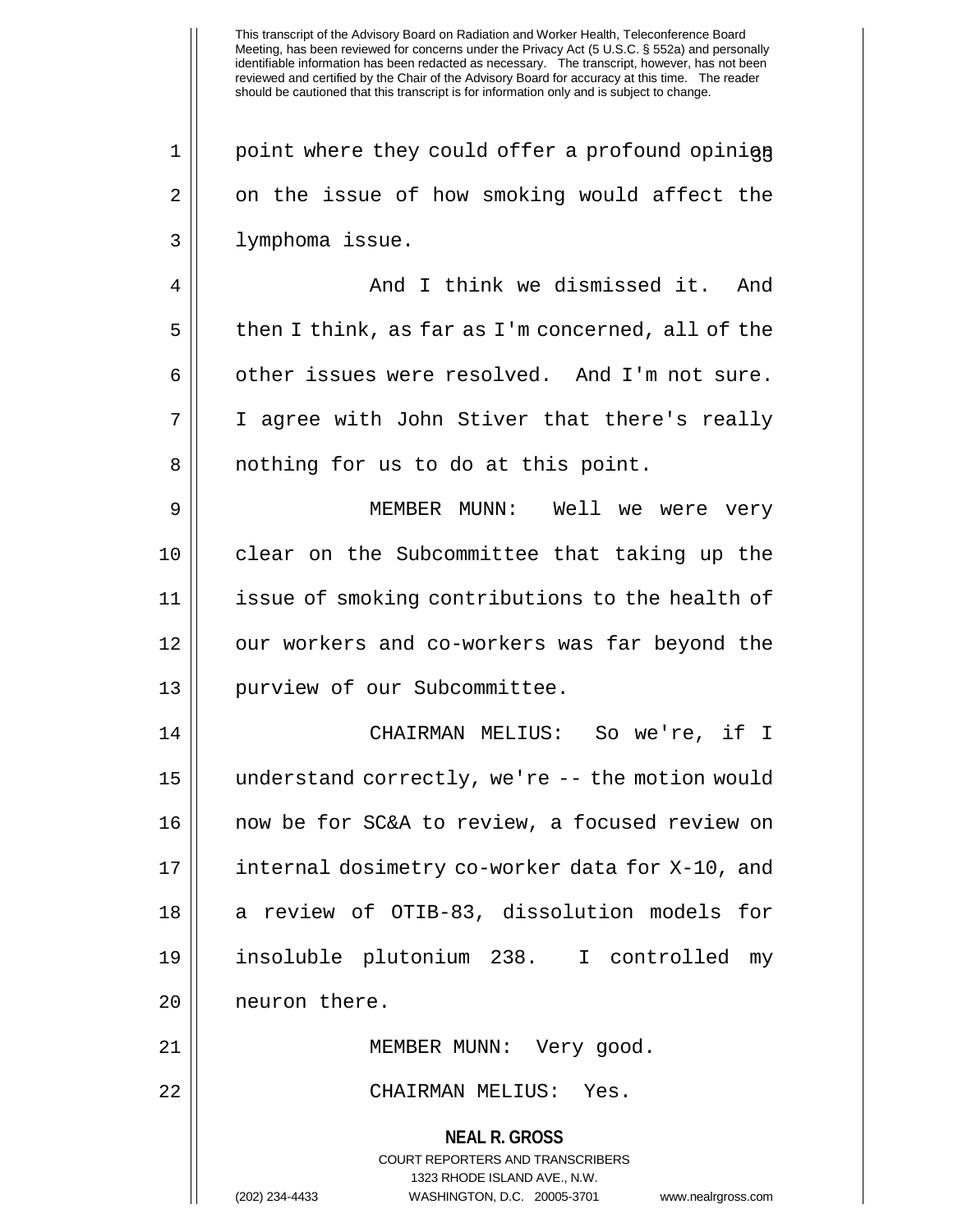|    | This transcript of the Advisory Board on Radiation and Worker Health, Teleconference Board<br>Meeting, has been reviewed for concerns under the Privacy Act (5 U.S.C. § 552a) and personally<br>identifiable information has been redacted as necessary. The transcript, however, has not been<br>reviewed and certified by the Chair of the Advisory Board for accuracy at this time. The reader<br>should be cautioned that this transcript is for information only and is subject to change. |
|----|-------------------------------------------------------------------------------------------------------------------------------------------------------------------------------------------------------------------------------------------------------------------------------------------------------------------------------------------------------------------------------------------------------------------------------------------------------------------------------------------------|
| 1  | That's<br>MEMBER<br>MUNN :<br>щĀ                                                                                                                                                                                                                                                                                                                                                                                                                                                                |
| 2  | understanding of --                                                                                                                                                                                                                                                                                                                                                                                                                                                                             |
| 3  | CHAIRMAN MELIUS: Okay.                                                                                                                                                                                                                                                                                                                                                                                                                                                                          |
| 4  | MEMBER MUNN: -- the recommendation                                                                                                                                                                                                                                                                                                                                                                                                                                                              |
| 5  | so far.                                                                                                                                                                                                                                                                                                                                                                                                                                                                                         |
| 6  | That's<br>CHAIRMAN<br>MELIUS:<br>a                                                                                                                                                                                                                                                                                                                                                                                                                                                              |
| 7  | recommendation/motion from the Subcommittee.                                                                                                                                                                                                                                                                                                                                                                                                                                                    |
| 8  | MEMBER MUNN:<br>Yes.                                                                                                                                                                                                                                                                                                                                                                                                                                                                            |
| 9  | CHAIRMAN MELIUS: And I guess, I                                                                                                                                                                                                                                                                                                                                                                                                                                                                 |
| 10 | don't think we need to call. Everybody in                                                                                                                                                                                                                                                                                                                                                                                                                                                       |
| 11 | favor, say aye.                                                                                                                                                                                                                                                                                                                                                                                                                                                                                 |
| 12 | (Chorus of Ayes)                                                                                                                                                                                                                                                                                                                                                                                                                                                                                |
| 13 | CHAIRMAN MELIUS:<br>Anyone opposed?                                                                                                                                                                                                                                                                                                                                                                                                                                                             |
| 14 | MEMBER ZIEMER: Just for clarity,                                                                                                                                                                                                                                                                                                                                                                                                                                                                |
| 15 | you know, this is nay or aye. I vote in favor                                                                                                                                                                                                                                                                                                                                                                                                                                                   |
| 16 | of 083. But I have to abstain on the other one,                                                                                                                                                                                                                                                                                                                                                                                                                                                 |
| 17 | because I'm recused. I think some others may be                                                                                                                                                                                                                                                                                                                                                                                                                                                 |
| 18 | too.                                                                                                                                                                                                                                                                                                                                                                                                                                                                                            |
| 19 | CHAIRMAN MELIUS: Yes. Thanks for                                                                                                                                                                                                                                                                                                                                                                                                                                                                |
| 20 | -- we forgot, from the beginning of the meeting.                                                                                                                                                                                                                                                                                                                                                                                                                                                |
| 21 | So I think we consider them as two separate                                                                                                                                                                                                                                                                                                                                                                                                                                                     |
| 22 | motions, with --                                                                                                                                                                                                                                                                                                                                                                                                                                                                                |
|    | <b>NEAL R. GROSS</b><br><b>COURT REPORTERS AND TRANSCRIBERS</b><br>1323 RHODE ISLAND AVE., N.W.<br>(202) 234-4433<br>WASHINGTON, D.C. 20005-3701<br>www.nealrgross.com                                                                                                                                                                                                                                                                                                                          |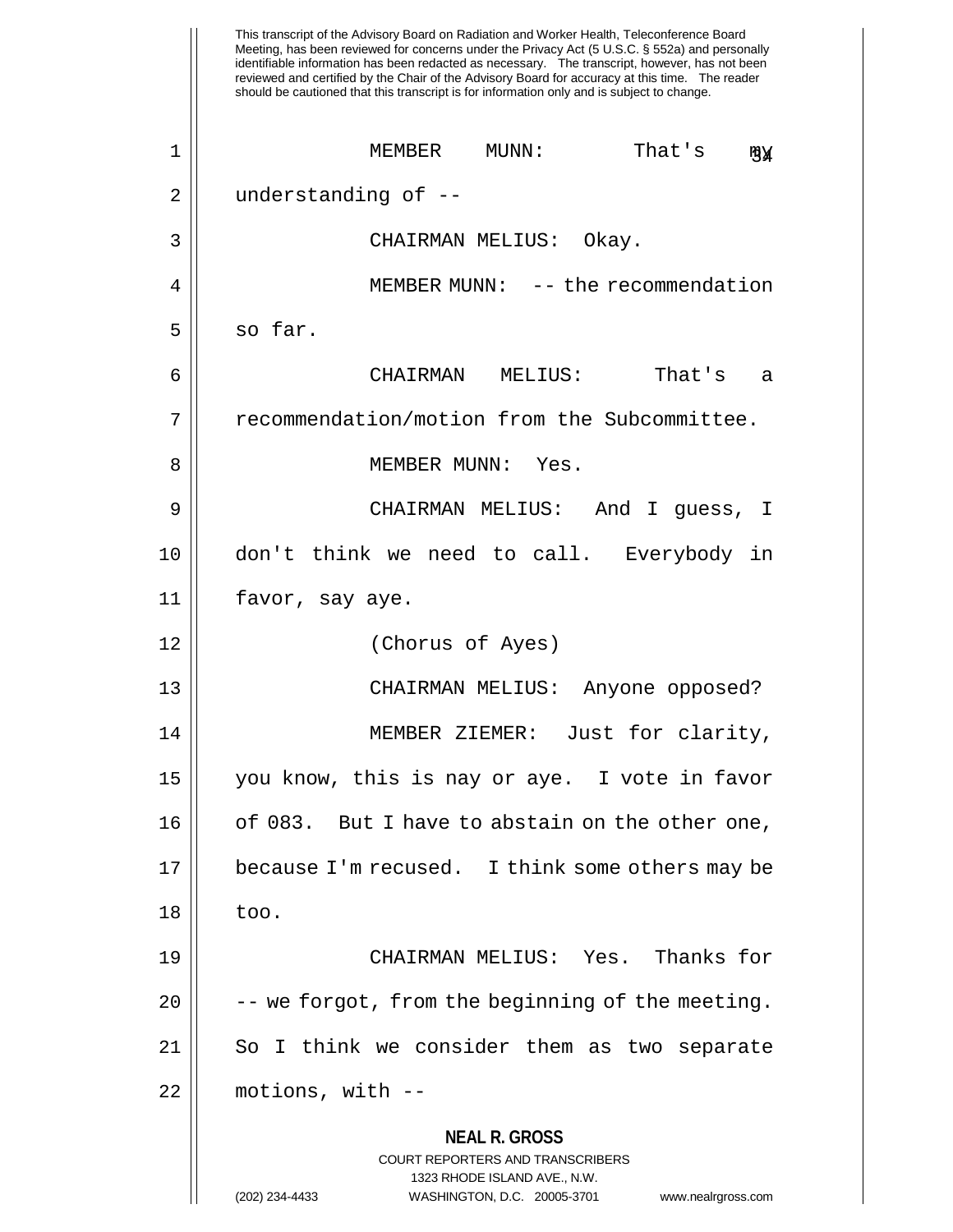This transcript of the Advisory Board on Radiation and Worker Health, Teleconference Board Meeting, has been reviewed for concerns under the Privacy Act (5 U.S.C. § 552a) and personally identifiable information has been redacted as necessary. The transcript, however, has not been reviewed and certified by the Chair of the Advisory Board for accuracy at this time. The reader should be cautioned that this transcript is for information only and is subject to change. **NEAL R. GROSS** COURT REPORTERS AND TRANSCRIBERS 1323 RHODE ISLAND AVE., N.W. (202) 234-4433 WASHINGTON, D.C. 20005-3701 www.nealrgross.com 1 MEMBER ZIEMER: With appropriate 35 2 | recusals. 3 CHAIRMAN MELIUS: Yes, that would  $4 \parallel$  be fine. Is that okay, Ted? 5 MR. KATZ: Yes. This is fine.  $6 \parallel$  There are no dissenting votes, in any case. 7 CHAIRMAN MELIUS: Yes, very 8 || straightforward, yes. 9 MR. KATZ: Right. 10 CHAIRMAN MELIUS: Okay, very good. 11 || And it's LaVon Rutherford. 12 MR. RUTHERFORD: Thanks. 13 CHAIRMAN MELIUS: I hope everyone 14 || has their coffee and a comfortable chair for this 15 | presentation. 16 MR. RUTHERFORD: Actually, this is 17 || going to be a pretty short presentation. I'm 18 || going to give the SEC update, basically what we 19 || plan to discuss at the October Board Meeting. 20 || So for the October meeting we will 21 be presenting an 84.14 SEC evaluation for Sandia 22 National Lab. And that's Livermore. The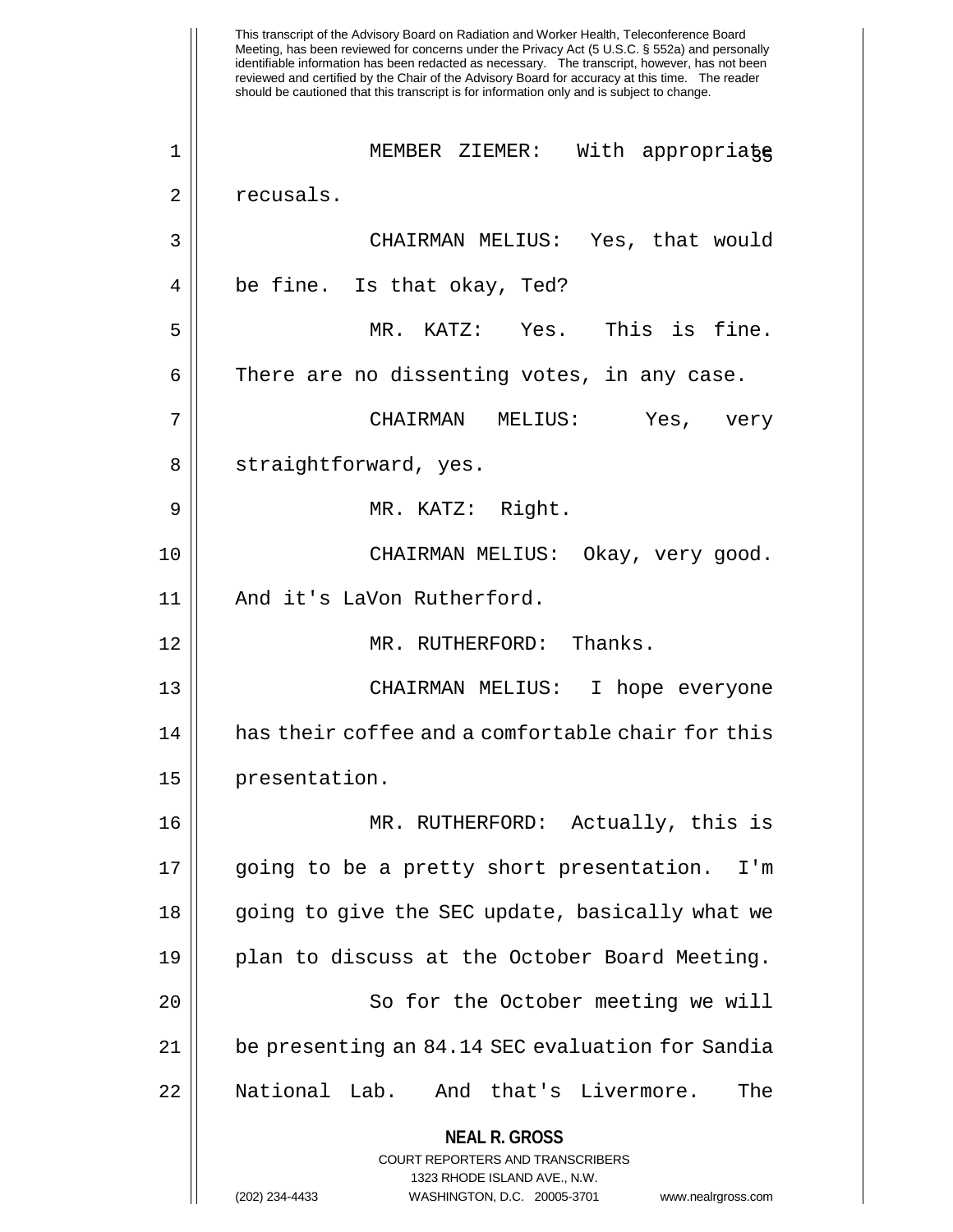$1$  evaluation is in internal review, and is  $q\bar{q}$ 2 | schedule to be sent to the Advisory Board late  $3 \parallel$  this month.

4 We will also be presenting a revised 5 || Rocky Flats Evaluation Report and 6 | recommendation. The report will include our 7 || evaluation of neptunium and uranium 238. The 8 || report will not be out until about two weeks 9 || prior to the October meeting.

10 || But we will be presenting a summary 11 of the Evaluation Report, basically what the 12 || Evaluation Report will say and why, to the Work 13 || Group next week at the Rocky Flats Work Group 14 meeting.

 We had hoped to have the Oak Ridge National Lab addendum ready for the meeting. But just due to this, so many radionuclides involved with this evaluation, we just couldn't quite get through it all.

20 || The addendum is not going to 21 || ready until later on this year. But it will be 22 || ready for the January meeting. We will also be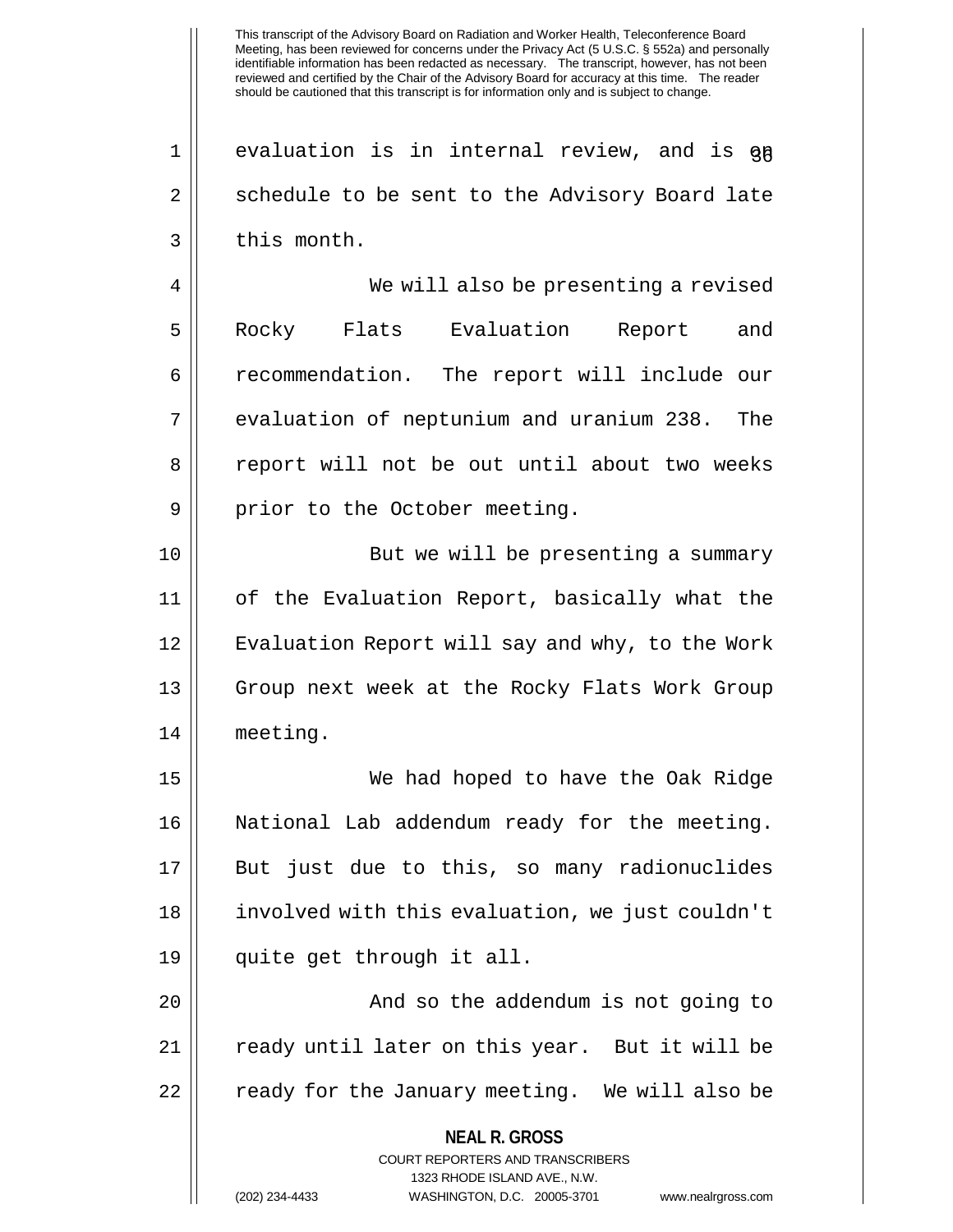1 || presenting at the January meeting the Kansas 2 City Plant Evaluation Report. And that's an  $3 \parallel 83.13$ . 4 In addition we have a, we should have 5 || the Nuclear Metals Incorporated addendum 6 | completed for that Board Meeting as well. So 7 again, the October meeting, we'll just be 8 || presenting the Sandia National Lab, Livermore  $9 \parallel 83.14$  and the revised Rocky Flats evaluation. 10 || That's about it. 11 CHAIRMAN MELIUS: Okay. Any 12 questions for LaVon? Okay. Updates from Work 13 || Groups and Subcommittees. No need to go through

14 || all of them. But if anybody has updates they'd 15 like to present? Maybe I'll start the --

16 MEMBER ANDERSON: Hi, this is Andy. 17 || The AWE, I'm looking at calendars. We're hoping 18 || to finalize one of our reviews before the next 19 meeting. I'll be getting back with calendar 20 || schedules pretty soon.

21 CHAIRMAN MELIUS: Okay. And we  $22$  || have that tentatively scheduled for the next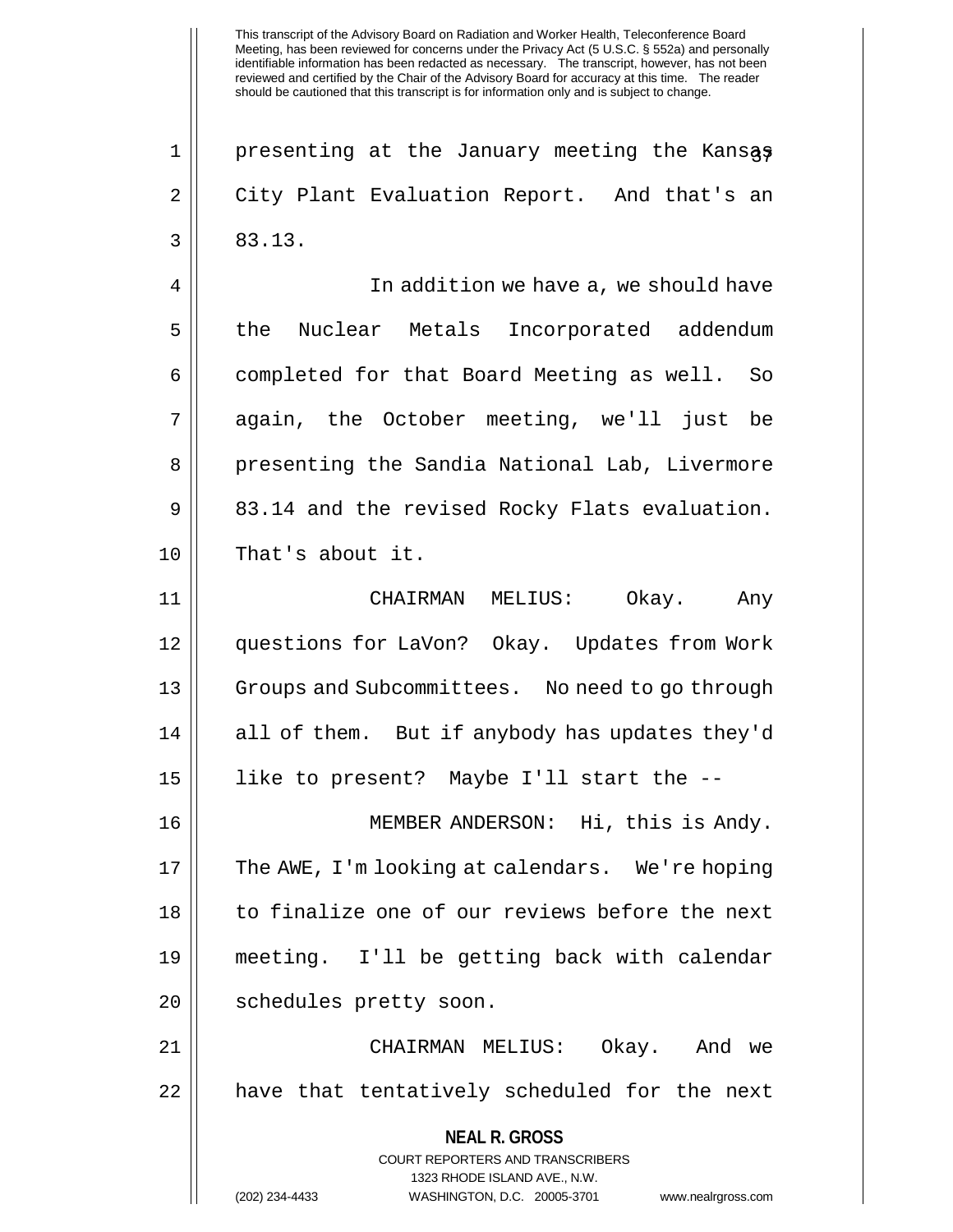This transcript of the Advisory Board on Radiation and Worker Health, Teleconference Board Meeting, has been reviewed for concerns under the Privacy Act (5 U.S.C. § 552a) and personally identifiable information has been redacted as necessary. The transcript, however, has not been reviewed and certified by the Chair of the Advisory Board for accuracy at this time. The reader should be cautioned that this transcript is for information only and is subject to change. **NEAL R. GROSS** COURT REPORTERS AND TRANSCRIBERS 1323 RHODE ISLAND AVE., N.W. (202) 234-4433 WASHINGTON, D.C. 20005-3701 www.nealrgross.com  $\begin{array}{ccc} 1 & \text{meeting.} \end{array}$ 2 MEMBER ANDERSON: Yes. 3 CHAIRMAN MELIUS: Good. Paul, 4 || TBD-6000? 5 MEMBER ZIEMER: Yes. TBD-6000.  $6 \parallel$  We've scheduled a meeting for Friday. In fact, 7 || we have two NIOSH White Papers to review, where 8 we're getting the reviews of those from SC&A. 9 We also have some recent input from 10 || the co-petitioner that we'd be looking at as 11 well. So our focus on, you know, for TBD-6000 12 Work Group, beyond the, you know, General Steel 13 Industries, Appendix B issues. 14 CHAIRMAN MELIUS: Joe Fitzgerald, I 15 don't know if you're on the line? 16 MR. FITZGERALD: Yes, I am. 17 CHAIRMAN MELIUS: Okay. Mark 18 volunteered you. 19 MR. FITZGERALD: Yes. He warned me  $20$  | ahead of time though. 21 CHAIRMAN MELIUS: Okay. For both, 22 I guess, Rocky Flats and Savannah River.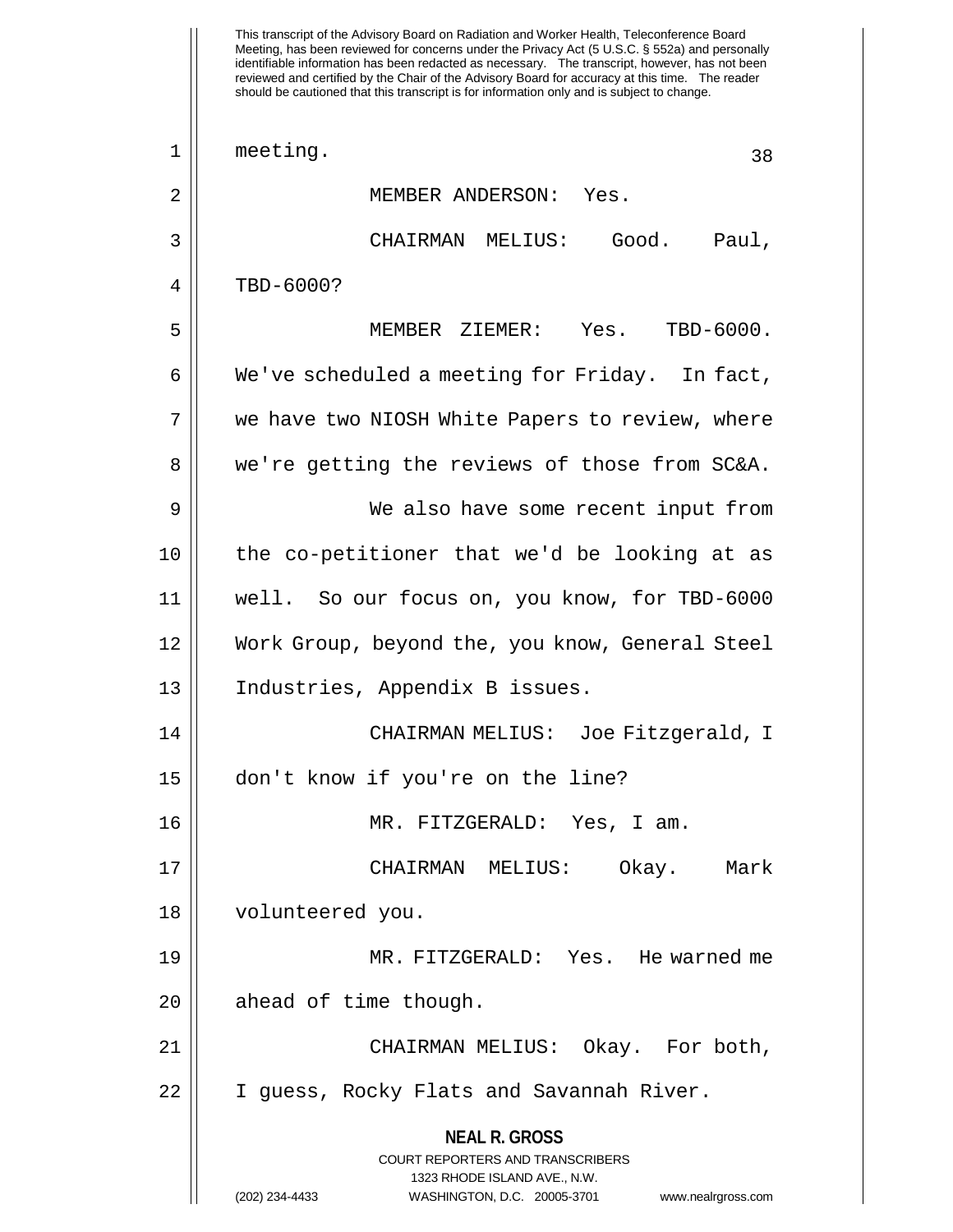1 MR. FITZGERALD: Yes, I mean, with 39 2 | Pespect to, let's take Rocky first. We do have  $3 \parallel$  two issues that we were to get back to the Work 4 | Group on. And the piece on allegations I think 5 || went to the Work Group yesterday.

6 And we have some lengthy analysis on  $7 ||$  tritium, which is actually at DOE right now for 8 declassification review. And we're hoping to  $9 \parallel$  have that ready for the Work Group next week. 10 || But in any case, we're certainly 11 prepared to, you know, go through our review, and 12 || support the Work Group's discussion next week on 13 Rocky. Also a company, LaVon, to Hanford on the 14 neptunium issue. And spent a good amount of  $15$  || time looking at that issue.

16 || So I think we're in a good place, as 17 far as having, you know, certainly having a 18 position on some of those issues. On Savannah 19 River, we had I thought a fairly successful on 20 || site visit.

21 Pretty good interviews addressing 22 || neptunium and thorium issues at Savannah River.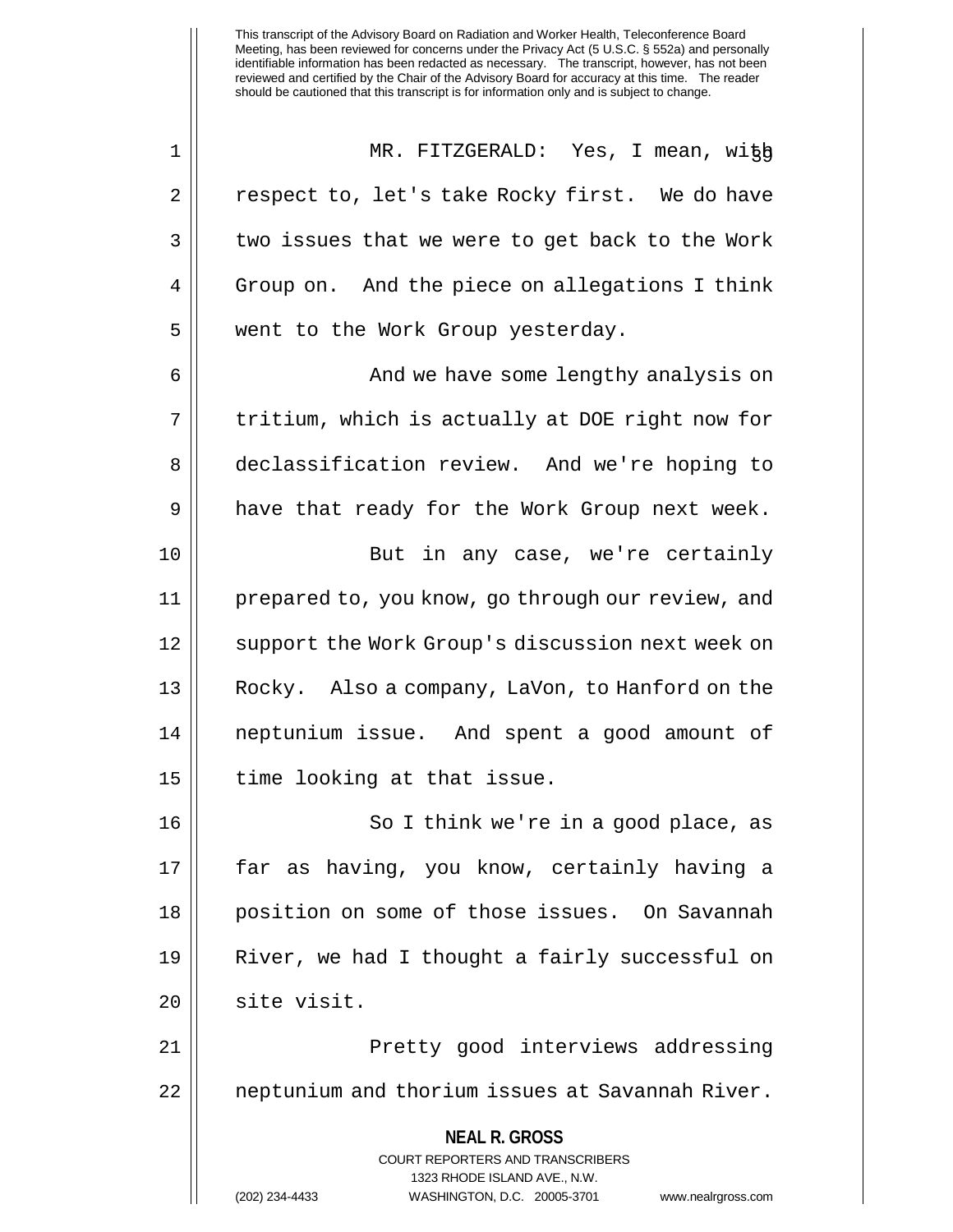**NEAL R. GROSS** COURT REPORTERS AND TRANSCRIBERS 1323 RHODE ISLAND AVE., N.W. (202) 234-4433 WASHINGTON, D.C. 20005-3701 www.nealrgross.com 1 || And that was done in conjunction with NIOSH,  $T_{4\text{N}}$  $2 \parallel$  Taulbee and one of his support staff attended. 3 So we're already scheduling a return 4 | visit for the very first part of November to nail 5 down some remaining issues. So that's moving  $6 \parallel$  ahead pretty well, which is good news. It's taken  $7 \parallel$  a fair amount of time to get to this point. But 8 || we are making progress now. 9 CHAIRMAN MELIUS: Great. 10 DR. MAKHIJANI: Dr. Melius, this is 11 Arjun Makhijani. Since Savannah River came up, 12 I just wanted to give a little update on that, 13 || if I might. 14 CHAIRMAN MELIUS: Okay. 15 DR. MAKHIJANI: Since Mr. Griffon 16 || is not there. The neptunium report had gone out 17 || some time back, review of the co-worker model. 18 And yesterday our review of Addendum 3 of the 19 Evaluation Report went out to the Work Group. 20 || And so we are prepared for a Work Group meeting, 21 || should the Work Group decide it wants one. 22 CHAIRMAN MELIUS: Okay. Yes, I'll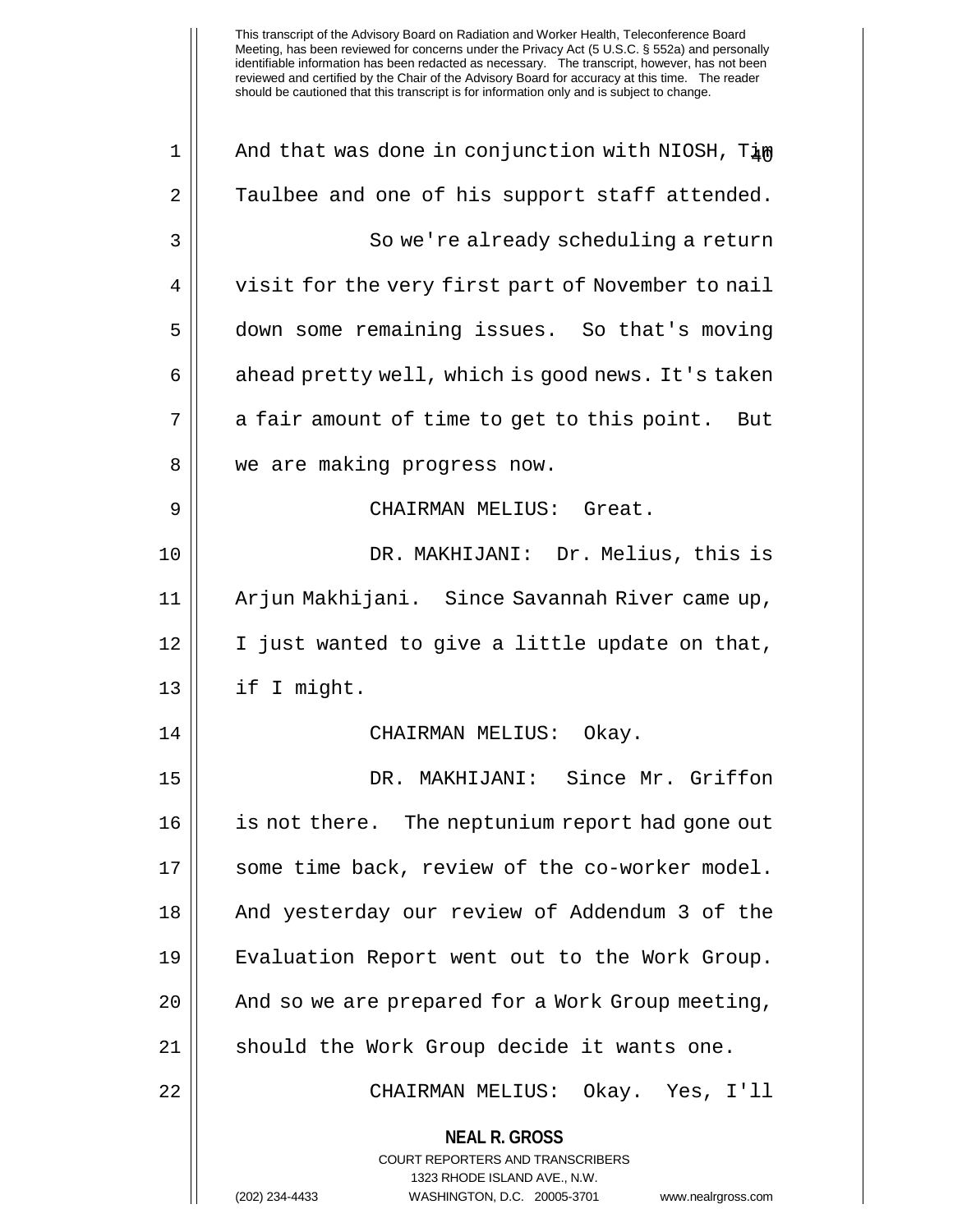| $\mathbf 1$ | remind Mark on that. Any questions or other                                                                                                                            |
|-------------|------------------------------------------------------------------------------------------------------------------------------------------------------------------------|
| 2           | Board Members about either of those two sites?                                                                                                                         |
| 3           | MR. KATZ: Hi, this is Ted. I just                                                                                                                                      |
| 4           | have a little question about the last bit.                                                                                                                             |
| 5           | Because I guess I'm confused over what Joe just                                                                                                                        |
| 6           | reported, and then what you just said. Because                                                                                                                         |
| 7           | I thought what Joe was saying was that neptunium                                                                                                                       |
| 8           | is in review at DOE. So it's not released yet.                                                                                                                         |
| 9           | Is that right?                                                                                                                                                         |
| 10          | MR. FITZGERALD: This is Joe. That                                                                                                                                      |
| 11          | -- no, no. What is at DOE is tritium.                                                                                                                                  |
| 12          | MR. KATZ: Oh, tritium.                                                                                                                                                 |
| 13          | MR. FITZGERALD: For Rocky Flats.                                                                                                                                       |
| 14          | That's the one that's --                                                                                                                                               |
| 15          | MR. KATZ: Oh, okay, okay. But                                                                                                                                          |
| 16          | then you're going back in November to the site.                                                                                                                        |
| 17          | Is that still on issues of neptunium and --                                                                                                                            |
| 18          | MR. FITZGERALD:<br>You know, they                                                                                                                                      |
| 19          | have -- as you may recall, they were pulling                                                                                                                           |
| 20          | documents. And they pulled a fair number of                                                                                                                            |
| 21          | documents, which Tim and I reviewed when we were                                                                                                                       |
| 22          | there a week ago.                                                                                                                                                      |
|             | <b>NEAL R. GROSS</b><br><b>COURT REPORTERS AND TRANSCRIBERS</b><br>1323 RHODE ISLAND AVE., N.W.<br>(202) 234-4433<br>WASHINGTON, D.C. 20005-3701<br>www.nealrgross.com |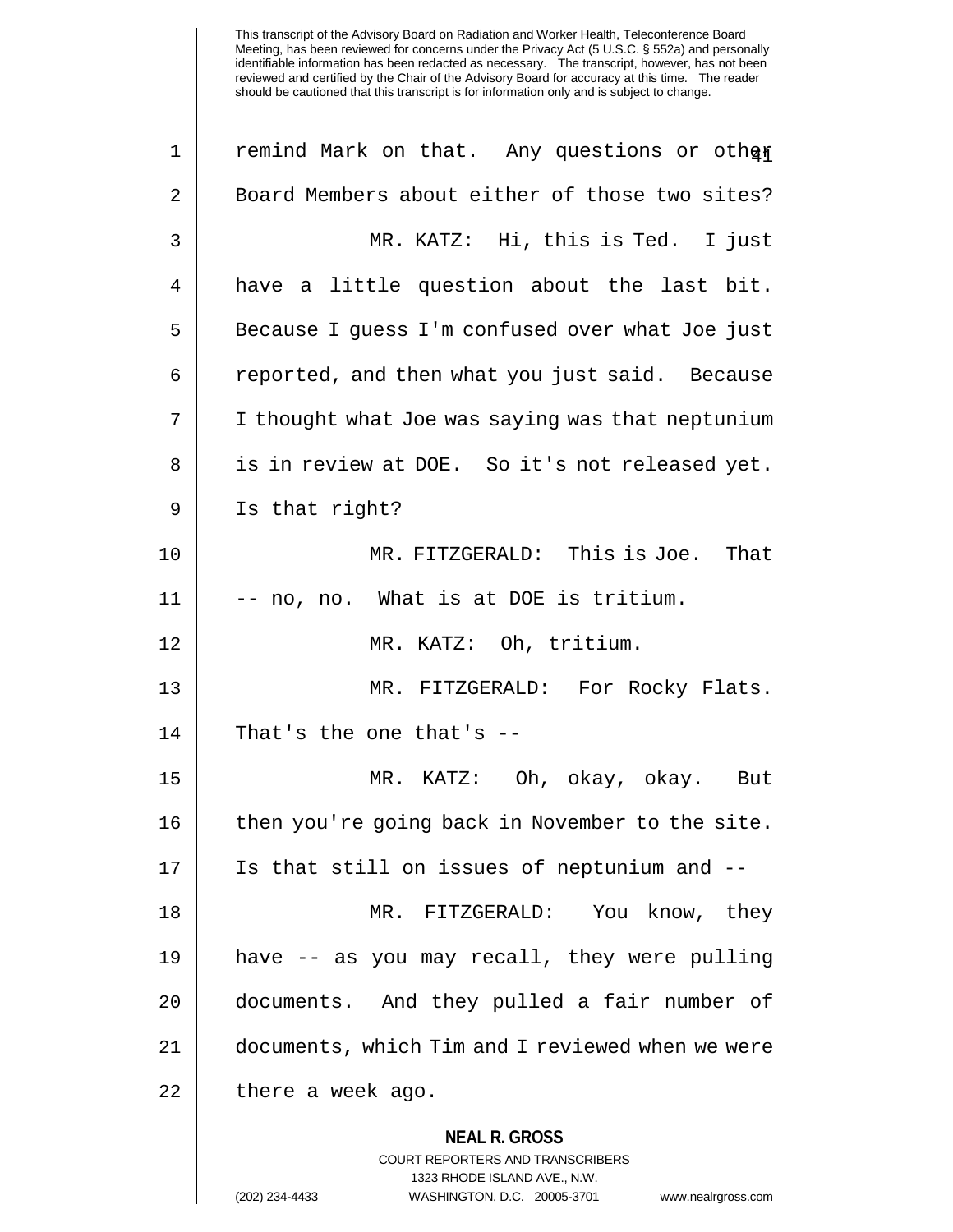$1 \parallel$  and made some adjustments as far as 2 || which ones we want to spend some more time with.  $3 \parallel$  And that's what the purpose of the November -- $4 \parallel$  because it would be to do, at least in part, to  $5$  | finish up that review.

6 DR. MAKHIJANI: And, Ted, just to 7 | clarify. As you remember, you know, we've been 8 || having a great deal of difficulty, for budgetary  $9 \parallel$  and other reasons, with site access.

10 || The South Character And it was decided quite some time back, I think late last year, that we should 12 || proceed to review the methodological issues that were not dependent on these things. And at 14 || least give that to the Working Group, so that we could make some progress on the review of the issues, which had already been much delayed, which is why it's a little bit in pieces.

18 But neptunium and thorium reports 19 that have gone out have all been cleared by the 20 || DOE for clarification purposes. And gone out to 21 | the Work Group. Neptunium some time back, and 22 || thorium yesterday. And they involved

**NEAL R. GROSS**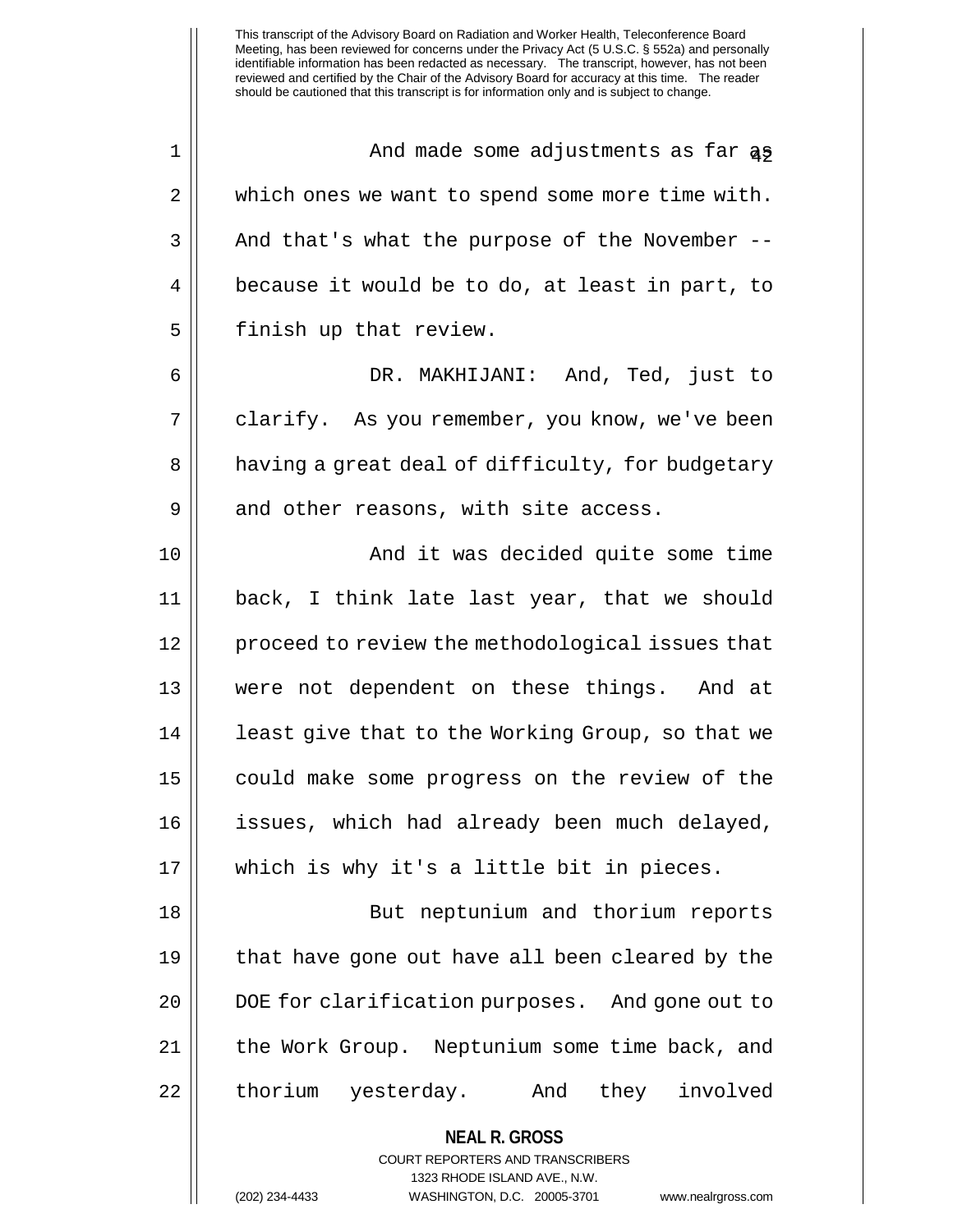|             | This transcript of the Advisory Board on Radiation and Worker Health, Teleconference Board<br>Meeting, has been reviewed for concerns under the Privacy Act (5 U.S.C. § 552a) and personally<br>identifiable information has been redacted as necessary. The transcript, however, has not been<br>reviewed and certified by the Chair of the Advisory Board for accuracy at this time. The reader<br>should be cautioned that this transcript is for information only and is subject to change. |
|-------------|-------------------------------------------------------------------------------------------------------------------------------------------------------------------------------------------------------------------------------------------------------------------------------------------------------------------------------------------------------------------------------------------------------------------------------------------------------------------------------------------------|
| $\mathbf 1$ | essentially methodological issues, and revigw                                                                                                                                                                                                                                                                                                                                                                                                                                                   |
| 2           | of the materials put forward by NIOSH.                                                                                                                                                                                                                                                                                                                                                                                                                                                          |
| 3           | MR. KATZ: Okay, good. Thank you,                                                                                                                                                                                                                                                                                                                                                                                                                                                                |
| 4           | Arjun.                                                                                                                                                                                                                                                                                                                                                                                                                                                                                          |
| 5           | DR. MAKHIJANI: Sure.                                                                                                                                                                                                                                                                                                                                                                                                                                                                            |
| 6           | CHAIRMAN MELIUS: Okay. Any other                                                                                                                                                                                                                                                                                                                                                                                                                                                                |
| 7           | Work Group updates?                                                                                                                                                                                                                                                                                                                                                                                                                                                                             |
| 8           | MEMBER MUNN: This is Wanda.<br>I can                                                                                                                                                                                                                                                                                                                                                                                                                                                            |
| 9           | say a few words about procedure. We had a rather                                                                                                                                                                                                                                                                                                                                                                                                                                                |
| 10          | extensive meeting, maybe at least following the                                                                                                                                                                                                                                                                                                                                                                                                                                                 |
| 11          | Idaho Falls meeting in July. And we're                                                                                                                                                                                                                                                                                                                                                                                                                                                          |
| 12          | beginning to look at a significant number of PERs                                                                                                                                                                                                                                                                                                                                                                                                                                               |
| 13          | And more apparently coming down the pike.<br>now.                                                                                                                                                                                                                                                                                                                                                                                                                                               |
| 14          | So at this juncture, what we're                                                                                                                                                                                                                                                                                                                                                                                                                                                                 |
| 15          | looking at in terms of statistics for our total                                                                                                                                                                                                                                                                                                                                                                                                                                                 |
| 16          | overview remains pretty good. Our total number                                                                                                                                                                                                                                                                                                                                                                                                                                                  |
| 17          | of findings that we've dealt with in the                                                                                                                                                                                                                                                                                                                                                                                                                                                        |
| 18          | Subcommittee are in excess of 600 now.                                                                                                                                                                                                                                                                                                                                                                                                                                                          |
| 19          | And of those, 80 percent are                                                                                                                                                                                                                                                                                                                                                                                                                                                                    |
| 20          | complete for all intents as purposes, as far as                                                                                                                                                                                                                                                                                                                                                                                                                                                 |
| 21          | the Subcommittee is concerned. That does                                                                                                                                                                                                                                                                                                                                                                                                                                                        |
| 22          | include something like 84 findings, which will                                                                                                                                                                                                                                                                                                                                                                                                                                                  |
|             | <b>NEAL R. GROSS</b><br><b>COURT REPORTERS AND TRANSCRIBERS</b><br>1323 RHODE ISLAND AVE., N.W.<br>(202) 234-4433<br>WASHINGTON, D.C. 20005-3701<br>www.nealrgross.com                                                                                                                                                                                                                                                                                                                          |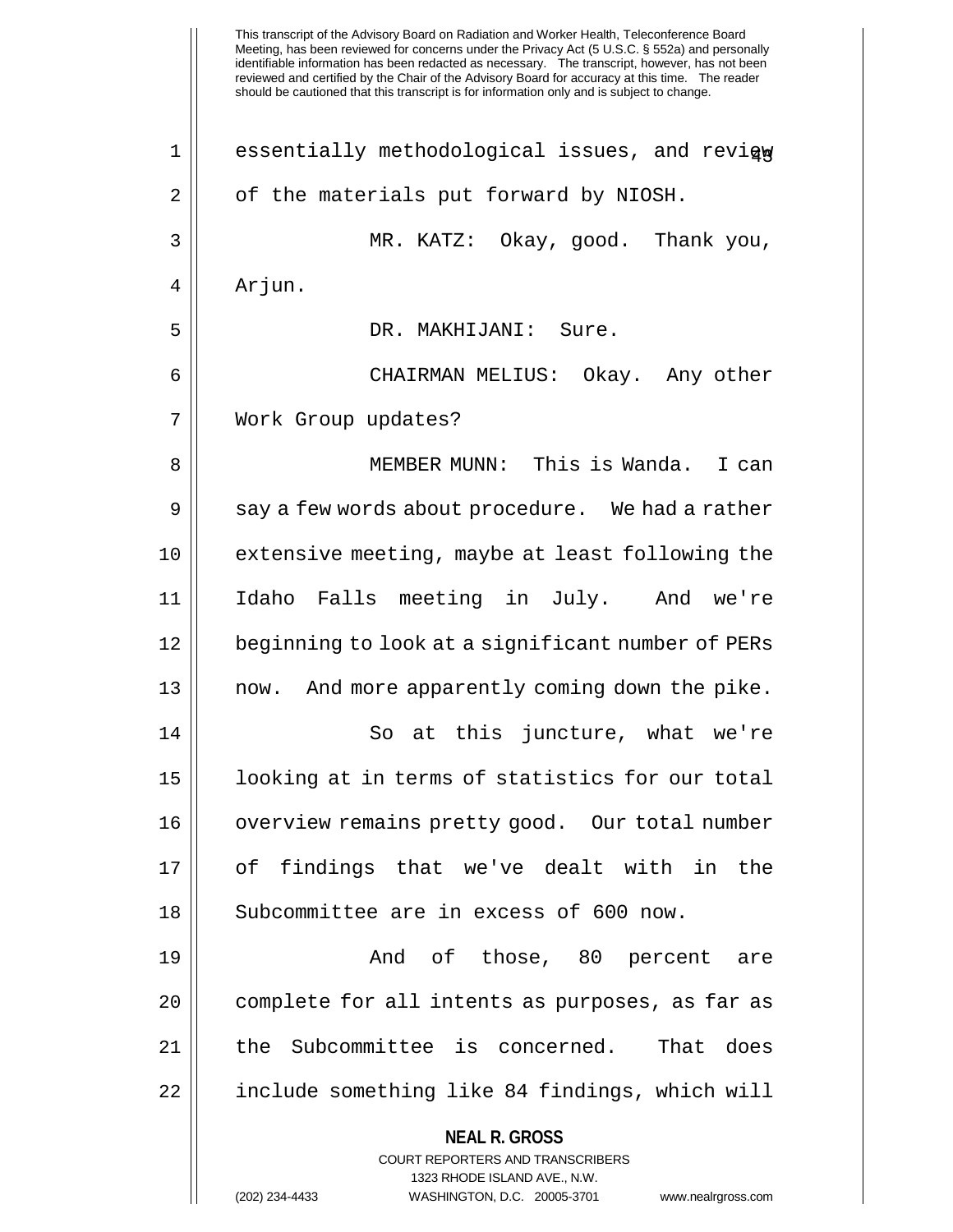This transcript of the Advisory Board on Radiation and Worker Health, Teleconference Board Meeting, has been reviewed for concerns under the Privacy Act (5 U.S.C. § 552a) and personally identifiable information has been redacted as necessary. The transcript, however, has not been reviewed and certified by the Chair of the Advisory Board for accuracy at this time. The reader should be cautioned that this transcript is for information only and is subject to change. **NEAL R. GROSS** COURT REPORTERS AND TRANSCRIBERS 1323 RHODE ISLAND AVE., N.W.  $1 \parallel$  be eliminated when new revisions of upcoming 2 || procedures are actually released. 3 So we're working on a large number  $4 \parallel$  of PERs, and doing a good job, I believe, on the  $5 \parallel$  outstanding issues that are before us. We'll be 6 | | loading all of the PERs on our database for our 7 next time out. 8 And again, to address, in small 9 | quantity, many of the overarching issues, which 10 || of course have to come back to many of the Work 11 Groups that are working on those things 12 | themselves. So we're moving along. 13 CHAIRMAN MELIUS: Good. Any 14 questions? Any other Work Group updates? 15 Okay. Next item on our agenda is Board 16 Correspondence. And I have one item, which Ted 17 H has circulated to the Board. 18 || As you recall, at the last meeting 19 we had discussed, due to some of the delays in 20 || getting access to records and information at 21 Savannah River, we had talked about doing a 22 || letter to Department of Energy regarding our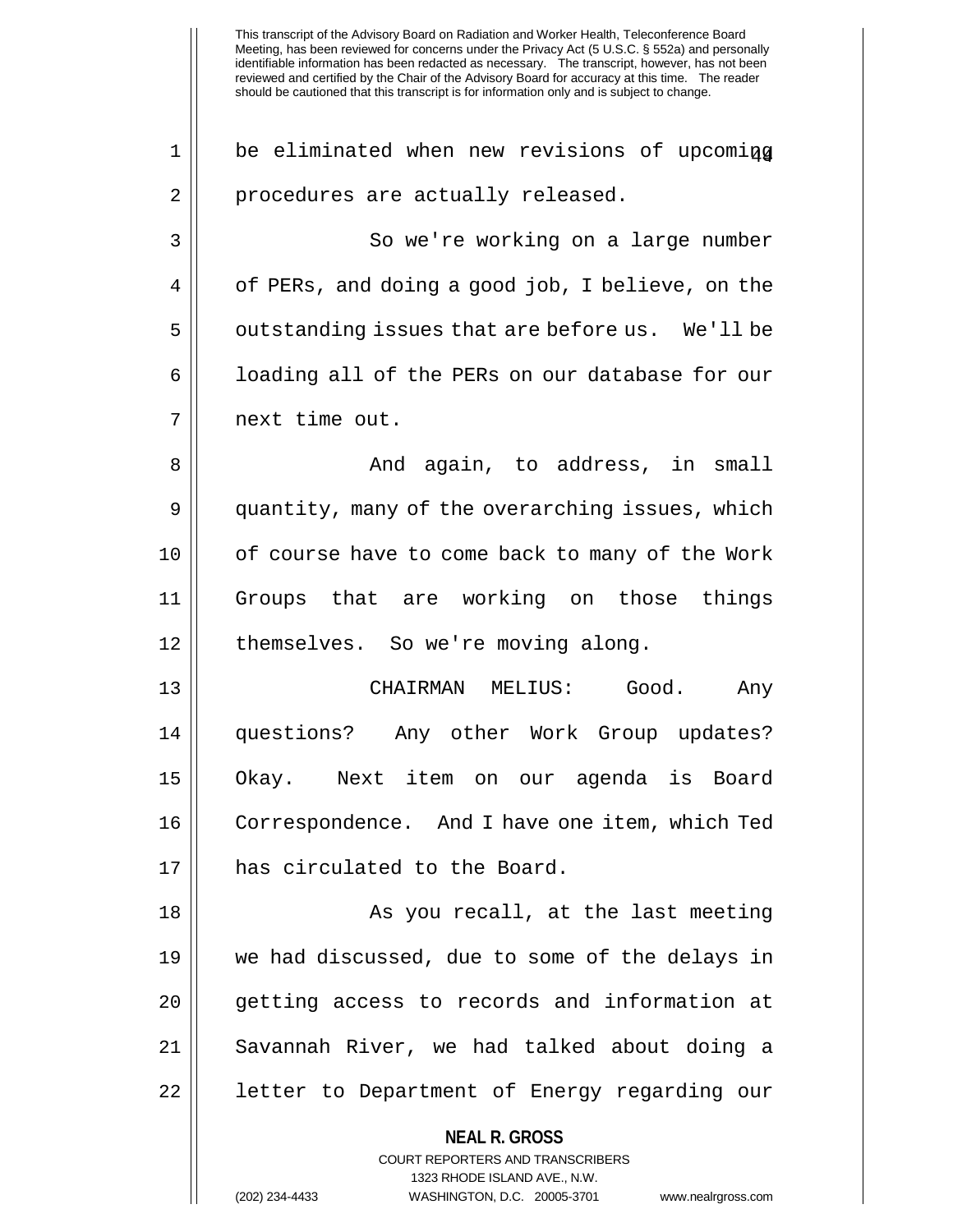Meeting, has been reviewed for concerns under the Privacy Act (5 U.S.C. § 552a) and personally identifiable information has been redacted as necessary. The transcript, however, has not been reviewed and certified by the Chair of the Advisory Board for accuracy at this time. The reader should be cautioned that this transcript is for information only and is subject to change. **NEAL R. GROSS** COURT REPORTERS AND TRANSCRIBERS 1323 RHODE ISLAND AVE., N.W. 1 concern about those delays. 45 2 || I guess, just talking about the 3 || letter got it resolved, I know. Maybe they were  $4 \parallel$  already working on it. So that got resolved.  $5 \parallel$  But after the, as we're finishing up our meeting 6 | I was talking to Joe Fitzgerald. 7 And I also thought, you know, he and 8 || I talked, and thought it would be, given that we 9 had essentially finished up our work with 10 Pantex, and had gotten a lot of support from 11 people at that site. 12 And given some of the, you know, 13 || security concerns there, and so forth, that it 14 was important that we do, that we thought it 15 would be nice and appropriate for us to write a 16 || letter to the site thanking them for their, you 17 || know, cooperation and assistance during our work 18 || there. 19 || So Joe Fitzgerald drafted a letter, 20 || and made a few minor changes in it. And let me 21 | Tead into the record and ask for comments. So 22 || it's to John Woolery, General Manager at Pantex.

This transcript of the Advisory Board on Radiation and Worker Health, Teleconference Board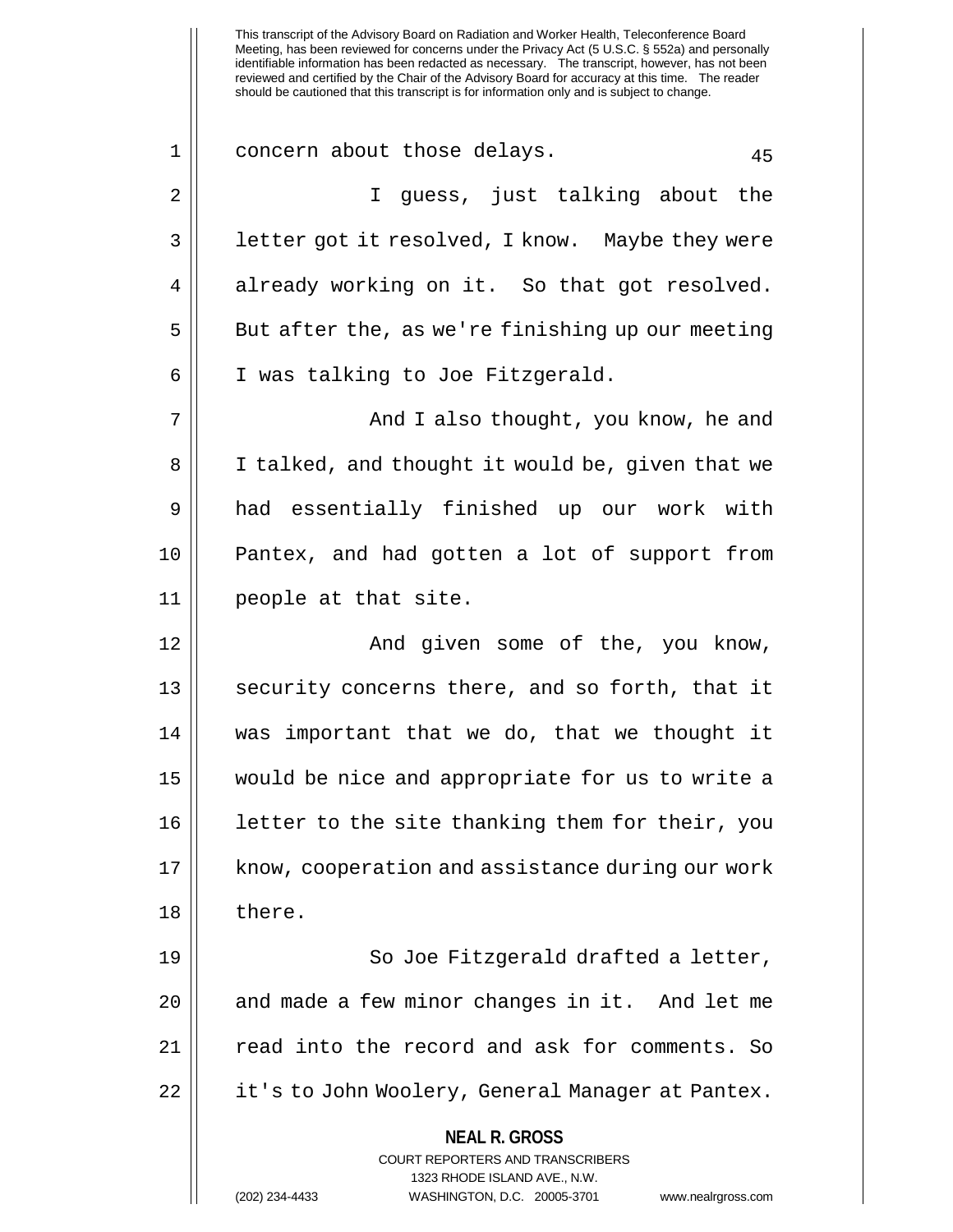$1 \parallel$  Dear Mr. Woolery: On behalf of the Advisory 2 | Board on Radiation and Worker Health, I want to 3 || express our appreciation for the considerable 4 || support that you and your staff have provided to 5 | the Board and its support personnel over the past 6 | six years.

7 In particular, we appreciate the 8 || assistance given by Robin McLaurin and Michelle 9 Stoddard who, in conjunction with Greg Lewis of 10 DOE - HSS and the resources provided by his 11 office, facilitated our onsite visits and 12 various document searches and retrievals. In a 13 || time of constrained resources, they found ways 14 || to be responsive to our information needs and 15 were a pleasure to work with.

 We also want to recognize the following Pantex employees who all have played 18 || an integral role in supporting and advancing the Board's work at Pantex:

20 Tony McCreary, Karin Goodfellow, 21 Frank Skrabits, Bob Barr, Don Gerber, Opal 22 || Taylor, Stan Stambaugh, Julie Maggi, Colleen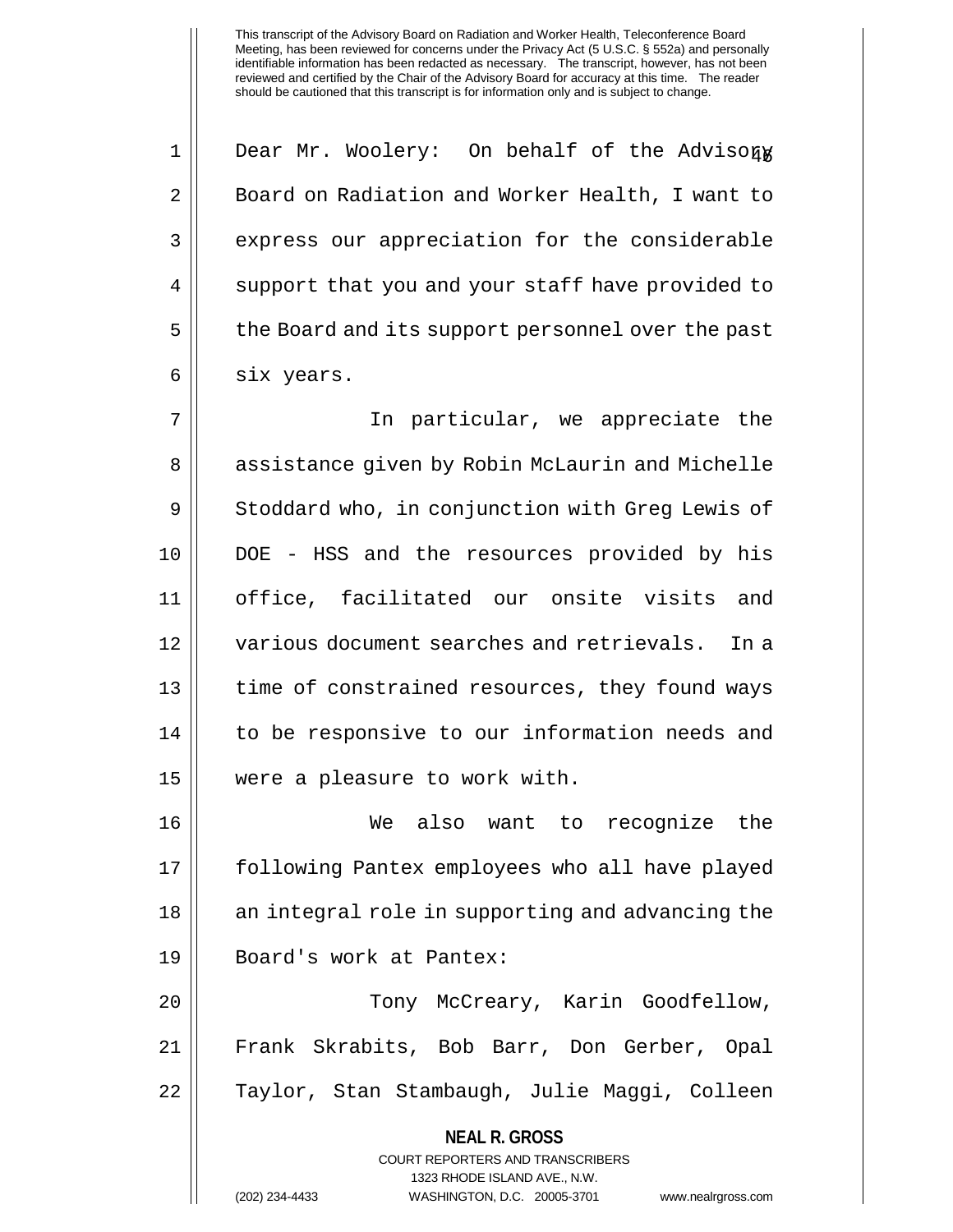**NEAL R. GROSS** 1 || Walerczyk, Monica Graham, Scott Wilson, Gary 2 || Britten, David Pompa, Sophie DeLosSantos, 3 Mark Prather, Bill Hayes, John E. Cartwright 4 former employee - still at Pantex), and Tom 5 Jones (former employee - still at Pantex).  $6$  | Please extend our thanks to them. 7 The bulk of our site research is now 8 || completed with the Board's recommendation and 9 HHS Secretary Sebelius approvals of a Special 10 || Exposure Cohort classes for Pantex workers for 11 1958-1991. 12 Given the number of years and 13 || records involved, it has been a challenge, but 14 || one that proved successful with the support that 15 | everyone has provided us. 16 || As we have grown familiar with the 17 || operational history of Pantex, we understand the 18 pride that all of you have in what has been 19 accomplished over the years and the continuing 20 || importance of your national security mission for 21 || our Nation. Thank you from all of us. Signed, 22 | myself, the Chairman.

> COURT REPORTERS AND TRANSCRIBERS 1323 RHODE ISLAND AVE., N.W.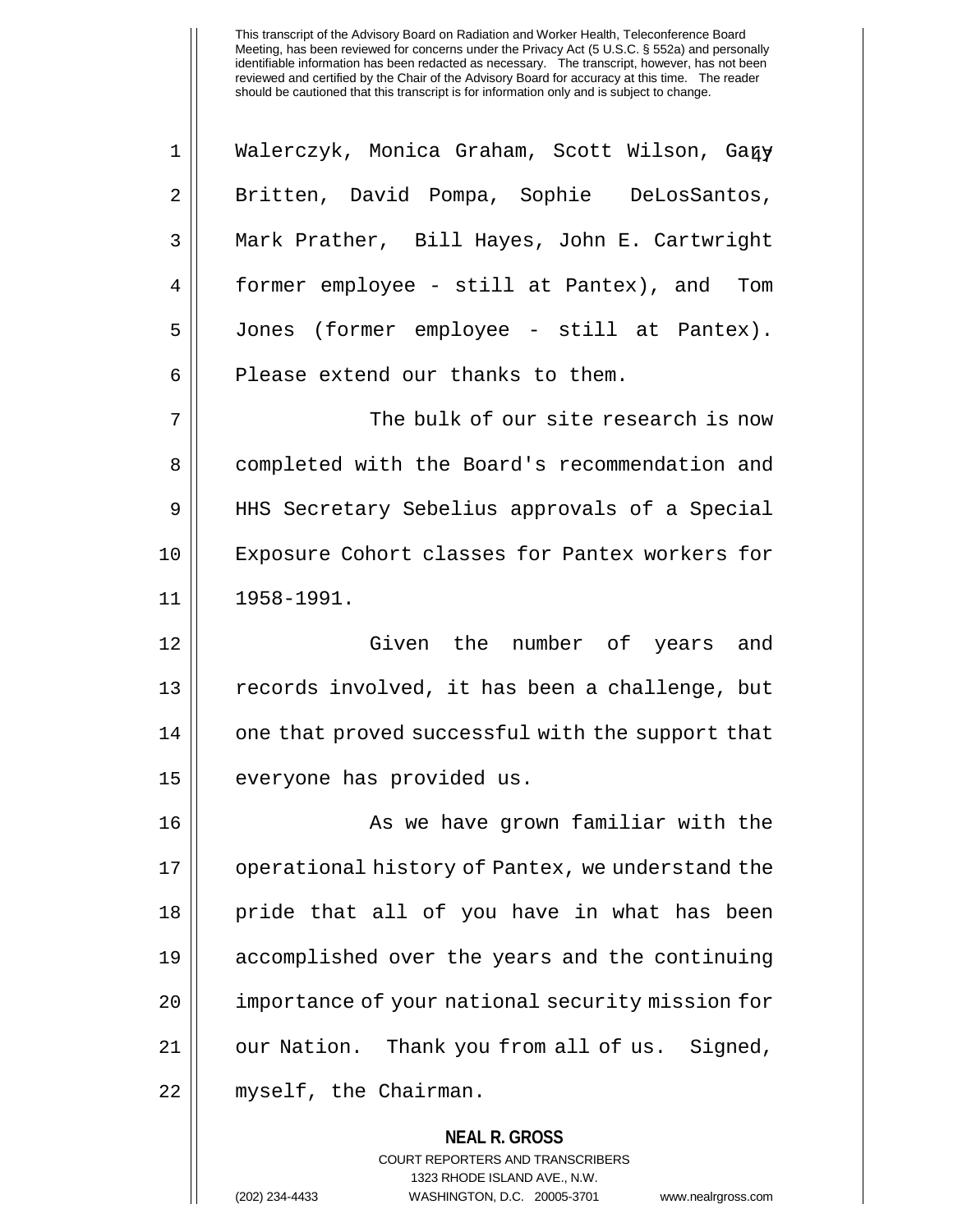1 || I don't know if anyone has any 2 comments or questions about that. But again, 3 || it's not something we've commonly done. But I 4 || thought given those circumstances. And Joe and 5 | I talked. I thought it was something, we should  $6 \parallel$  be doing it at Pantex.

7 MEMBER MUNN: Well, I guess I have 8 || a question here. And that is, certainly the 9 || letter is appropriate. If we are going to do 10 || that, I quess the question that came to my mind 11 when we received the draft was whether we are, 12 whether it's the Board's intention to establish 13 || a precedent here.

14 || I know this has been a very, very 15 tough site to get through. And I understand 16 || that these folks have been extremely helpful. 17 || But that's, it's not limited to that site.

 And I am wondering whether it's the intent for us to undertake this type of 20 || appreciation, which of course is felt many times, under many circumstances, but has not | been formally expressed in the past. So I guess

**NEAL R. GROSS**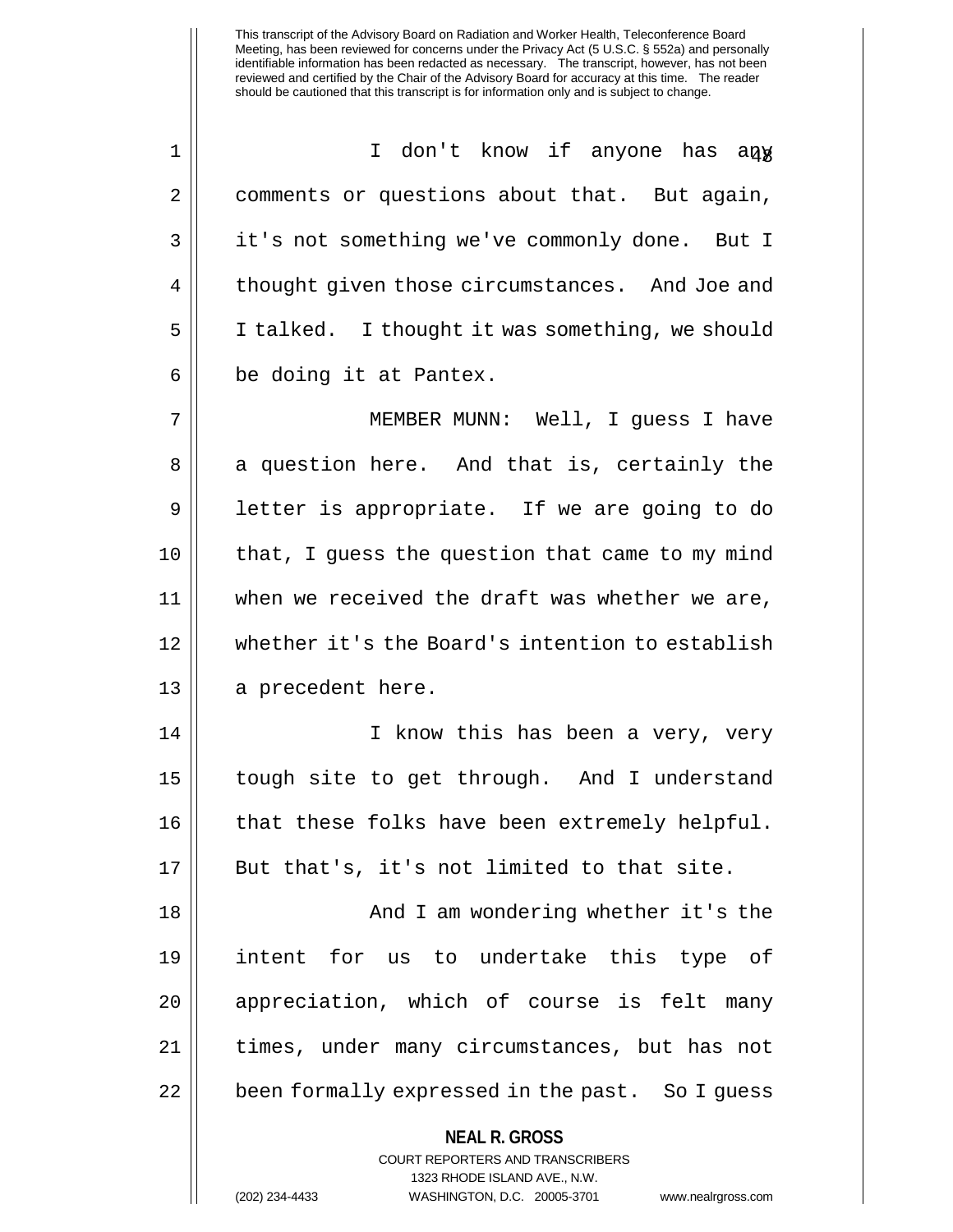**NEAL R. GROSS** COURT REPORTERS AND TRANSCRIBERS 1323 RHODE ISLAND AVE., N.W. (202) 234-4433 WASHINGTON, D.C. 20005-3701 www.nealrgross.com  $1 \parallel$  the question from here is, is this the intent  $q\bar{5}$  $2 \parallel$  the Board to establish a precedent by doing that? 3 MEMBER CLAWSON: Wanda, this is  $4 \parallel$  Brad. I don't think that that would be a bad 5 | | idea at all. Because, you know, seeing what a  $6 \parallel$  1 ot of these sites go through, and especially 7 || these bigger ones. 8 You know, we get done with it, and 9 we basically walk away. But there's a lot that 10 we don't see. And a lot of pressures that these 11 people go through. 12 I think it's just a good, I think it 13 would be very good for the Board to be able to 14 || thank these sites, you know. It's a difficult 15 thing. And I think, I wouldn't have a problem 16 with it being a precedent. 17 CHAIRMAN MELIUS: Anybody else, 18 comments? 19 MEMBER SCHOFIELD: This is Phil. I 20 || kind of back Brad on that. Because, I mean, a 21 || lot of times we couldn't get any work done 22 || without the coordination and the help from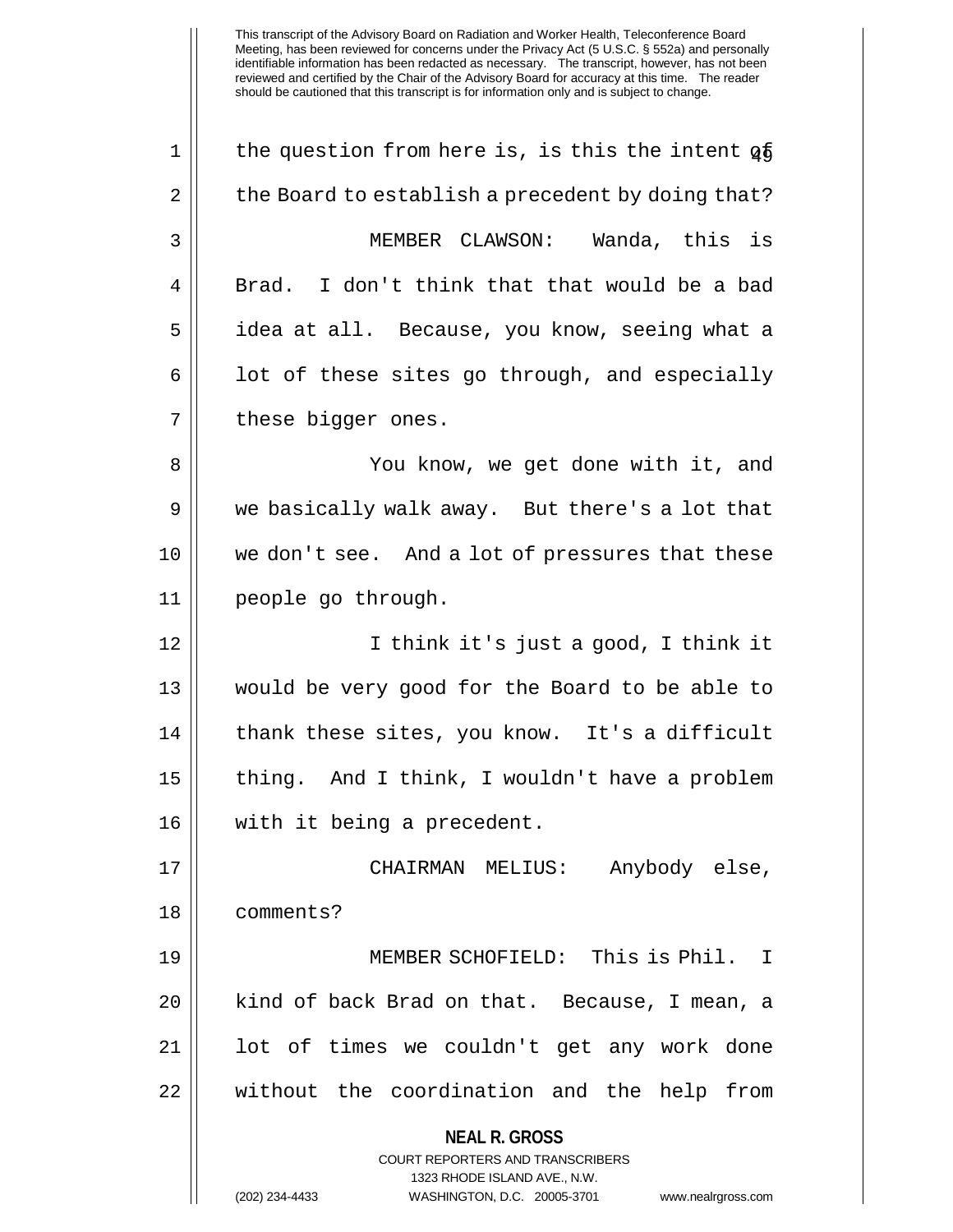$1 \parallel$  people at these different facilities. And many  $2 \parallel$  times it takes a lot of their time and effort to 3 || assist us.

4 MEMBER MUNN: I don't think anyone 5 would argue with that. And it's certainly 6 || appreciated. My point is, it is anticipated  $7 ||$  that this would be a requirement each and every 8 || organization that assists us.

 We really do have to rely on people to do their jobs well, in order to fulfill our responsibilities. And I'm not questioning the 12 || appropriateness of thanking people. I'm questioning whether it is appropriate in professional situations of this sort for us to || establish this as a precedent.

 And my question was, is it a precedent? Or is this a one off situation? And I can see arguments on both sides of that coin. Just wanted clarification as to whether or not 20 || we intend to do this as a regular thing.

21 CHAIRMAN MELIUS: Well, when I  $22$  || suggested, this is the first time we've done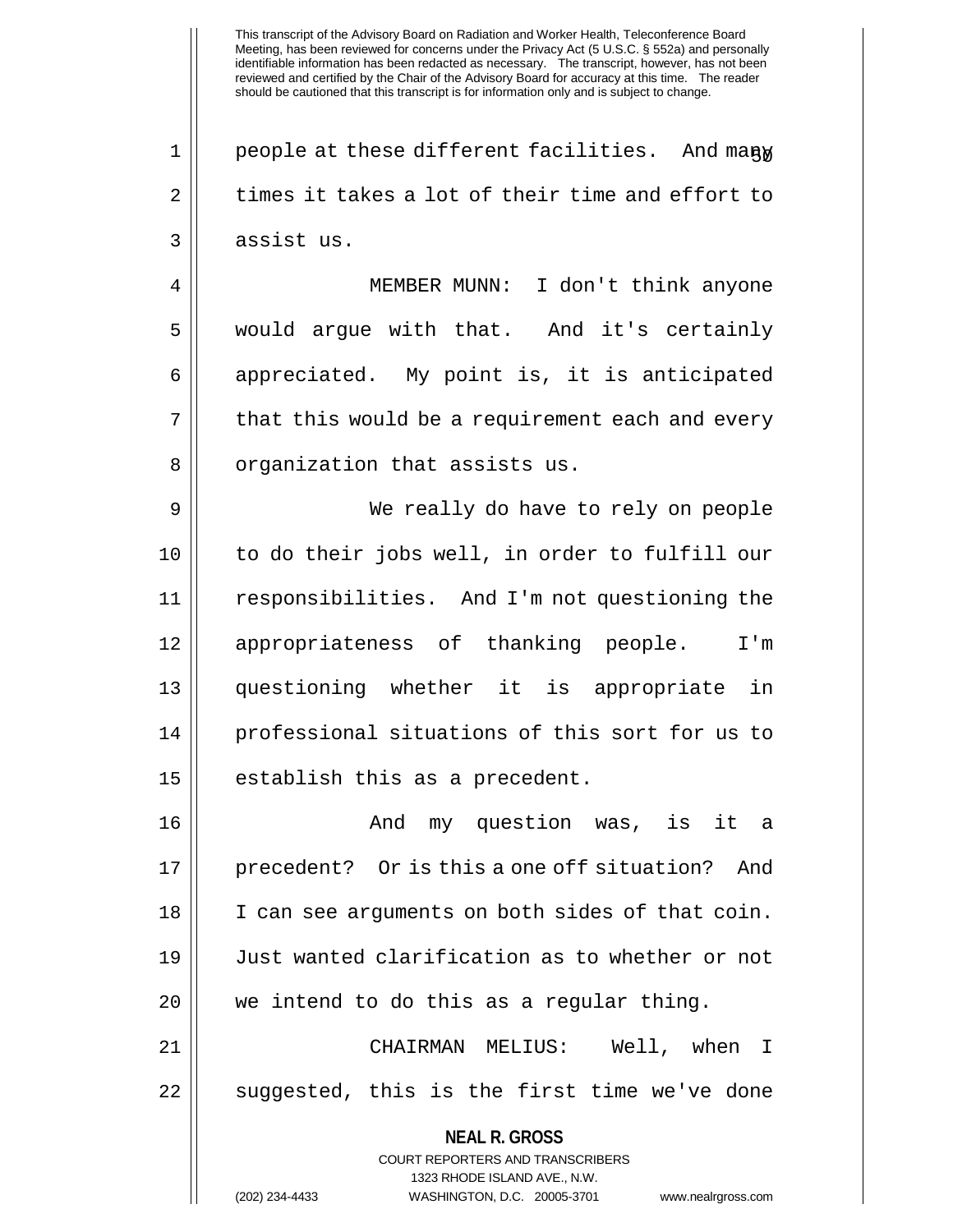**NEAL R. GROSS** COURT REPORTERS AND TRANSCRIBERS 1323 RHODE ISLAND AVE., N.W. (202) 234-4433 WASHINGTON, D.C. 20005-3701 www.nealrgross.com 1 | this. So why don't we consider it on a, for now,  $2 \parallel$  time being, on a case by case basis, and see where 3 || it comes up again? 4 || And then we can decide whether we do 5 it routinely, or whatever. I don't think we  $6 \parallel$  need to spend a lot of time worrying about it. 7 MEMBER MUNN: No, I don't either. 8 CHAIRMAN MELIUS: And then, and do  $9 \parallel$  that. So let's do it on a case by case basis,  $10$  || and see if -- there are a lot of other sites we've 11 worked at, and have been helpful, and so forth. 12 || But I think we've finished up at 13 || other sites where there's been as much, you know, 14 I won't say difficulty, but challenges in terms 15 | of access, and so forth. And there may be others 16 || that are coming up. And let's deal with it on  $17 \parallel$  a case by case basis --18 MEMBER MUNN: Right. 19 CHAIRMAN MELIUS: -- for now. Is  $20$  || that fair for everybody? 21 MEMBER MUNN: Fine for me. 22 CHAIRMAN MELIUS: Okay.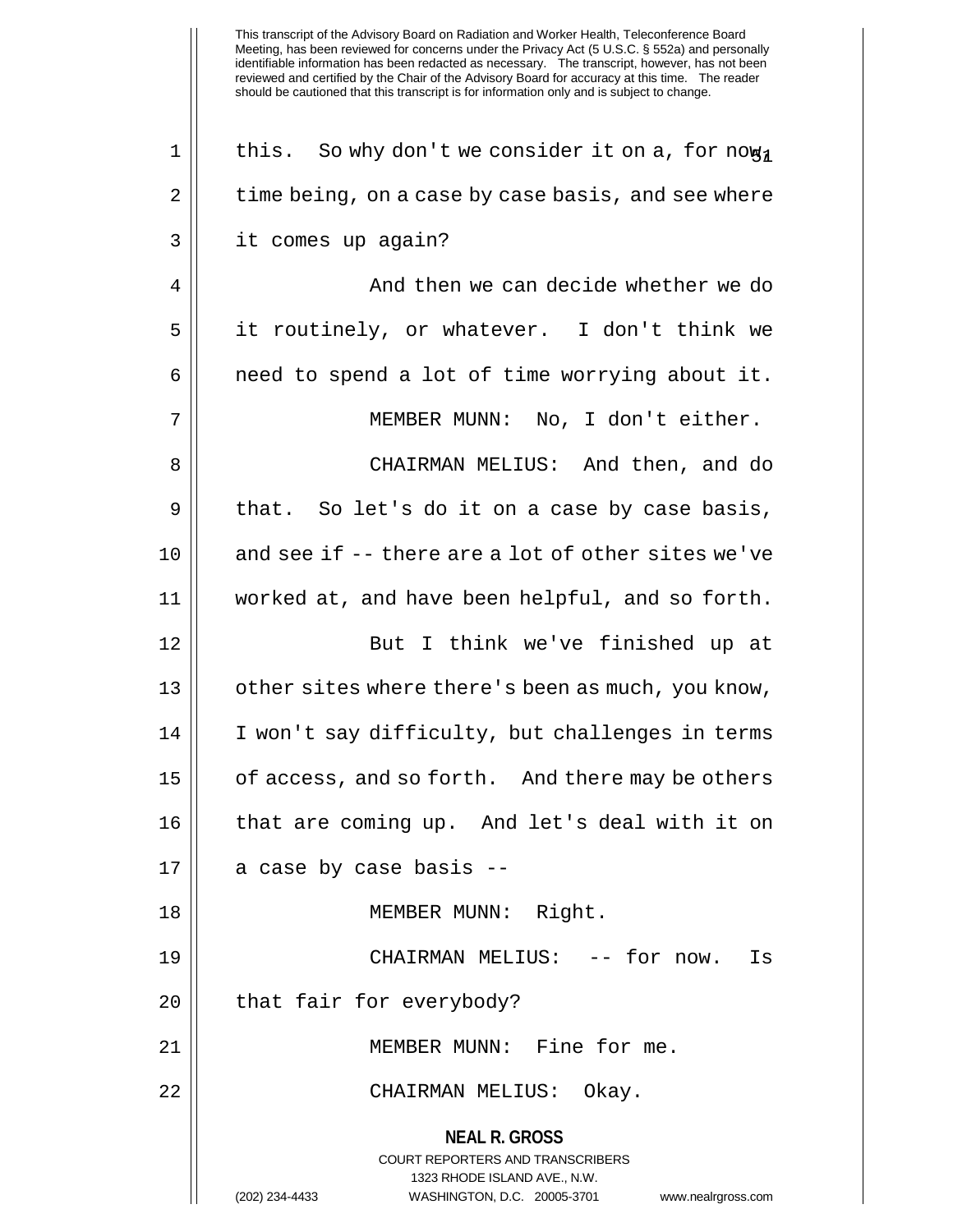This transcript of the Advisory Board on Radiation and Worker Health, Teleconference Board Meeting, has been reviewed for concerns under the Privacy Act (5 U.S.C. § 552a) and personally identifiable information has been redacted as necessary. The transcript, however, has not been reviewed and certified by the Chair of the Advisory Board for accuracy at this time. The reader should be cautioned that this transcript is for information only and is subject to change. 1 MEMBER CLAWSON: Sure. 52 2 CHAIRMAN MELIUS: Good. On that, 3 || plans for October 13th Board meeting. Ted ran

 $4 \parallel a$ , sort of a quick mock agenda, trying to figure  $5 \parallel$  out what was on the, would be on the agenda. And 6 I think you've already heard from LaVon on one  $7 \parallel 83.14.$ 

 And it looks, appears as if NIOSH 9 || will also be presenting a report on the Rocky Flats SEC petition at our meeting in Denver next month. So those are on. We'll also have an update on the co-worker sufficient accuracy 13 issues.

14 || So it will be part -- and that, from 15 | looking at what, you know, on the, you know, 16 potentially on the agenda, and so forth, it 17 || appears as if our meeting would be at most a day  $18$  || and a half. I'm not sure we're going to be able 19 to, or it would be appropriate to try to fit it 20 | into one day.

21 || But it certainly looks as if, at this 22  $\vert \vert$  point, that we would be doing approximately a day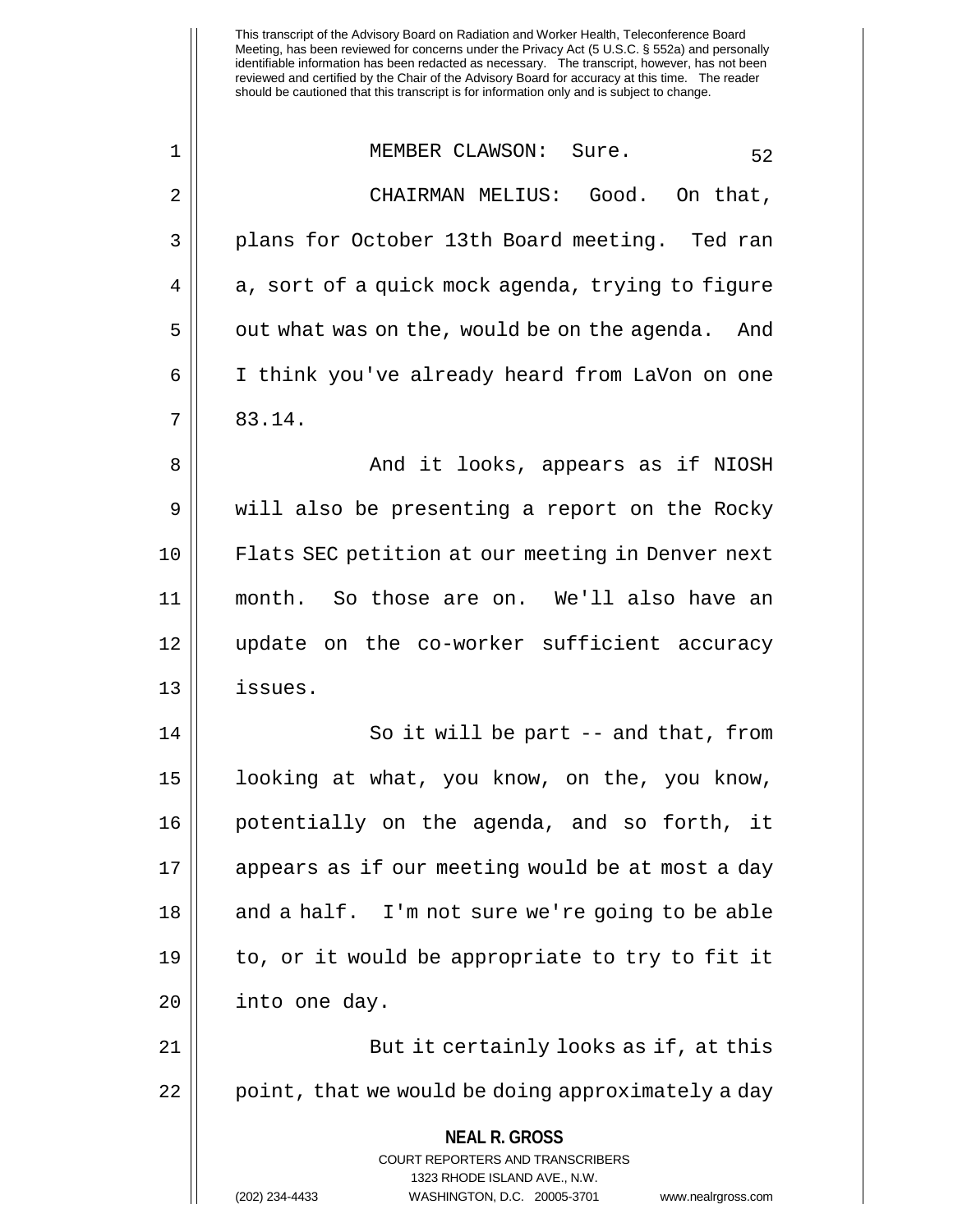**NEAL R. GROSS** COURT REPORTERS AND TRANSCRIBERS 1323 RHODE ISLAND AVE., N.W. (202) 234-4433 WASHINGTON, D.C. 20005-3701 www.nealrgross.com  $1 \parallel$  and a half for the Denver meeting. So that would  $2 \parallel$  be on the, starting on the 16th, and going a half 3 day on October 17th. Ted, do you think that 4 || still holds? 5 MR. KATZ: Yes. I don't think I can 6 | really do better in predicting right now, on the  $7 \parallel$  items that are somewhat uncertain, in terms of 8 || how much time they'll take, or whether they'll 9 || happen at all. So, yes, that's my best guess for  $10 \parallel \text{now}.$ 11 CHAIRMAN MELIUS: Okay. And so, 12 unless, you know, LaVon has been, you know, 13 misleading us, or something, and reports get 14 delayed, we'll, I think we should all plan on, 15 you know, in terms of your calendar, a day and  $16 \parallel$  a half. 17 || And as we get a little bit closer we 18 will -- or, in fact, if we have indications 19 | that's changing, we'll let everybody know. And 20 || we'll finalize it at some point as we're making 21 || arrangements, and so forth. Any questions --22 MEMBER MUNN: Jim, I have one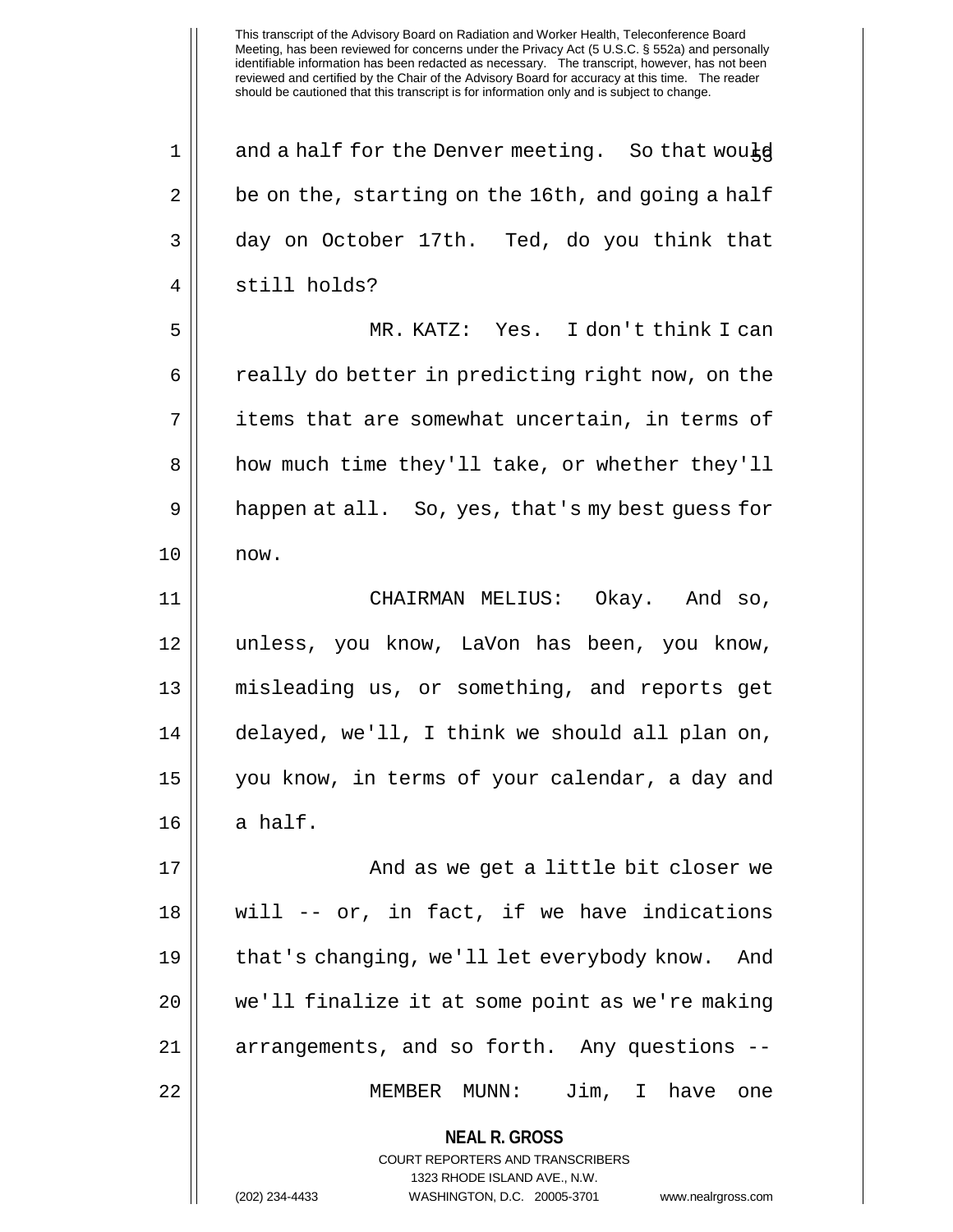| $\mathbf 1$ | question for you with respect to the agenda <sub>54</sub>                                                                                                              |
|-------------|------------------------------------------------------------------------------------------------------------------------------------------------------------------------|
| 2           | CHAIRMAN MELIUS: Yes.                                                                                                                                                  |
| 3           | MEMBER MUNN: A couple of weeks ago                                                                                                                                     |
| 4           | I sent you a list of proposed presentations from                                                                                                                       |
| 5           | the Procedures Subcommittee, and have not had                                                                                                                          |
| 6           | any information back. Is it your intent to                                                                                                                             |
| 7           | continue to have those presentations made? And                                                                                                                         |
| 8           | if so, are we going to select two or more for the                                                                                                                      |
| 9           | Denver meeting?                                                                                                                                                        |
| 10          | CHAIRMAN MELIUS: And the answer is                                                                                                                                     |
| 11          | that the Procedure Reviews update is on the                                                                                                                            |
| 12          | agenda, or this mock agenda, draft agenda,                                                                                                                             |
| 13          | whatever you want to call it. And so you should                                                                                                                        |
| 14          | plan on presenting two.                                                                                                                                                |
| 15          | MEMBER MUNN: Very good. Will we                                                                                                                                        |
| 16          | have information about which two will be chose?                                                                                                                        |
| 17          | CHAIRMAN MELIUS: Yes, I'll get                                                                                                                                         |
| 18          | back to you on that.                                                                                                                                                   |
| 19          | MEMBER MUNN: Okay. I think it --                                                                                                                                       |
| 20          | CHAIRMAN MELIUS: Yes, I was                                                                                                                                            |
| 21          | actually waiting. I wanted to see what this                                                                                                                            |
| 22          | agenda looked like, and where we were, in terms                                                                                                                        |
|             | <b>NEAL R. GROSS</b><br><b>COURT REPORTERS AND TRANSCRIBERS</b><br>1323 RHODE ISLAND AVE., N.W.<br>(202) 234-4433<br>WASHINGTON, D.C. 20005-3701<br>www.nealrgross.com |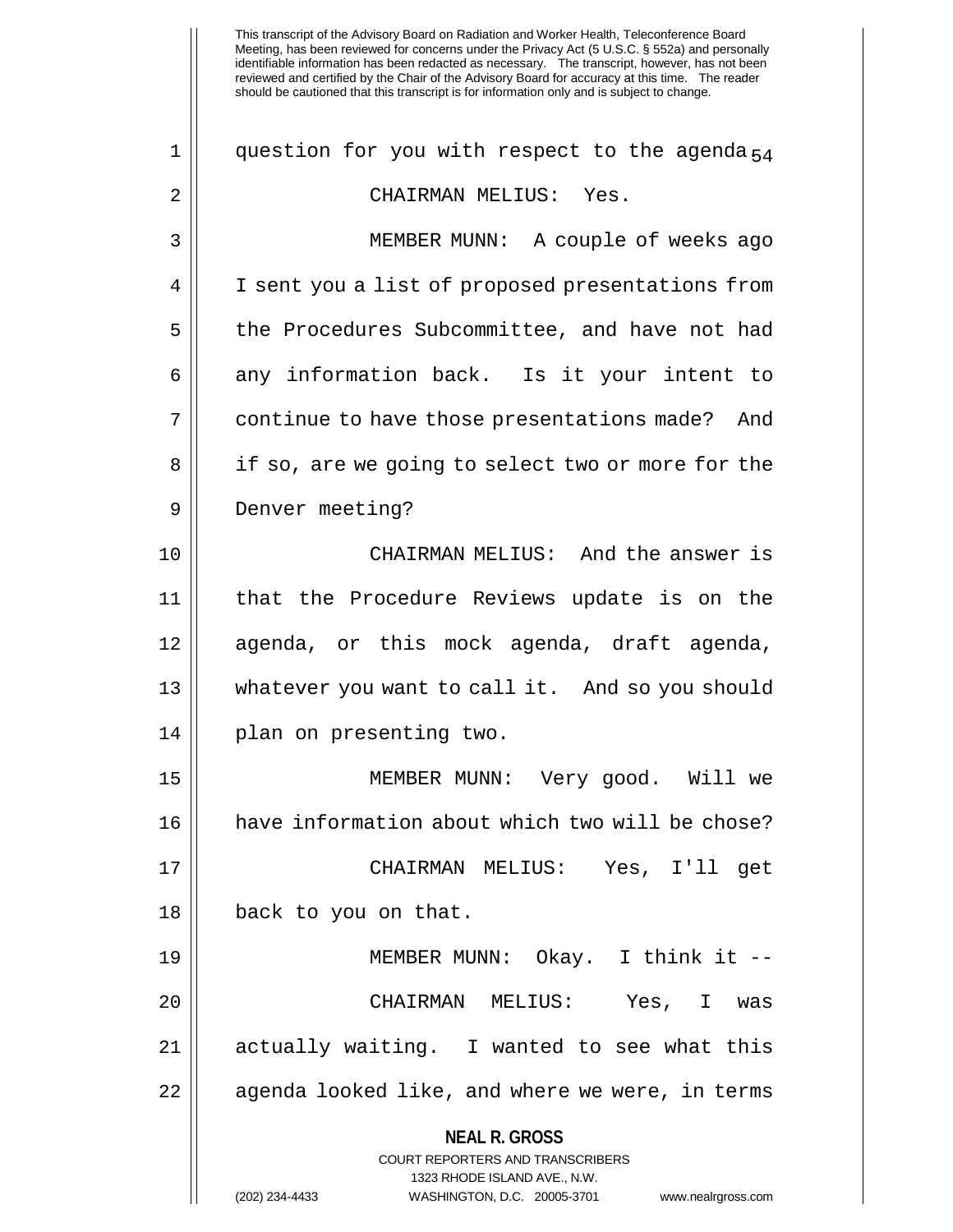This transcript of the Advisory Board on Radiation and Worker Health, Teleconference Board Meeting, has been reviewed for concerns under the Privacy Act (5 U.S.C. § 552a) and personally identifiable information has been redacted as necessary. The transcript, however, has not been reviewed and certified by the Chair of the Advisory Board for accuracy at this time. The reader should be cautioned that this transcript is for information only and is subject to change. **NEAL R. GROSS** COURT REPORTERS AND TRANSCRIBERS 1323 RHODE ISLAND AVE., N.W. (202) 234-4433 WASHINGTON, D.C. 20005-3701 www.nealrgross.com  $1 ||$  of, you know, timing, and so forth. But we have  $2 \parallel$  that listed on the agenda now. 3 || MEMBER MUNN: Yes, that's good.  $4 \parallel$  Because it is helpful for SC&A to be able to start 5 || putting together those presentations well in  $6 \parallel$  advance, so that the Board Members can have them 7 || also a couple of weeks in advance, and take a look 8 || at them. 9 CHAIRMAN MELIUS: Good. 10 || **MEMBER MUNN:** Thank you. 11 CHAIRMAN MELIUS: Any other 12 questions? Okay, everybody, thank you all. 13 || And we will see you in October, in Denver. 14 || MEMBER MUNN: Good. 15 CHAIRMAN MELIUS: Okay, thanks.  $16 \parallel$  Bye. 17 (Whereupon, the meeting was  $18$  || concluded at  $12:03$  p.m.) 19 20 21 22